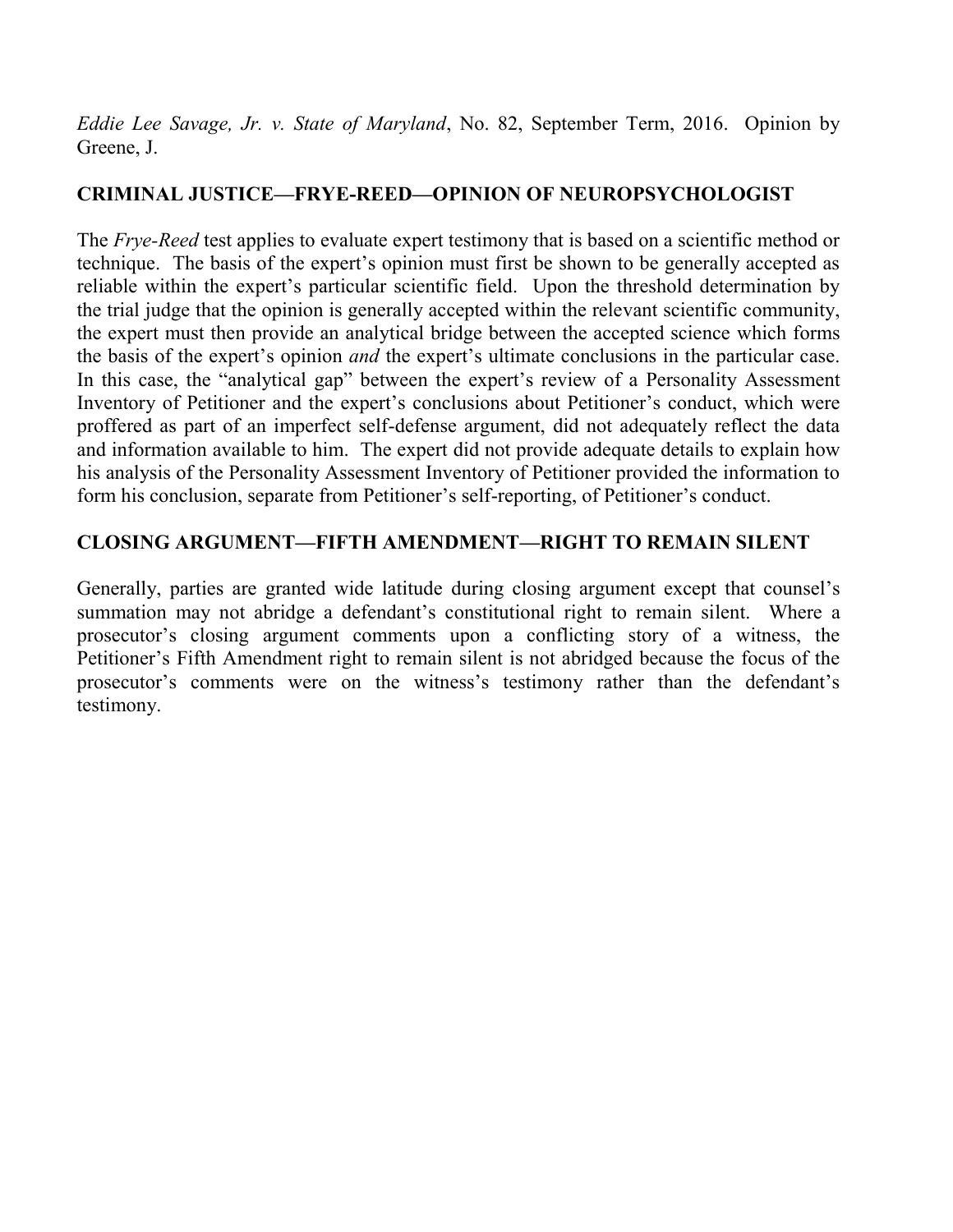Circuit Court for Wicomico County Case No. 22-K-13-000535 Argued: April 4, 2017

## IN THE COURT OF APPEALS

## OF MARYLAND

No. 82

September Term, 2016

\_\_\_\_\_\_\_\_\_\_\_\_\_\_\_\_\_\_\_\_\_\_\_\_\_\_\_\_\_\_\_\_\_\_\_\_\_\_

EDDIE LEE SAVAGE, JR.

v.

## STATE OF MARYLAND

Barbera, C.J. Greene, Adkins, McDonald, Watts, Hotten, Getty,

JJ. \_\_\_\_\_\_\_\_\_\_\_\_\_\_\_\_\_\_\_\_\_\_\_\_\_\_\_\_\_\_\_\_\_\_\_\_\_\_

Opinion by Greene, J. Barbera, C.J., Adkins and McDonald, JJ., concur.

\_\_\_\_\_\_\_\_\_\_\_\_\_\_\_\_\_\_\_\_\_\_\_\_\_\_\_\_\_\_\_\_\_\_\_\_\_\_

Filed: August 4, 2017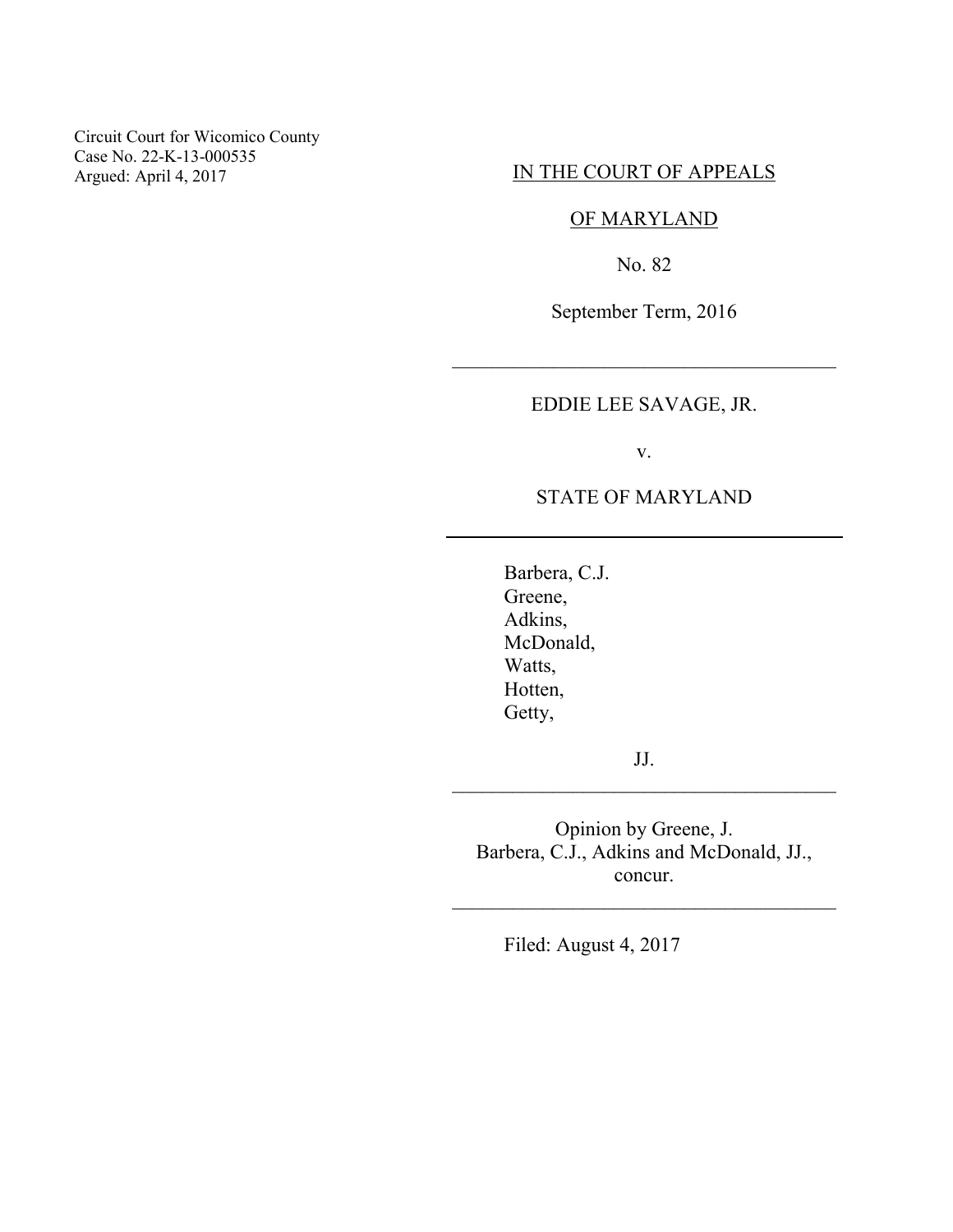A jury in the Circuit Court for Wicomico County convicted Eddie Lee Savage, Jr. ("Petitioner") of second degree murder, attempted second degree murder and associated offenses stemming from an assault on Kenneth and Joshua Sparks. The Circuit Court sentenced Mr. Savage to 30 years for second degree murder conviction, 30 years for attempted second degree murder, and one year for reckless endangerment, to be served consecutively. For sentencing purposes, the convictions for attempted second degree murder and reckless endangerment were merged with his conviction for second degree murder. The Court of Special Appeals upheld all but one of Petitioner's convictions in an unreported opinion, and he sought further review in this Court. We granted *certiorari* in this case to examine the proper scope for the threshold evaluation of expert scientific evidence, as set forth in *Frye v. United States*, 54 App. D.C. 46, 293 F. 1013 (1923), and adopted by this Court in *Reed v. State*, 283 Md. 374, 391 A.2d 364 (1978), the "*Frye-Reed"* test. As we explain below, we shall affirm.

#### **FACTUAL AND PROCEDURAL BACKGROUND**

The underlying facts as recited by the Court of Special Appeals in its unreported opinion are essentially undisputed:

On July 7, 2013, at approximately 6:30 p.m., Tynise Sparks arrived at the home of [Mr. Savage], along with Joshua Sparks, her husband, and Kenneth and Belinda Sparks, Joshua Sparks's parents. . . . Tynise intended to pick up her three children, two of whom were fathered by [Mr. Savage]. Tynise and [Mr. Savage] did not have a formal custody arrangement, but, prior to the events of July 7, 2013, Tynise allowed [Mr. Savage] access to the children at his convenience. On July 7, Tynise had arranged to pick up the children with Heather Morton, [Mr. Savage's] fiancé.

Upon arriving at the residence, Tynise parked at the end of the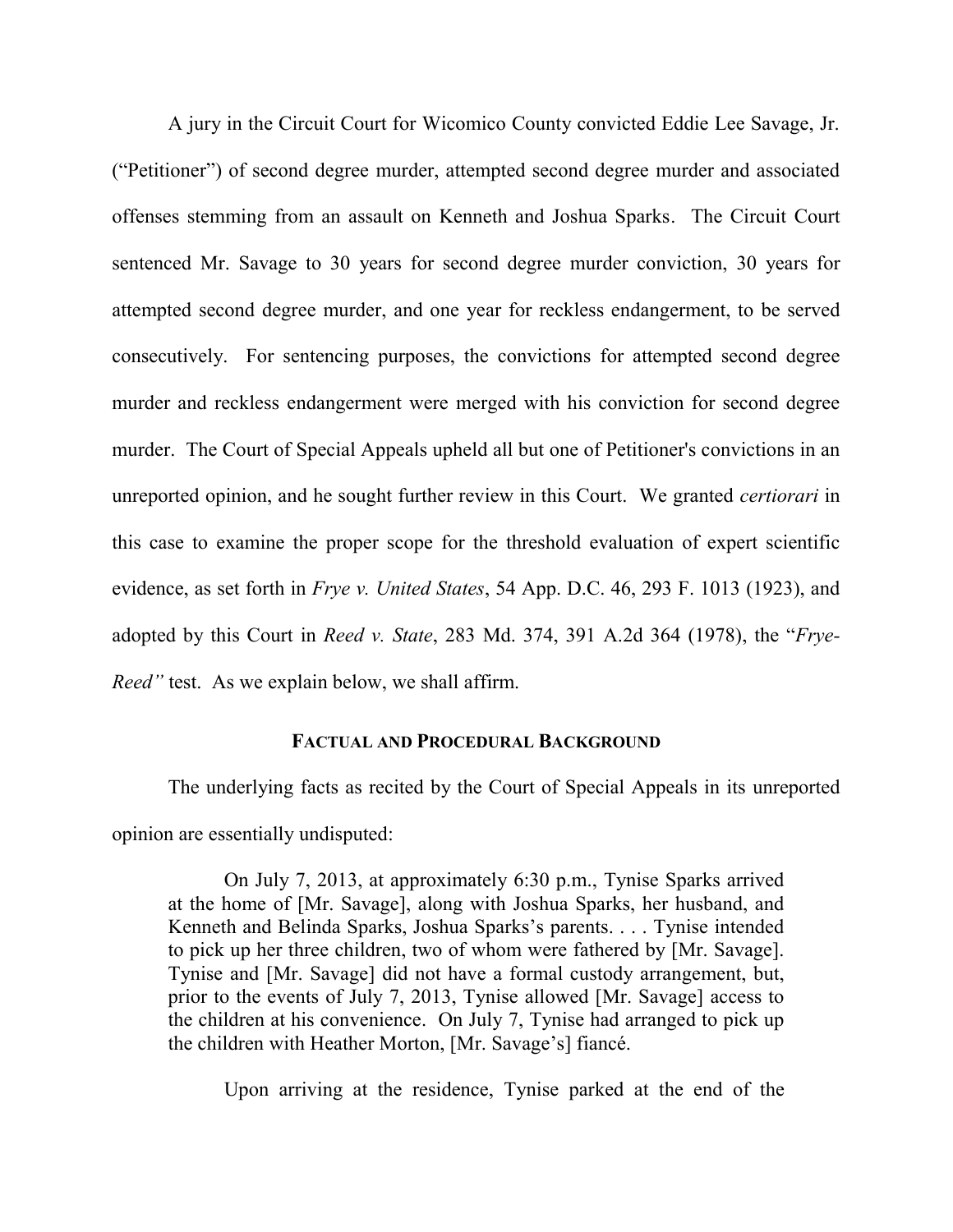driveway, and remained in the vehicle, along with Joshua, Kenneth, and Belinda. [Mr. Savage] was standing in the driveway repairing Heather's vehicle with Joel Hills. The [Sparks's] sat in the car for several minutes before the children exited the house. [Mr. Savage] then approached the passenger side of the Sparks's vehicle, where Joshua was sitting, and initiated the altercation that culminated in Kenneth's death.

 [Mr. Savage] began by shouting at Joshua, informing him that he was not welcome on his property, and eventually reached into the vehicle and struck him. Joshua proceeded to exit the vehicle, followed closely by Belinda, who was seated in the rear passenger seat. [Mr. Savage] and Joshua proceeded to argue, and Belinda threw beer on [Mr. Savage]. By this time, Heather had come to the front yard, and, with Joel Hills, was attempting to restrain [Mr. Savage]. Simultaneously, Tynise and Kenneth exited the vehicle, and attempted to get Joshua and Belinda to return to the car. As Heather and Hills pulled him back towards the garage, [Mr. Savage] brandished a knife.

As [Mr. Savage] briefly disappeared into the house, he emerged from his house, carrying a gun. [Mr. Savage] walked down the steps of his home and began to run across the yard while firing shots at Joshua. As [Mr. Savage] was firing, Joshua ran to take cover behind his vehicle.

In total, [Mr. Savage] fired three shots, one of which struck Kenneth in the head, inflicting mortal injuries.

 [Mr. Savage] then fled the scene, and surrendered himself to police on the following day. Before fleeing, he gave the handgun to Hills.

We shall recite additional facts below as they pertain to our discussion of the issues

before us.

 On August 5, 2013, a grand jury sitting in Wicomico County returned an indictment in 19 counts charging Petitioner with first degree murder, attempted first degree murder, and a number of related offenses arising out of the incident that took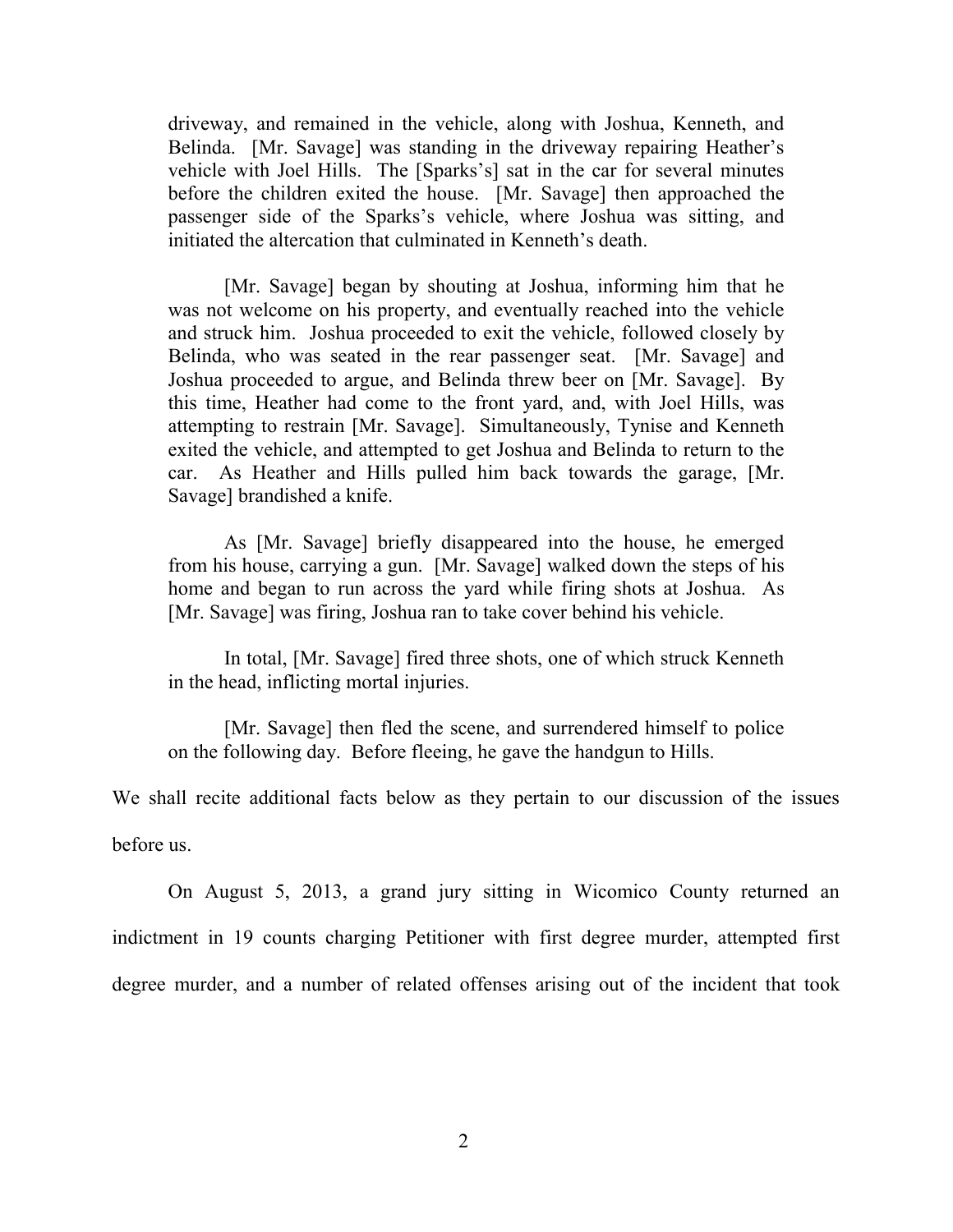place at his home in Delmar.<sup>1</sup> Petitioner pled not guilty and elected a trial by jury. Prior to trial, the court conducted a *Frye-Reed* hearing.

## *Frye-Reed Hearing*

 On January 15, 2014, Petitioner filed a pre-trial notice of intent to offer the testimony of Dr. William Garmoe ("Dr. Garmoe"), a board-certified neuropsychologist, who would "testify regarding the psychological and cognitive effects of [Petitioner's] past brain injury and trauma" due to the effects of gunshot wounds he suffered in 2003. The State responded by requesting a *Frye-Reed* hearing to address the prosecution's "significant concerns regarding the reliability and general acceptance of Garmoe's methods, and likely his opinion[.]"

 At the pre-trial *Frye-Reed* hearing, the defense offered that Dr. Garmoe would specifically testify on the basis of a report that he had prepared following his interview of Petitioner and the administration of various tests. Dr. Garmoe explained in detail his method for assessing and examining Petitioner:

In my examination I did a number of things. I reviewed his records because there was a concern about the injury he had had and what affects that injury may have had, I reviewed the medical records. And in reviewing his medical records that's where it was clear to me in the medical records that at the time he had sustained the gunshot wound to the face that there also had been an injury to his brain. And that basis came from in the records the indication that he had suffered a subarachnoid hemorrhage, a subdural hematoma, and also swelling in the brain, which are hallmark signs that there had been an injury to the brain.

<sup>&</sup>lt;sup>1</sup> "Under Maryland law, murder remains a common law crime that, by statute, has been divided into two degrees." *See Mitchell v. State*, 363 Md. 130, 146–47, 767 A.2d 844, 853 (2001). *See* Md. Code (2002, 2012 Repl. Vol.), §§ 2-201 to 2-204 of the Criminal Law Article.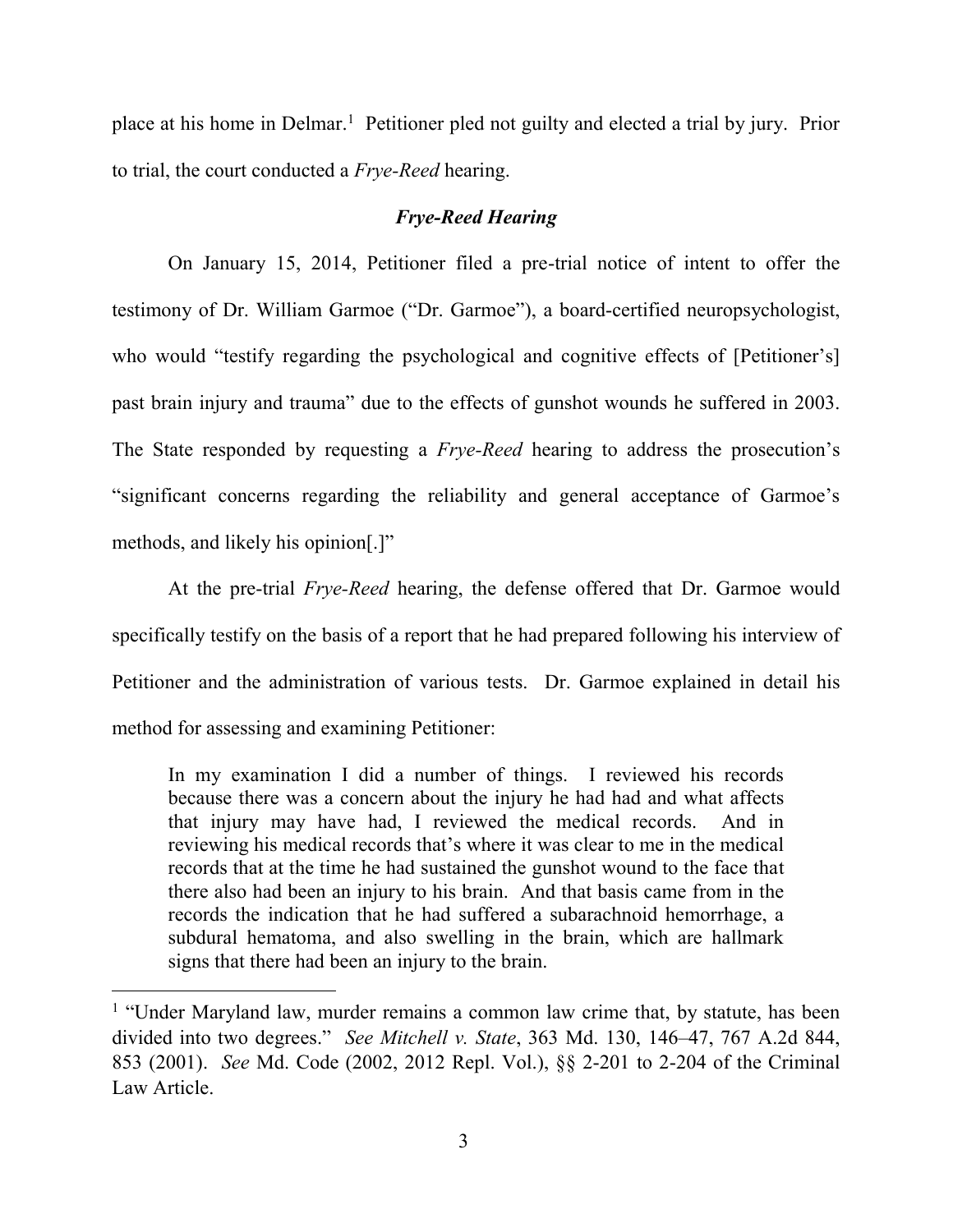Following the review of Petitioner's medical records, Dr. Garmoe then decided to conduct:

A neurophysiological battery [which is] a comprehensive assessment that looks at . . . intellect, thinking and memory, attention, processing speed, what we call executive abilities, meaning the capacity to think through complex problems or novel problems, mental flexibility and psychological well-being. And it's designed to use standardized validated measures so that it's not just my opinion that's generating these scores, but they are actually formal scores that are generated and very often, in many cases there's computer programs that translate the scores into their kind of the what we call the standard scores that help us to judge the outcome of the assessment.

With respect to the specific tests he administered, Dr. Garmoe referred the court to the

list of tests set forth in his report:

Tests Administered: Test of Premorbid Functioning (TOPF); Wechsler Adult Intelligence Scale –  $4<sup>th</sup>$  Edition (WAIS-IV); Trails A&B; Controlled Oral Word Association Test (COWALT); Wisconsin Card Sorting Test (WCST); Rey Auditory-Verbal Learning Test (RAVLT); Wechsler Memory Scale –  $4<sup>th</sup>$  Edition (WMS-IV) – partial; Rey-Osterrieth Complex Figure; Test of Memory Malingering (TOMM); Advanced Clinical Solutions effort measures; Personality Assessment Inventory (PAI).

Based on his testing and evaluation of Petitioner, Dr. Garmoe's conclusions set forth the

view that:

Given the residual cognitive and psychological effects of his T[raumatic] B[rain] I[njury] [("TBI")], under such conditions of chaos and stress Mr. Savage would be more likely to perceive himself to be facing an imminent threat and have greater difficulty controlling his reactions.

Dr. Garmoe's report continued that:

Mr. Savage views the world through an untrusting and suspicious perspective, and often is hyper-vigilant to possible threats.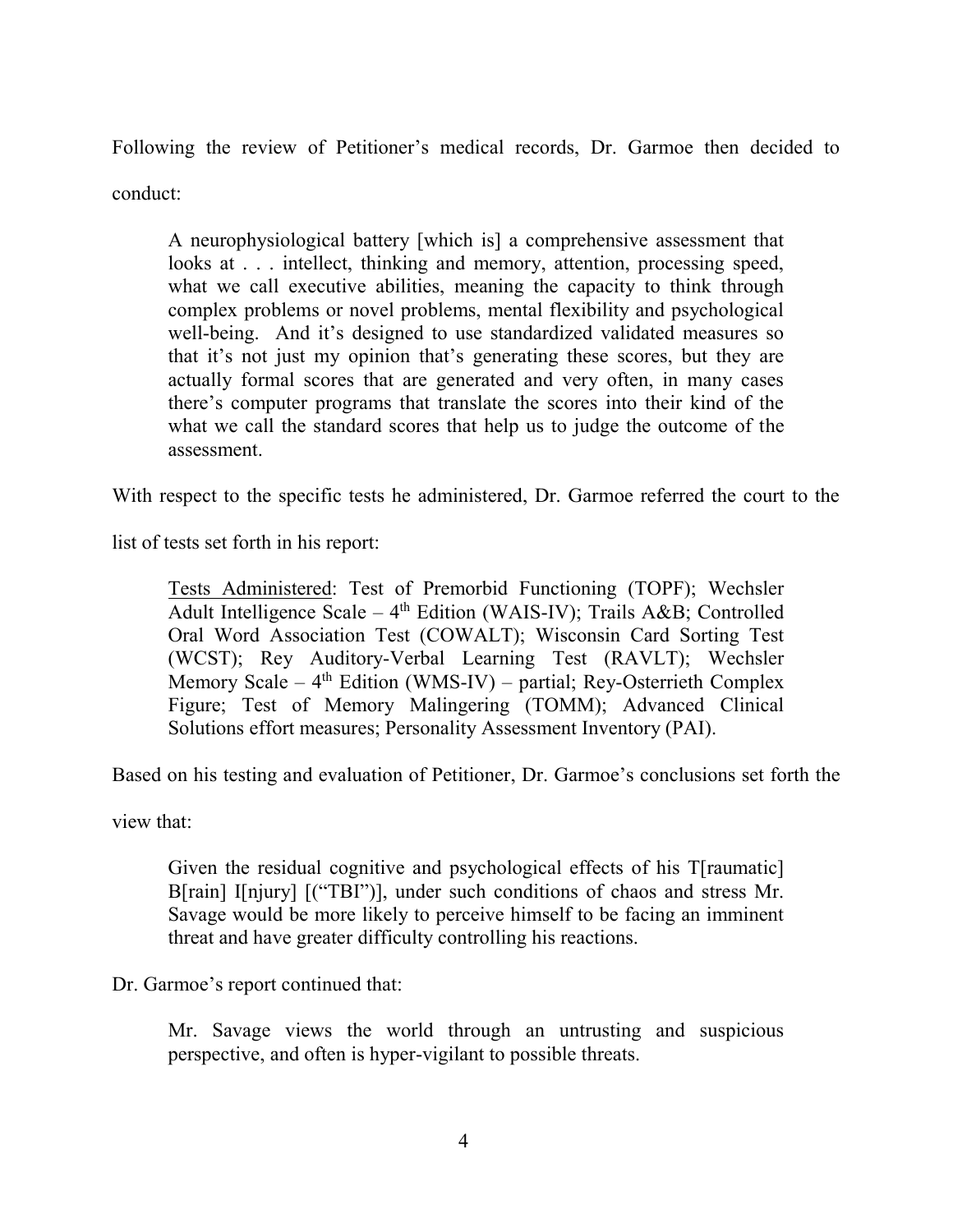When the Circuit Court inquired about the purpose for which Dr. Garmoe's

opinion would be admitted, defense counsel indicated Petitioner's theory of self-defense:

[DEFENSE COUNSEL]: The testimony at the time of trial is from a board certified clinical neuropsychologist, Dr. William Garmoe. He conducted a battery of tests on the Defendant, Mr. Savage, and has reached an opinion related to Mr. Savage's psychological profile but also a brain injury and the effect that that had on Mr. Savage. It is in preparation of a potential selfdefense and imperfect self-defense argument in this case. And the consistency of his findings and his assessment of the Defendant with what I believe will be the Defendant's testimony as to his perception the day of the event, if that makes sense.

THE COURT: So you're saying it's relevant—if it passes the Frye-Reed test you're saying it's relevant and material with respect to imperfect selfdefense.

The Circuit Court inquired, for clarification, whether Dr. Garmoe's conclusions were

intended to establish a "Not Criminally Responsible" defense.<sup>2</sup> "It's not an NCR

defense," defense counsel replied. Instead, she explained:

It is what I expect based on his report his opinion to be is that the cognitive effects of the brain injury have affected his ability to process complex situations, I guess[.] . . . But coupled with the psychological effects of that particular injury and the circumstances of that injury, which is a different part of the testing, I believe, that he is very untrusting, suspicious and has a tendency to be hyper-vigilant to threats.

Defense counsel then elaborated on how the expected testimony would factor in

establishing imperfect self-defense:

 $\overline{a}$ 

Because imperfect self-defense relies solely on his honest and subjective belief of the situation, then it is important for the jury to perhaps understand why that might be his belief, that there is actually a physical component to

<sup>2</sup> *See* Md. Code (2001, 2008 Repl. Vol., 2016 Supp.), §§ 3-109 to 3-123 of the Criminal Procedure Article. We disagree with the State's argument that Dr. Garmoe's opinions are relevant to this defense, and not the imperfect self-defense theory put forth by the defense.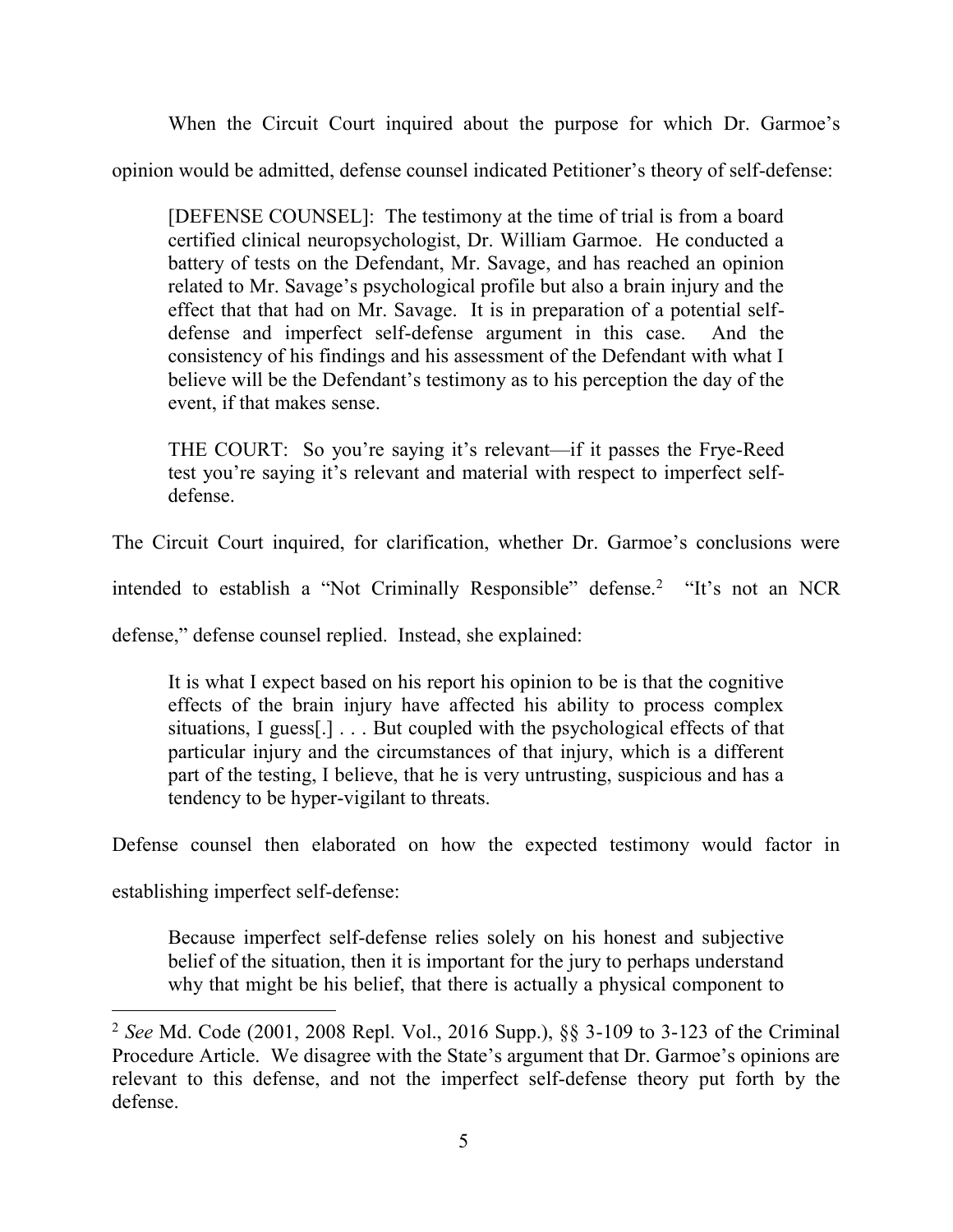the idea that he may have that honest subjective belief. If there is an actual diagnosis that explains why someone would believe that, I think it is necessary for the jury to hear that, it is important for them to understand that that is a possible honest belief on the part of the Defendant.

\* \* \*

What he would say is that Mr. Savage perceived threats as imminent based on the cognitive and psychological effects of his traumatic brain injury, I believe is what he just said his opinion was.

 With respect to Dr. Garmoe's qualifications as an expert, Dr. Garmoe, the sole witness at the pre-trial hearing, testified that he had been qualified as an expert in the field of neuropsychology in a number of Maryland civil and criminal cases. Although the prosecutor argued that Dr. Garmoe was not qualified to render any relevant diagnoses, such as a traumatic brain injury, his qualifications as a board-certified neuropsychologist were not in dispute, and the Circuit Court indeed qualified him as an expert in that field.

When defense counsel inquired of Dr. Garmoe whether "all of the tests [he was] going to talk about . . . [were] novel tests or . . . new[,]" Dr. Garmoe emphasized that none of the tests or measures that he employed "are novel new tests or are used outside of the way in which they would be typically used in the neuropsychological assessment." Dr. Garmoe also explained that his examination and testing approach of Petitioner "is very consistent with what [he] would typically use as well as what [his] colleagues, [his] colleague neuropsychologists would use in doing this type of assessment." When asked whether his conclusions were "accurate to any degree of scientific certainty[,]" Dr. Garmoe was confident in his assessment:

Yes. I'm confident in that, and what would elaborate with that is one of the first things I look at when I do this kind of assessment is can I trust the data,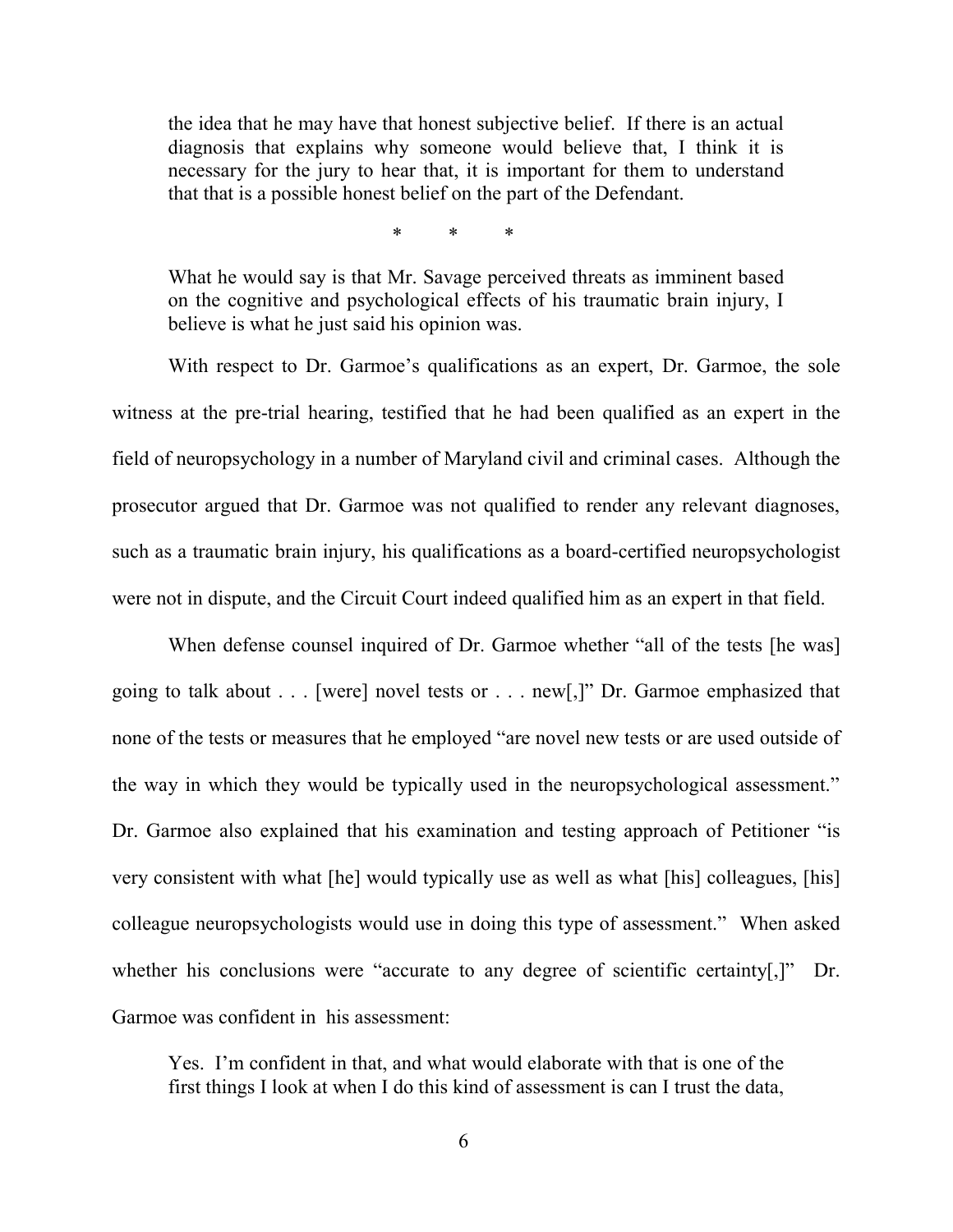are these data valid[?] . . . So we look at the tests that I'm calling the performance validity measures to see. . . . So what the testing results showed is that he is having difficulties with his processing speed, he's slower at processing information. There are ways in which he has decreased flexibility of his thinking and he has some deficits in new learning and recent memory. Very consistent with the things he reported to me in terms of the cognitive symptoms that he experiences on a day to day basis.

Dr. Garmoe explained what he considered in formulating his assessment in this case:

What I considered for that were the things that he told me, the descriptions he gave me about his own functioning, my assessment of his current presentation as he was right in front of me, and then also what he looked like on instruments such as the PAI, so what that shows about his psychological state. Because sometimes a person will tell you one thing or they'll say they're feeling one thing but if you examine it in a less direct way you may get information that is different from what they tell you directly. Sometimes different from what they even consciously recognize of themselves.

The court again inquired of counsel what the defense sought to establish with Dr.

Garmoe's testimony. Defense counsel elaborated in more detail, tracking the language in

Dr. Garmoe's conclusions:

I believe it would be the statement that he gave regarding the cognitive and psychological effects of the traumatic brain injury that under conditions of chaos and stress Mr. Savage is more likely to perceive himself to be facing an imminent threat and have greater difficulty controlling his reaction.

\* \* \*

Mr. Savage views the world through an untrusting and suspicious perspective, is often hyper-vigilant to possible threats.

Following cross-examination of Dr. Garmoe by the prosecution, the Circuit Court

inquired about the foundations of Dr. Garmoe's conclusions, and whether the doctor's

method and its application were the subject of any professional disagreement: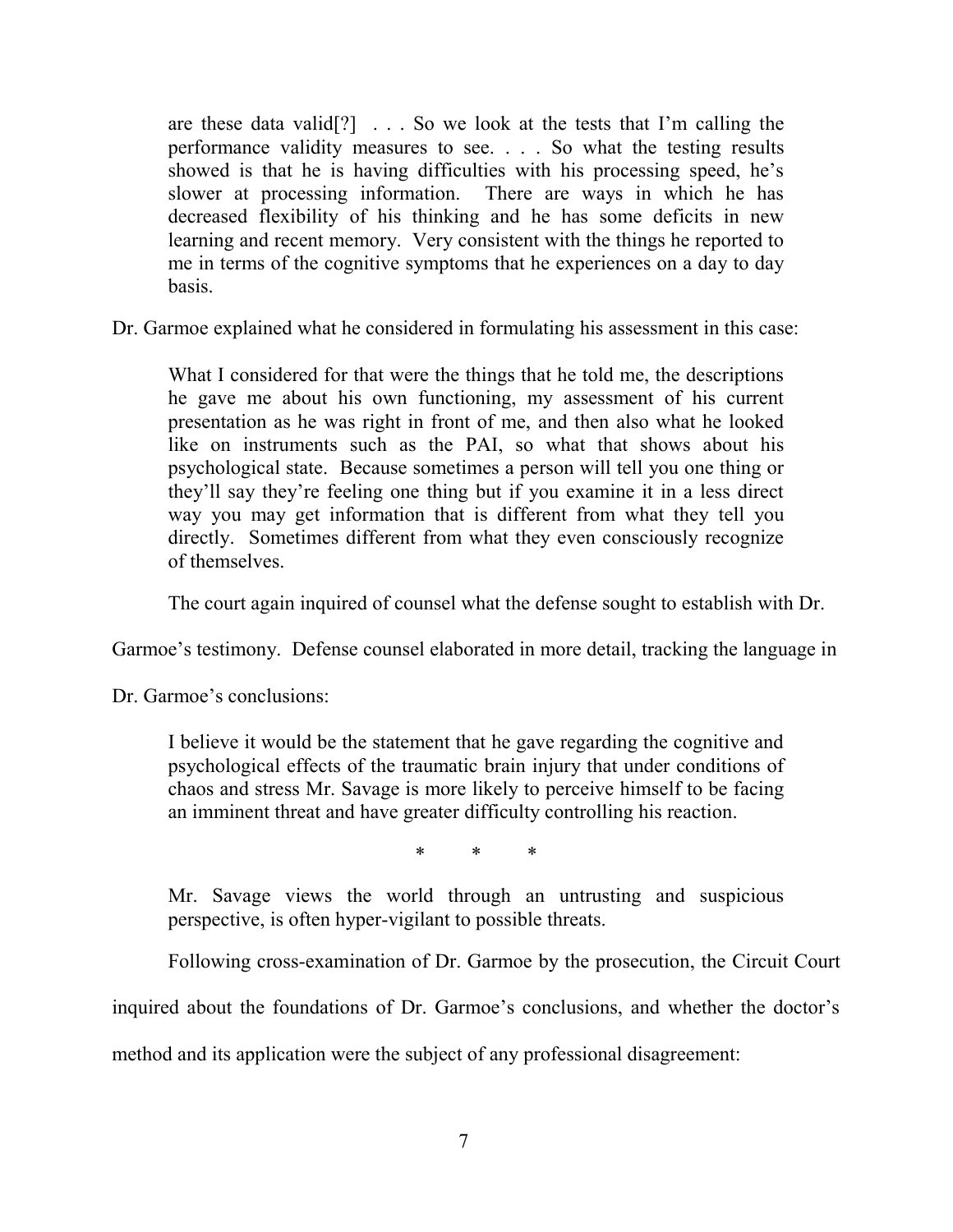THE COURT: Now I guess I'm going to go back to the same thing. How long has this technique been around, look at the medical data, then do the neuropsychological testing, then arrive at a conclusion? How long have psychologists been doing this?

THE WITNESS: Probably the strongest burst of neuropsychology came after World War II when there were lots of wounded soldiers coming back.

\* \* \*

And traumatic brain injuries. All the brain injuries from the war, that's where the clinical discipline—the academic discipline has been around but that's when the clinical discipline most strongly developed.

If you look in terms of the judicial kind of the forensic realm, the growth of neurosurgery testifying within criminal cases over the last 15 years has been exponential.

THE COURT: And one of the tests, of the things the Judge has to do is – the thing the Judge has to do is see that this approach has been accepted by the scientific community at large, in your scientific community. Usually that's proven by peer reviews, studies, literature, but your attorney is not proffering any articles that have been written on this topic. I mean is there literature?

THE WITNESS: I would be happy, I actually have a text with me I'd be happy for us to copy the chapter for that and leave it for you that really lays that out  $[3]$ 

THE COURT: Has it even been debated at your psychological conferences?

THE WITNESS: It's debated endlessly.

 $\overline{a}$ 

**\* \* \*** 

But it's my opinion that the scientific evidence supports the use of neuropsychological methods within this realm. And in the particular expertise we bring, in addition to our training as psychologists, our standardized measures and measures that are there to detect whether somebody is trying to appear other than they really are.

<sup>&</sup>lt;sup>3</sup> There is no indication that any supporting material, including the text referred to by Dr. Garmoe, was proffered at the hearing. We have the advantage of reviewing academic and scholarly articles submitted by Petitioner's able appellate counsel. This literature, of course, was not mentioned by Dr. Garmoe.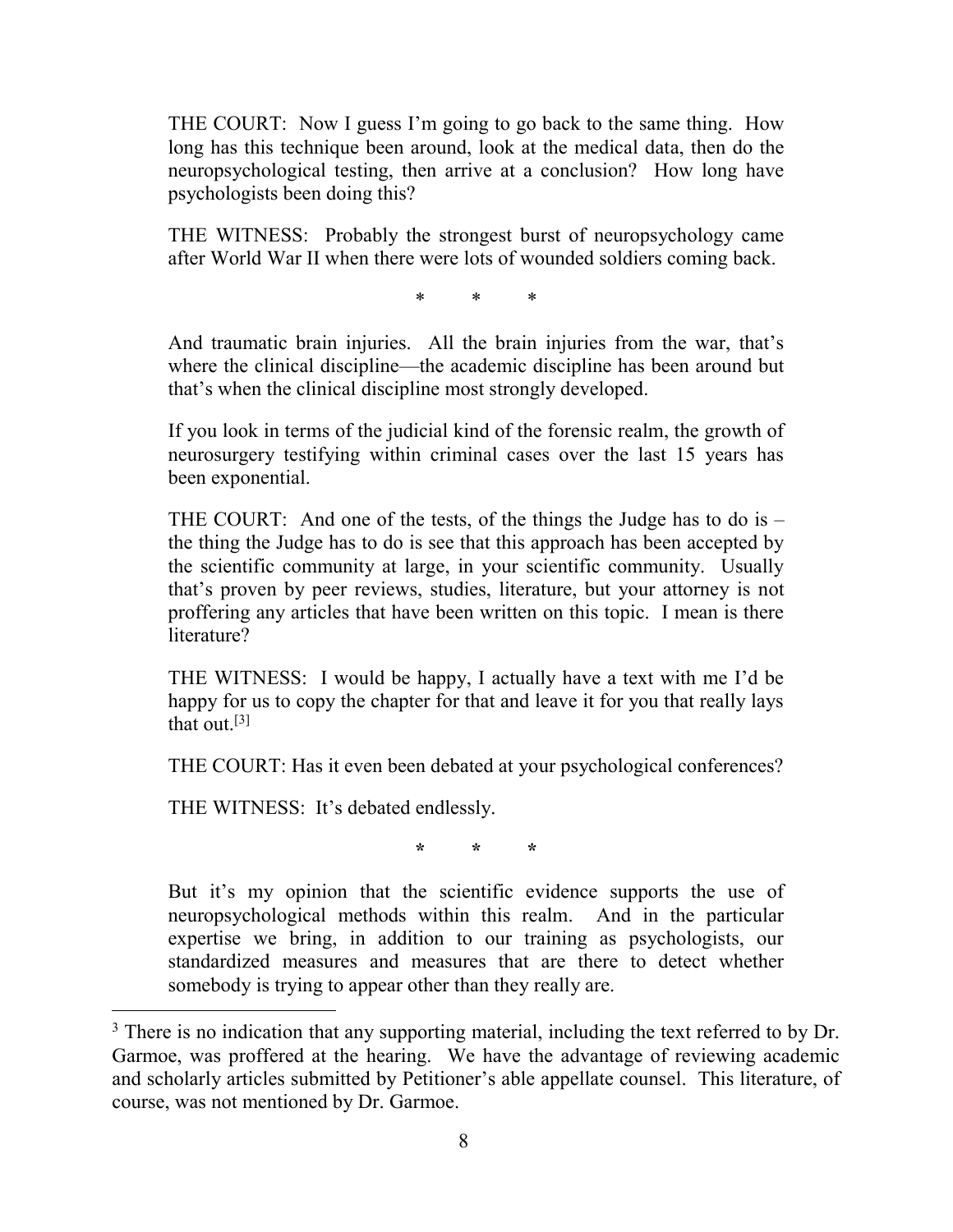Asked by the court whether Dr. Garmoe was rendering an opinion with respect to

Petitioner's state of mind on the day of the events of this case, defense counsel clarified

the defense's theory regarding his anticipated testimony:

[T]he doctor is not . . . giving the jury the impression that he can predict what [Mr. Savage] was thinking at that time. The Defendant would have already testified as to what his state of mind was. All the doctor is doing is giving an opinion as to his psychological state of mind, generally, not on that particular day but in this case I think it's particularly important because the brain injury occurred prior to this event, the testing occurred after this event. The brain injury existed at the time of the event. The effects of the brain injury most likely existed at the time of the event since they existed a few months later and they occurred several years ago.

*Frye-Reed Ruling and Trial Testimony* 

On February 3, 2014, the Circuit Court filed its opinion, ruling that the *Frye-Reed*

test had not been met, and precluded Dr. Garmoe from offering the disputed opinion as to

how someone reacts in a situation of "chaos and stress" at trial. The hearing judge

explained in his Order:

Dr. Garmoe has reviewed Defendant's medical records; he has interviewed Defendant; he has submitted Defendant to a battery of psychological tests from which he has derived extensive data. All of this, plus his underlying assumption that Defendant suffered a TBI in 2003, leads him to conclude how Defendant will react in a time of "chaos and stress."

Neither Dr. Garmoe nor Defendant, through counsel, offers any peer review studies or other literature from the neuropsychological community to substantiate the validity of this bipodal approach. Neither Dr. Garmoe nor defense counsel has identified any circuit court in Maryland or, for that matter, any state court in the country which has accepted such a methodology to show how someone reacts in a situation of "chaos and stress." The *Frye-Reed* test has not been met.

The Circuit Court's Order specified that Dr. Garmoe would not be excluded from

testifying at trial but the court cabined his testimony: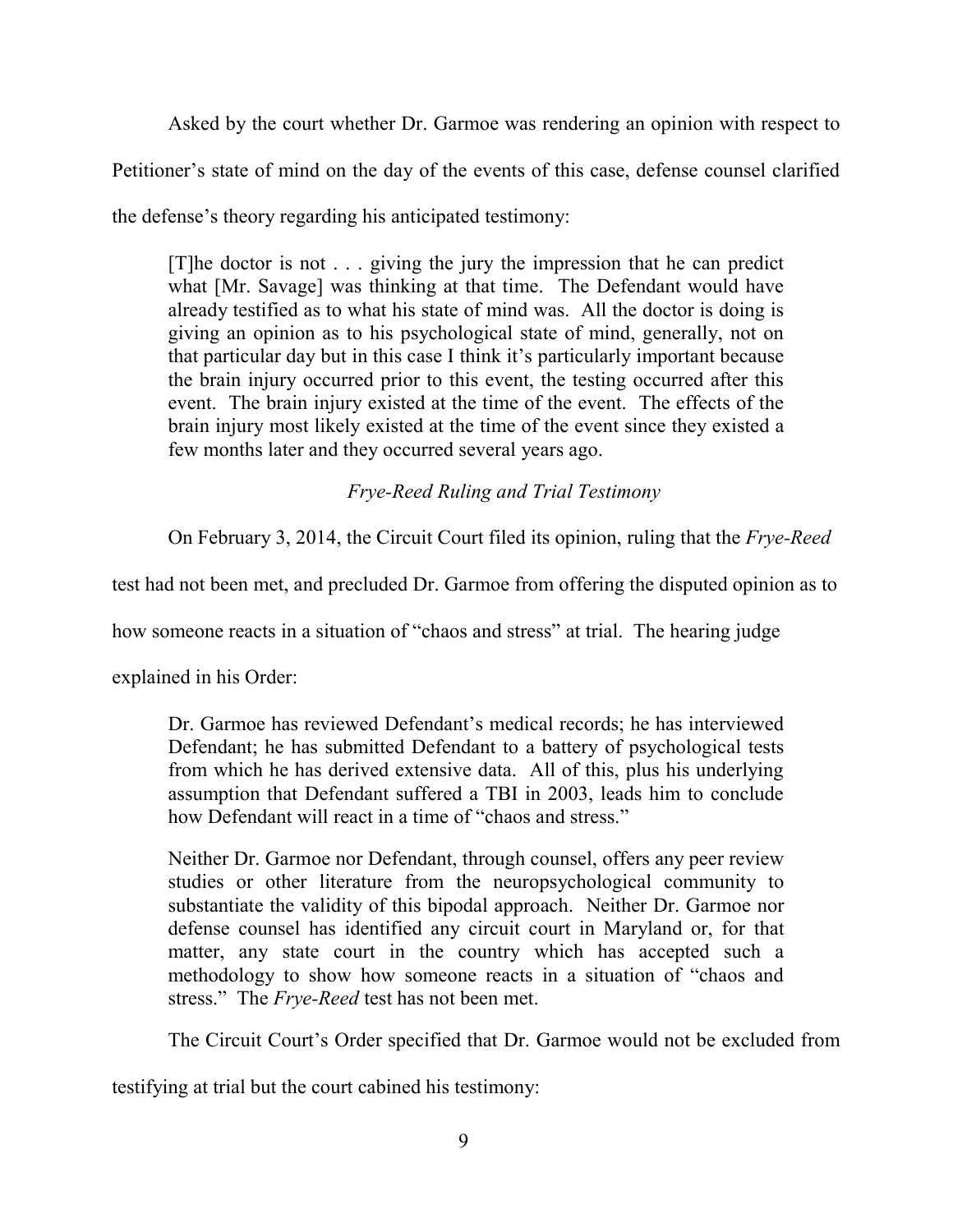The fact that the above-mentioned opinions of Dr. Garmoe will be excluded at trial does not mean that he cannot testify. Counsel will keep in mind that Dr. Garmoe is not competent to reconstruct [Mr. Savage's] emotions at a specific time and therefore he may not express an opinion as to what belief or intent [Mr. Savage] harbored at the time of his alleged crime.

The case went to trial, and while Dr. Garmoe was permitted to testify, his

testimony was constrained by the trial court's *Frye-Reed* ruling.At trial, the following

exchange took place during the doctor's testimony:

[DR. GARMOE]: Sure. What the personality assessment inventory showed is that—well, one thing it showed is that Mr. Savage is an individual who has a higher than—he has a higher level of concern for physical functioning, higher level of focus on physical symptoms than most people would. It's not unusual to see that in an individual who has had some type of a major medical condition or a major neurological insult. There's a greater focus on the way his body is working, the physical symptoms that he's reporting than most people would have.

\* \* \*

What it also showed when you look at the other scales is that he is somebody who has experienced a lot of anxiety and tension on a regular basis, and that he tends to view the world in untrusting—

[PROSECUTOR]: Objection.

THE COURT: Well, the basis for the objection is what?

[PROSECUTOR]: Is that the opinion that was excluded by Your Honor's order of February 3, 2013?

 $\begin{array}{ccc} \ast & \ast & \ast \\ \end{array}$ 

THE COURT: Well, it was, so sustained. Ask another question.

## *Closing Argument – Alleged Prosecutorial Misconduct*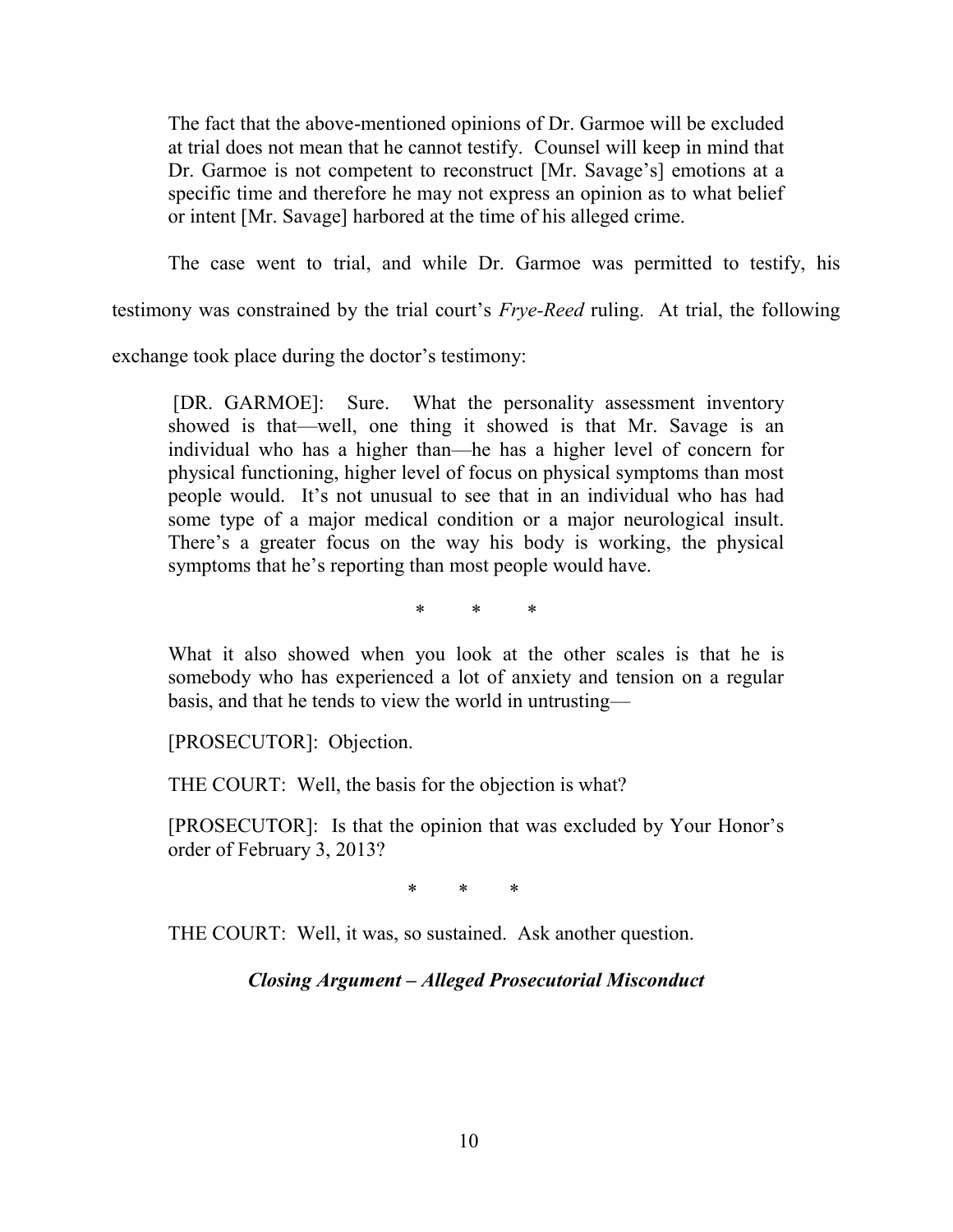At trial, during the State's closing argument, the prosecutor suggested that the

testimony of Mr. Savage's friend, Joel Hills, defied common sense, thus undermining Mr.

Savage's theory of self-defense. Specifically, Petitioner points to the following remarks:

[PROSECUTOR]: The Defendant and Joel Hills would have you believe that Kenneth Sparks was the aggressor.

\* \* \*

 Joel Hills, the man that wants you to believe that Josh and Kenny Sparks were aggressive or advanced on the Defendant, remember he's the same man, ladies and gentlemen, that not once tried to take the knife or the gun or calm the Defendant. He did take him into the house, but he did nothing beyond that. Joel Hills is the same man that not once called 911, not once had anyone else call 911. He not once aided Kenneth Sparks or the Spark's family, and he didn't aid Heather getting those children into the truck.

 Joel Hills is the same man who aided the Defendant's escape, led the Defendant out the back, over the fence, and we know for the first time yesterday how the gun got wiped clean. The Defendant said he gave the gun to Joel Hills. Joel Hills is the one that dropped it, after he wiped it.

 Take your common sense back there, ladies and gentlemen. I'm going to give you a hypothetical. Diane, your Bailiff, is at her house. Debbie, the Court Reporter, is at Diane's house. They are drinking hot tea and watching soap operas. I break and enter their house. Diane shoots and kills me because I break and enter. The first time that the police hear about my breaking and entering, the first time that the police hear about Diane's defense, the defense of herself and her property and her friend Debbie, will not be at her murder trial. Why? Because that defies all logic. Because at least Debbie would have told them initially.

Defense counsel objected, reasoning that the prosecutor was "questioning the

Defendant's Fifth Amendment right to remain silent." After the trial court overruled the

objection, the prosecutor continued:

[PROSECUTOR]: Because Debbie would have told the police Diane did it in self-defense. Diane did what she had to do, and Diane would have stayed. We don't have that here because that's not how it went down.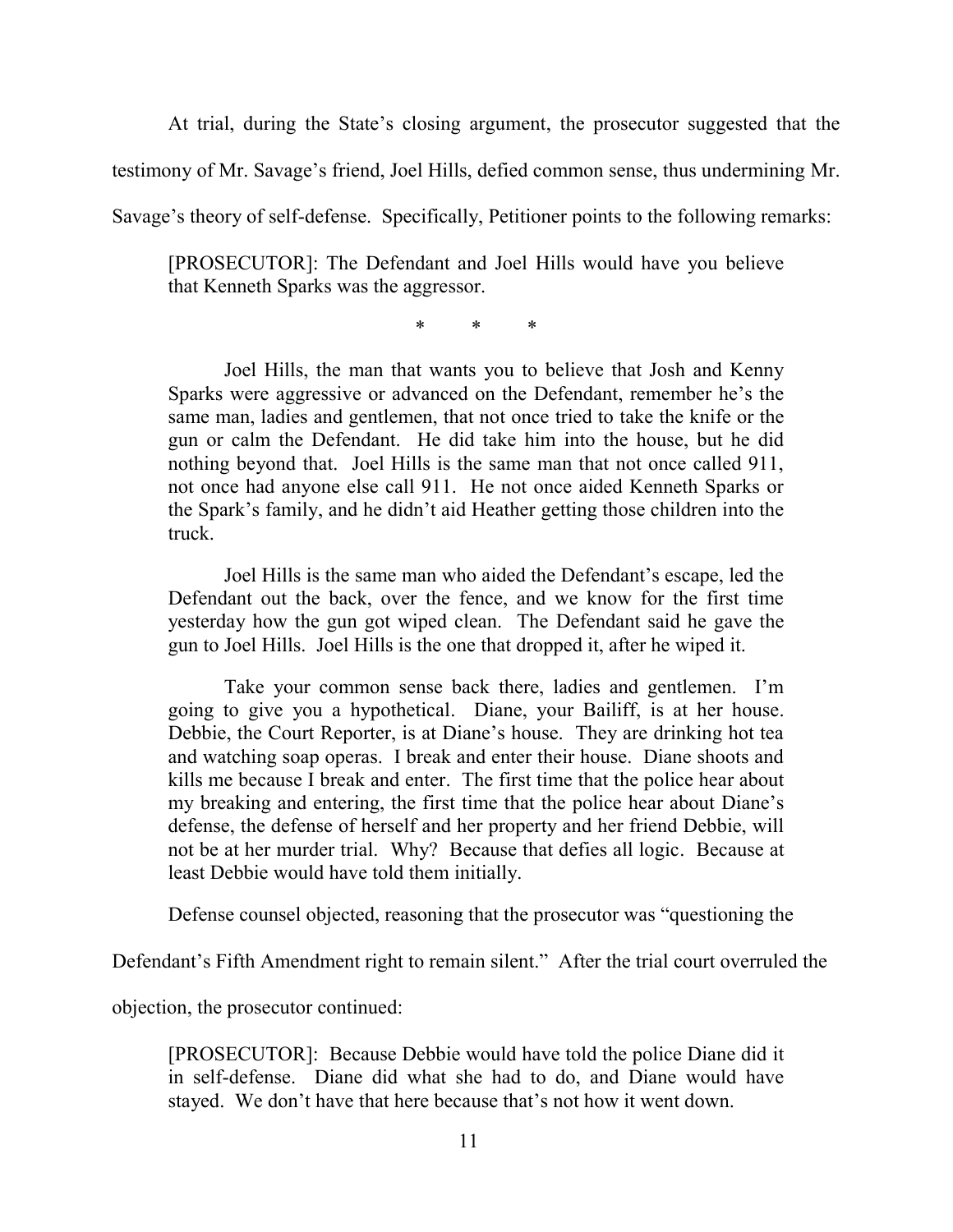The Defendant and Joel Hills have concocted details to aid in this theory, which is only a theory and not the reality of self-defense. You didn't hear them until yesterday.

Following his convictions by the jury and sentencing by the court. Petitioner noted a direct appeal to the Court of Special Appeals.

## *The Court of Special Appeals' Opinion*

 Petitioner took issue with the Circuit Court's *Frye-Reed* ruling and also alleged sufficiency errors with respect to his conviction for reckless endangerment and trial errors related to the State's closing argument. In rejecting Petitioner's challenge to the constraints placed on Dr. Garmoe's testimony, the intermediate appellate court first discounted Petitioner's assertion that an examination of Dr. Garmoe's opinions fell outside the scope of *Frye-Reed.* The Court of Special Appeals, citing *Chesson v. Montgomery Mutual Insurance Co.*, 434 Md. 346, 380, 75 A.3d 932, 951 (2013) and *Blackwell v. Wyeth*, 408 Md. 575, 617–18, 971 A.2d 235, 260 (2009), reasoned that "[t]he notion that medical opinion testimony is categorically immune from a *Frye-Reed* challenge is no longer the law in Maryland, if, indeed, it ever was." The intermediate appellate court then dismissed Petitioner's contention that the hearing judge had further erred on the merits of the *Frye-Reed* analysis in his conclusion that Dr. Garmoe's methodology did not satisfy *Frye-Reed*. The Court of Special Appeals addressed this contention as follows. It first summarized Petitioner's contentions:

[Petitioner] points out that Dr. Garmoe was the only witness at the hearing, and that he testified, without refutation that: (1) his methodology was generally accepted in the neuropsychological

community;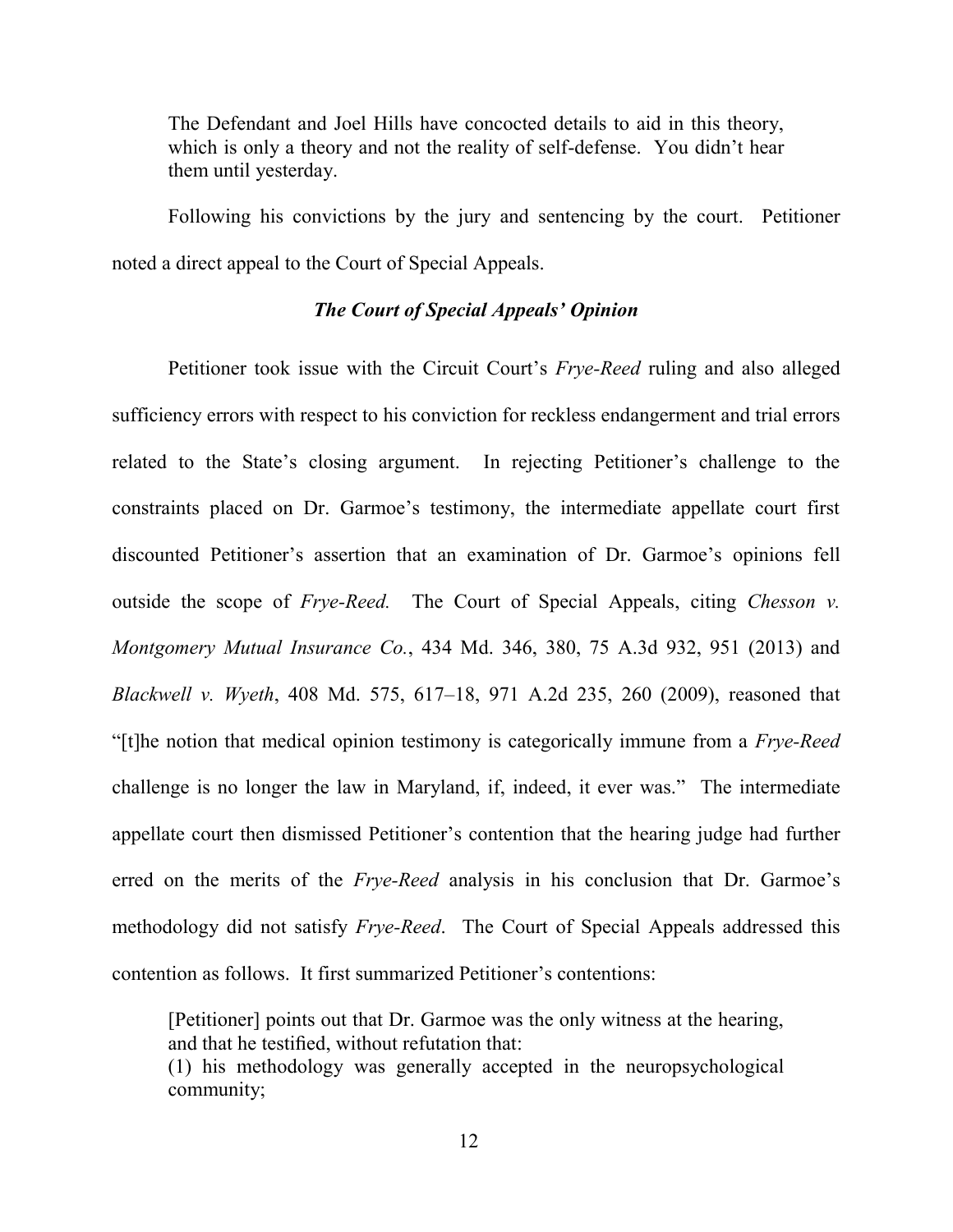(2) none of the tests he used were novel or used "outside of the way in which they would be typically used in the neuropsychological assessment";

(3) he diagnosed [Mr. Savage] with Cognitive Disorder NOS, a diagnosis from the DSM-IV, and his diagnosis was generally accepted because it is recognized under the DSM-IV; and

(4) Dr. Garmoe, as a neuropsychologist, was qualified to testify about the existence and cause of Mr. Savage's brain injury.

[Mr. Savage] asserts that "[t]he admissibility of a neuropsychologist's testimony as to the existence of a brain injury is generally accepted in most jurisdictions." He concludes:

In sum, the unrefuted evidence presented at the *Frye-Reed* hearing established Dr. Garmoe's methodologies were generally accepted in the neuropsychological community. Moreover, Dr. Garmoe diagnosed Mr. Savage under the DSM-IV with Cognitive Disorder NOS, which was based on Mr. Savage's traumatic brain injury. The generally accepted methodology coupled with a DSM-IV based diagnosis satisfied the *Frye-Reed* criteria.

Dismissing these arguments as "miss[ing] the point," the Court of Special Appeals

explained:

The basis of the trial court's concerns was not whether Dr. Garmoe's methodology was sound, but whether his conclusions—that a person who suffered a traumatic brain injury would (1) be more likely to perceive himself to be facing an imminent threat and have greater difficulty controlling his reactions in conditions of chaos and stress, and (2) view the world through a suspicious and hyper-vigilant perspective—were generally accepted in the scientific community.

As to that, and in response to a question from the court, Dr. Garmoe testified that the issue was "debated endlessly" at conferences of psychologists. Dr. Garmoe did not testify that the connection between traumatic brain injury on the one hand, and hyper-vigilance and similar behavioral traits on the other, was generally accepted by the practitioners of his field. To be sure, he did testify that he personally believed that the cause and effect relationship was valid but the "'*ipse dixit* of the expert'" is not a basis for admitting opinion evidence.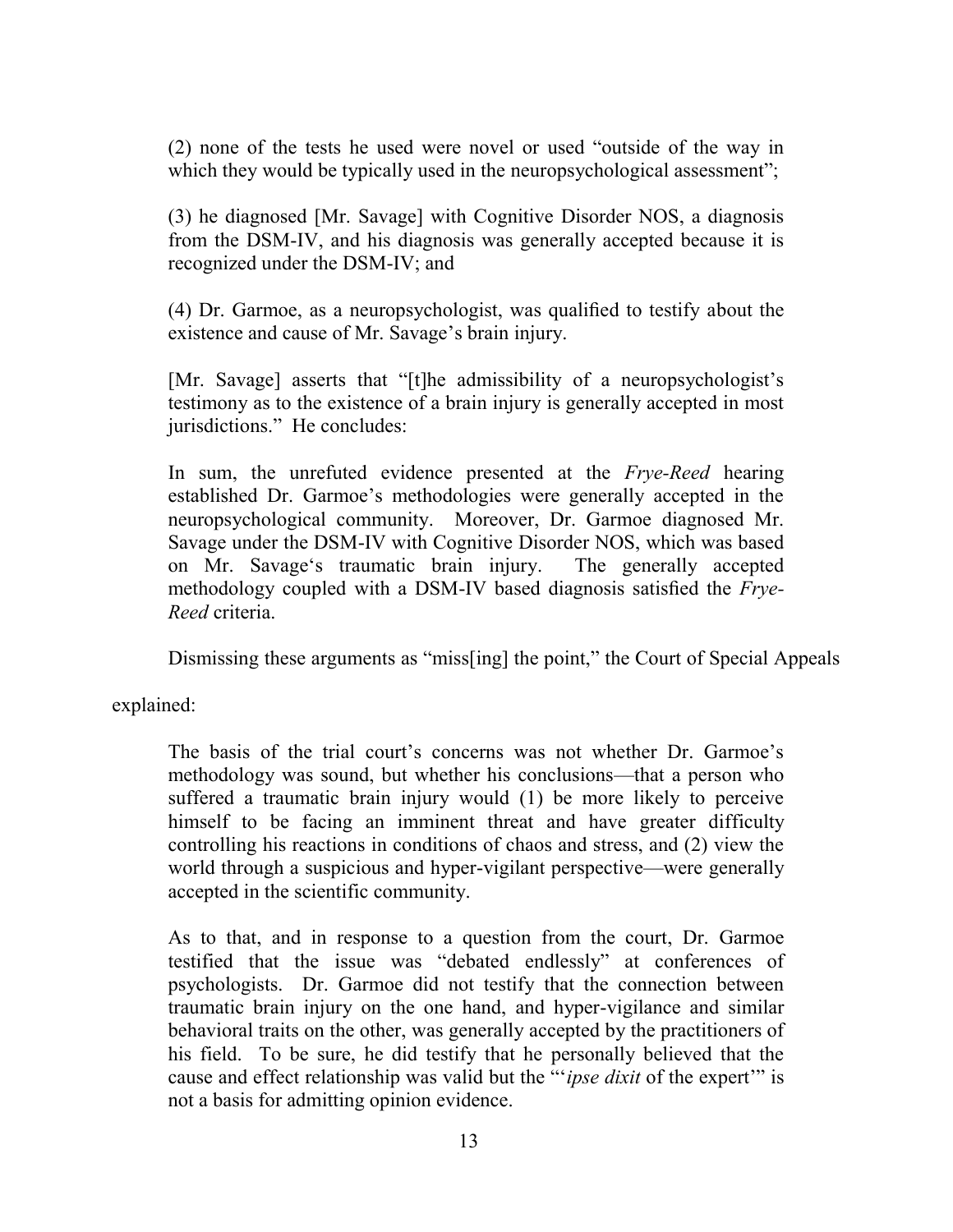The Court of Special Appeals similarly rejected Petitioner's challenge to the trial court's limitation on Dr. Garmoe's trial testimony. The intermediate appellate court explained that, despite the limitations of the pre-trial Order and curtailment of some direct testimony, Dr. Garmoe was able to present extensive information before the jurors:

We see things differently [than does Mr. Savage]. We do not agree with [Mr. Savage's] characterization of Dr. Garmoe's testimony. After the court sustained the State's objection, Dr. Garmoe continued to testify about [Mr. Savage's] performance on the PAI tests and the conclusions that he drew from them. For example, Dr. Garmoe testified that [Mr. Savage] was "mildly impaired" in terms of "the speed and efficiency with which somebody can process information," and that he "is troubled by memories of what ... he subjectively experienced as a horrible experience in that he sometimes has difficulty in managing his temper." Moreover, Dr. Garmoe testified that [Mr. Savage's] score on the paranoia scale was "clinically elevated," his scores for anxiety were "a significant factor," and that he "is an individual who has had a very short temper throughout his life and that is a form of impulse regulation [and that] he has difficulties with impulsivity," which "got worse [after] his injury."

In summary, it is clear that the trial court did not restrict Dr. Garmoe from testifying about the results of the PAI tests. Instead, the court sustained the State's objection when Dr. Garmoe attempted to testify, through clear implication, that he concluded *from the tests results* alone that [Mr. Savage] "tends to view the world in untrusting [terms]," when in the *Frye-Reed* hearing, he had testified that this conclusion was based on the *combination* of [Mr. Savage's] medical history of a traumatic brain injury *and* the test results. The trial court did not abuse its discretion when it declined to permit Dr. Garmoe to recast his opinion as based solely on test results. To permit Dr. Garmoe to do so would have rendered the *Frye-Reed* hearing a meaningless exercise.

 The Court of Special Appeals also dismissed Petitioner's challenge to the prosecutor's summation. The intermediate appellate court, citing to *Lee v. State*, 405 Md. 148, 162, 950 A.2d 125, 133 (2008), *Spain v. State*, 386 Md. 145, 158–59, 872 A.2d 25, 32–33 (2005), and *Lawson v. State*, 389 Md. 570, 592, 886 A.2d 876, 889 (2005), pointed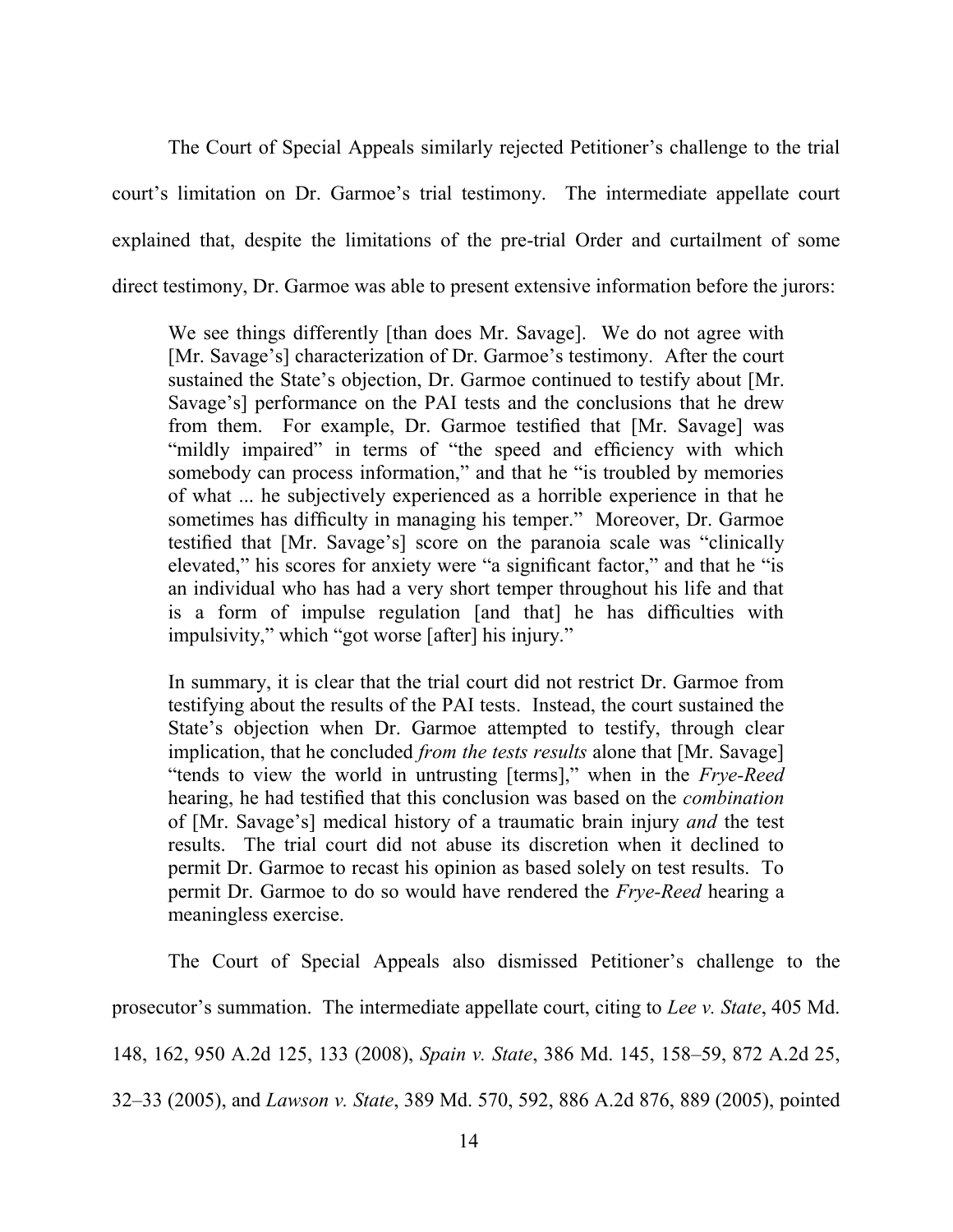to the "latitude given to counsel in making closing arguments" to determine that the prosecutor did not venture outside the bounds of permissible closing, that the context of the remarks showed that they were essentially directed at the defense witness Joel Hill, and that her summation had not "implicated [Petitioner's] right to silence."

The intermediate appellate court affirmed in all respects, save for one of

Petitioner's convictions. On January 9, 2017, we granted *certiorari*, 451 Md. 249, 152

A.3d 753 (2017), to consider the following issues, which we have reworded as follows:<sup>4</sup>

1. Did the trial court err in concluding that Dr. Garmoe's testimony about the effects of a traumatic brain injury failed to meet the *Frye-Reed*  standard?

3. Did the Court of Special Appeals err when it affirmed the trial court's exclusion of Dr. Garmoe's conclusion that Mr. Savage "views the world through an untrusting and suspicious perspective, and often is hypervigilant to possible threats"?

4. Did the Court of Special Appeals err when it permitted the State in closing argument to impeach Mr. Savage's testimony based on his failure to tell the police at any time prior to trial that he acted in self-defense?

 $\overline{a}$ <sup>4</sup> We have consolidated and rephrased the questions Petitioner presented in his Petition for Writ of Certiorari:

<sup>1.</sup> Did the Court of Special Appeals err when it concluded that Dr. Garmoe's neuropsychological examination and DSM-IV diagnosis based on a standard battery of tests were subject to Frye-Reed?

<sup>2.</sup> Where the unrefuted evidence presented at the Frye-Reed hearing established that Dr. Garmoe's methodology consisted of "validated measures that have scientific acceptance and approval within the community of neuropsychologists" and Mr. Savage was diagnosed under the DSM-IV, did the Court of Special Appeals err when it concluded that the defense failed to meet the Frye-Reed standard?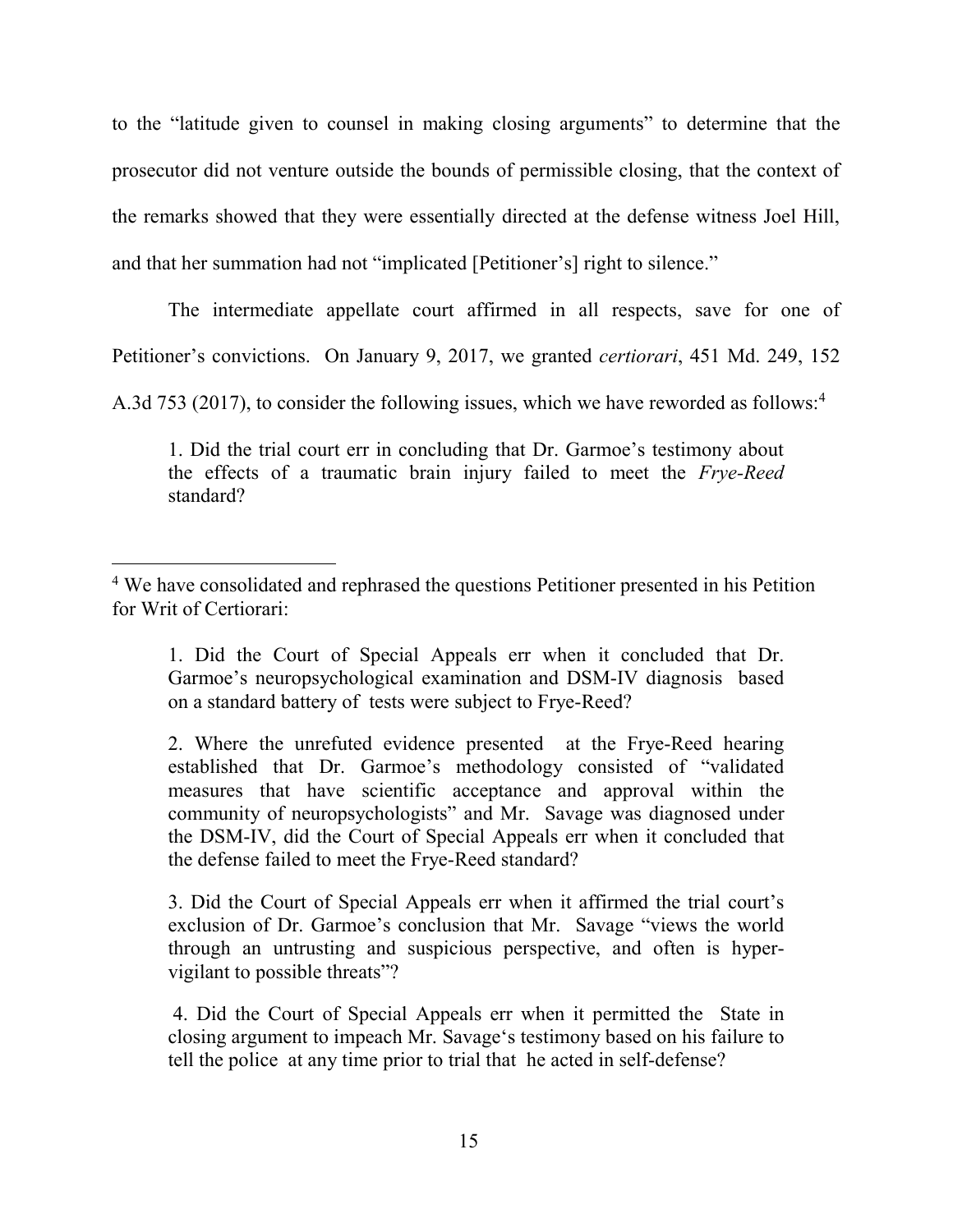2. Did the trial court err when it permitted the State in closing argument to impeach Mr. Savage's testimony based on a witness' failure to disclose to police that Mr. Savage had acted in self-defense?

For the reasons to follow, we shall affirm.

#### **DISCUSSION**

#### *Standards of Review*

 "Appellate review of a trial court's decision regarding admissibility under *Frye-Reed* is *de novo*." *Wilson v. State*, 370 Md. 191, 201 n. 5, 803 A.2d 1034, 1040 n. 5 (2002). We review the trial court's ruling on objections to closing argument for an abuse of discretion. *See Whack v. State*, 433 Md. 728, 742, 73 A.3d 186, 194–95 (2013). Where a party complains that the trial judge's action abridged a constitutional right, however, our review is *de novo*. *State v. Cates*, 417 Md. 678, 691, 12 A.3d 116, 124 (2011) (explaining that "issues of law, involving questions of constitutional rights and statutory interpretation" are reviewed *de novo*.). *See Doyle v. Ohio*, 426 U.S. 610, 96 S. Ct. 2240, 49 L. Ed .2d 91 (1976) (holding that the fact of petitioners' silence could not be used for purposes of impeachment); *see also United States v. Ramirez-Estrada*, 749 F.3d 1129, 1133 (9th Cir. 2014) (reviewing *de novo* whether *Doyle* was violated when the prosecutor used the defendant's silence during routine booking questions, after the defendant had invoked his right to remain silent, to impeach the defendant).

### *Introduction – Expert Opinion Testimony*

In *Armstead v. State*, 342 Md. 38, 54, 673 A.2d 221, 228–29 (1996), we said:

In Maryland, novel scientific evidence may become admissible in one of several ways. First, the evidence may be admitted by statute, if a relevant statute exists. *See* 5 L. McLain, MARYLAND EVIDENCE § 401.4(c), at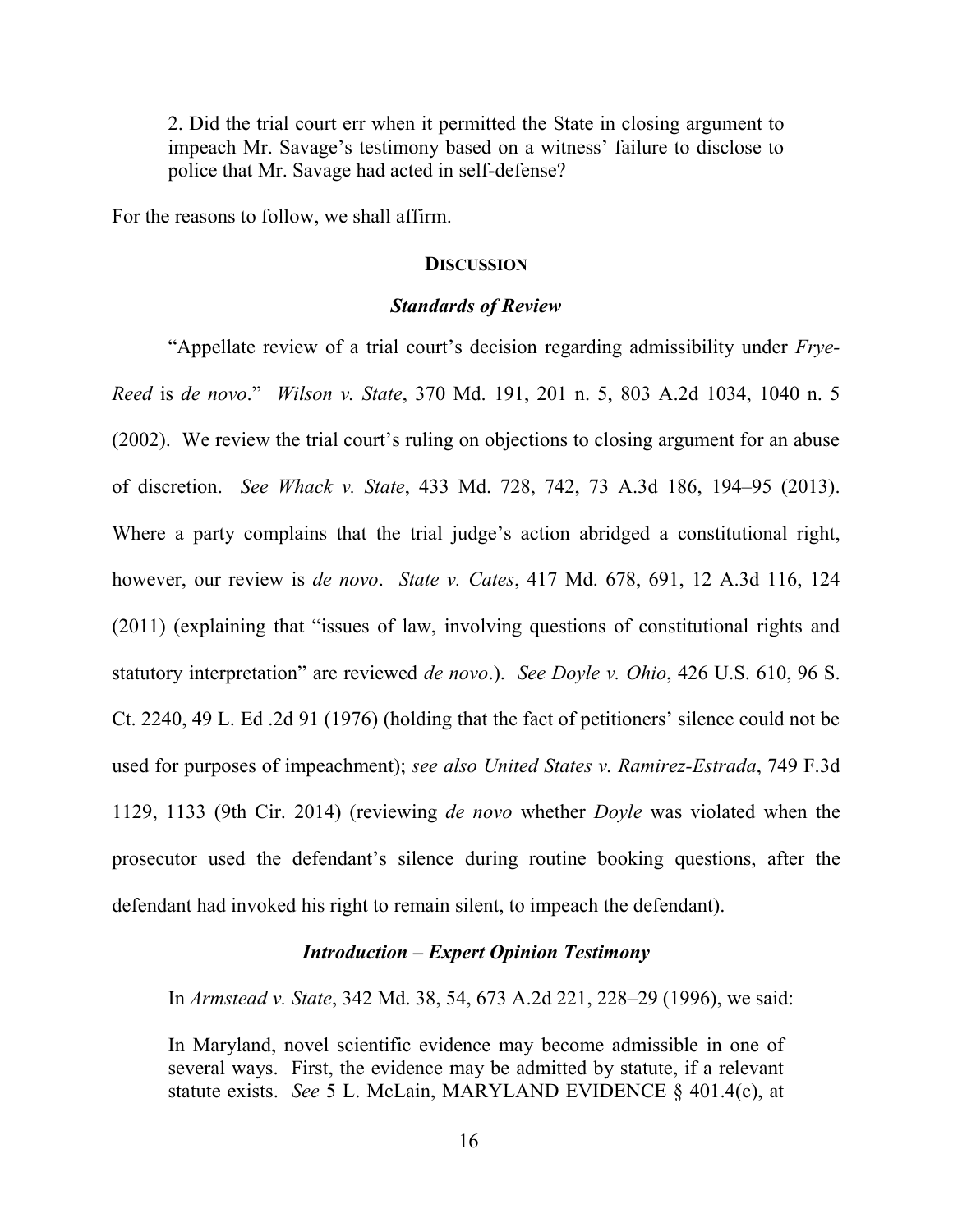277–78 (1987). Second, the proponent can prove that the evidence meets the *Reed* standard of "general acceptance" in the relevant scientific community. *Reed v. State*, 283 Md. 374, 381, 391 A.2d 364, 368 (1978) (quoting *Frye v. United States*, 293 F. 1013, 1014 (D.C.Cir.1923)). This can be accomplished through expert testimony, judicial notice, or a combination of the two. *Goldstein v. State*, 339 Md. 563, 567, 664 A.2d 375, 376–77 (1995).

The "standard enunciated in *Frye v. United States* . . . and adopted by this Court in *Reed v. State* . . . makes evidence emanating from a novel scientific process inadmissible absent a finding that the process is generally accepted by the relevant scientific community." *Clemons v. State*, 392 Md. 339, 343–44, 896 A.2d 1059, 1061 (2006). Since we adopted the *Frye* standard in *Reed v. State*, we have often had the occasion to elaborate on the development and application of the *Frye-Reed* standard.

Although both the Court of Special Appeals and the Circuit Court were correct in holding that, on this record, Dr. Garmoe's conclusions were subject to *Frye-Reed*, we shall hold that his analysis did not bridge the "analytical gap" between the data available to him and his ultimate conclusions.

## *Scope of Frye-Reed*

The threshold question in applying *Frye*[*-Reed*] is the scope of the rule; that is, to what evidence does it apply. It would understate the problem to say that courts have veered all over the road in answering it.

22 Charles Alan Wright & Kenneth W. Graham, Federal Practice and Procedure § 5168.2 (2d ed. 2012) (footnote omitted).

 Petitioner reiterates his arguments made before the Court of Special Appeals, raising a variety of challenges to the holdings of that court and the trial court. He insists that those courts misapplied the *Frye-Reed* test by ruling that Dr. Garmoe's *opinion* did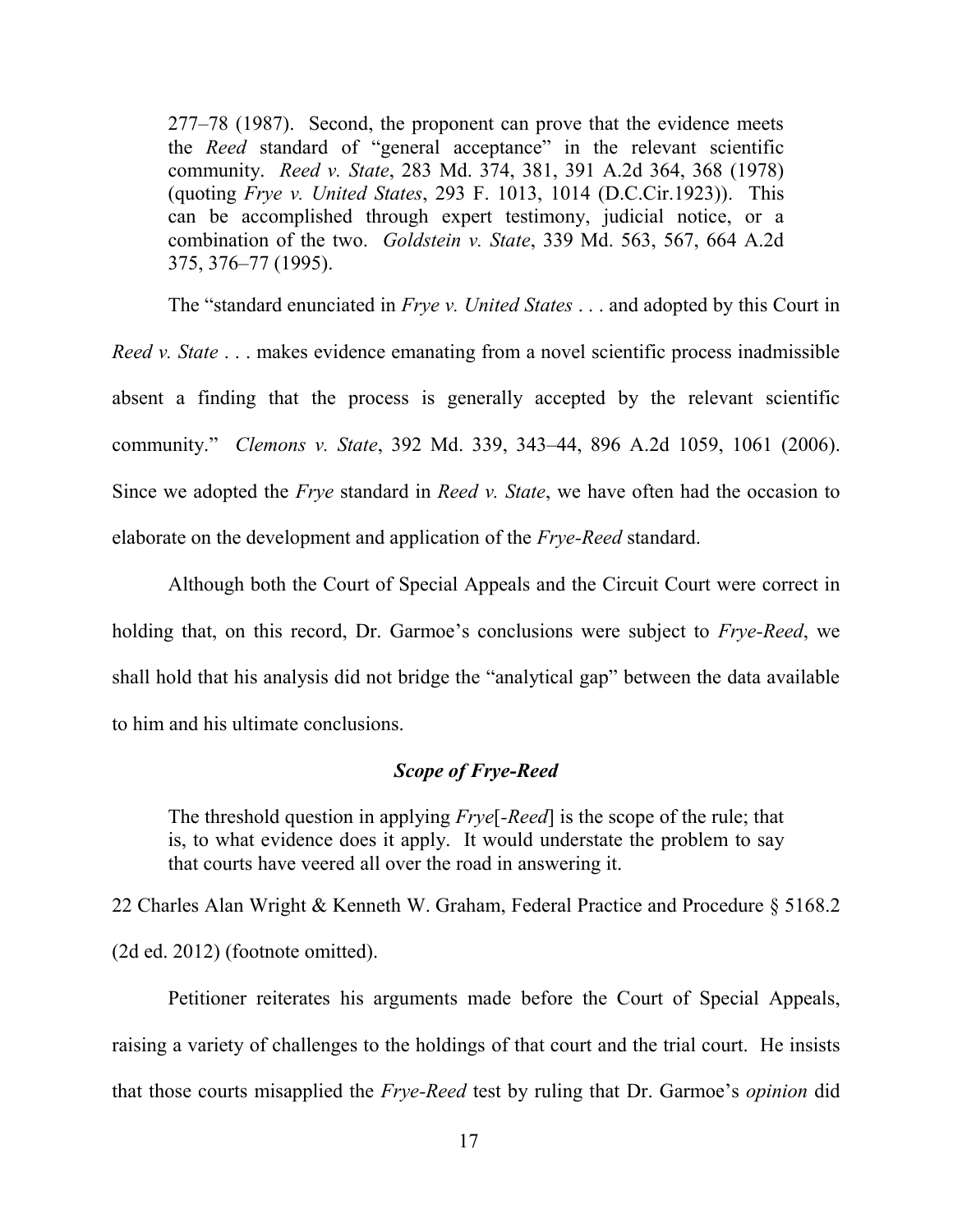not satisfy the general acceptance test that *Frye-Reed* establishes. He contests the application of *Frye-Reed* to an "opinion" in the first place, and urges that, in any event, *Frye-Reed* should reach only the scientific underlay of an expert's opinions, and not the conclusions derived from that science. Petitioner strenuously maintains that Dr. Garmoe's diagnosis, methods and opinions—based in part on the well-respected Diagnostic and Statistical Manual of Mental Disorders (DSM-IV)—are clearly generally accepted within the appropriate behavioral scientific discipline, especially in the valid field of neuropsychology. He trumpets Dr. Garmoe's credentials and points to the validity of the underlying tests that were administered to Petitioner.

 Petitioner draws our attention to cases, both from Maryland authority and other jurisdictions, to buttress his argument that the *Frye* analysis is strictly confined to an expert's underlying methods and scientific basis. Representative of this authority is the opinion by the Court of Special Appeals in *Giddens v. State*, 148 Md. App. 407, 812 A.2d 1075 (2002), *cert*. *denied*, 374 Md. 83, 821 A.2d 370 (2003), in which that court held that the expert opinion of a pathologist with respect to the time of the victim's injury was not subject to *Frye-Reed*. Quoting from our decision in *Reed*, the intermediate appellate court explained:

*Frye* sets forth only a legal standard which governs the trial judge's determination of a threshold issue. Testimony based on a technique which is found to have gained "general acceptance in the scientific community" *may* be admitted into evidence, but only if a trial judge also determines in the exercise of his discretion, as he must in all other instances of expert testimony, that the proposed testimony will be helpful to the jury, that the expert is properly qualified, etc. Obviously, however, if a technique does not meet the *Frye* standard, a trial judge will have no occasion to reach these further issues.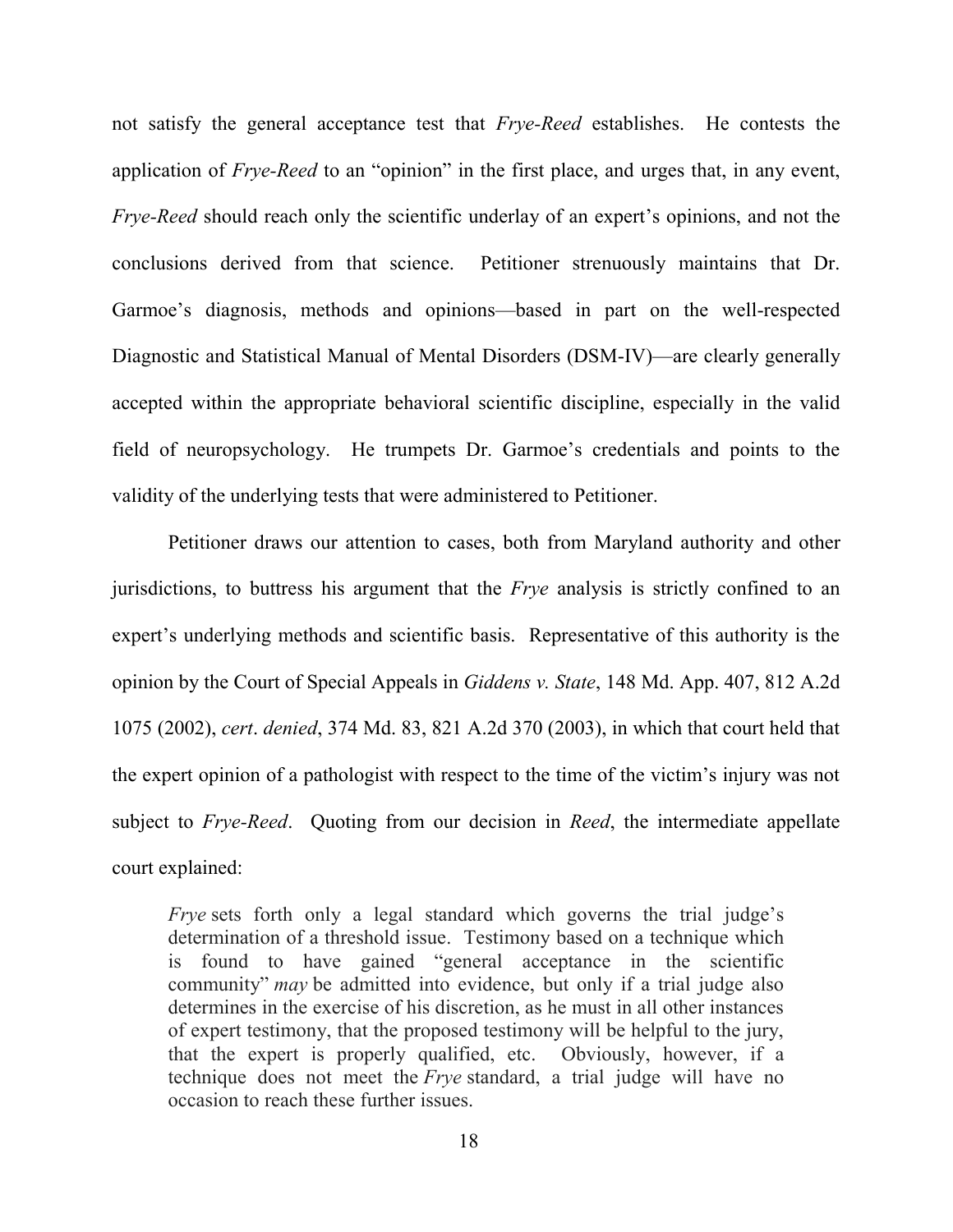*Giddens*, 148 Md. App. at 415, 812 A.2d at 1080 (quoting *Reed*, 283 Md. at 389, 391 A. 2d at 372). The *Giddens* Court added:

It is also well settled, however, that if the relevant scientific community is in general agreement that a properly conducted scientific test will produce an accurate result, the *Frye-Reed* test does not operate to exclude conflicting expert opinions based upon such a test.

*Id*. at 416, 812 A.2d at 1080. We discern no reason to depart from this standard in the appropriate case where it applies. The issue is whether the expert bridged the "analytical gap" between accepted science and his ultimate conclusions in a particular case.

### **Analytical Gap**

We shall assume that Dr. Garmoe's "approach" is generally accepted by the relevant scientific community, even if it is "debated," and that he was competent to render a diagnosis of traumatic brain injury.<sup>5</sup> On this record, however, we are unable to conclude that Dr. Garmoe's ultimate opinion adequately reflects the data and information available to him.

As a starting point, we refer to the standard that we enunciated in *Reed v. State*

that before a

 $\overline{a}$ 

scientific opinion will be received as evidence at trial, the basis of that opinion must be shown to be generally accepted as reliable within the expert's particular scientific field. Thus, according to the *Frye* standard, if a new scientific technique's validity is in controversy in the relevant scientific community, or if it is generally regarded as an experimental technique, then expert testimony based upon its validity cannot be admitted

<sup>5</sup> Both the prosecutor and the trial court doubted whether Dr. Garmoe was qualified to diagnose traumatic brain injury. This view is incorrect; a neuropsychiatrist may certainly diagnose a traumatic brain injury. *See generally Bennett v. Richmond*, 960 N.E.2d 782, 788–89 (Ind. 2012).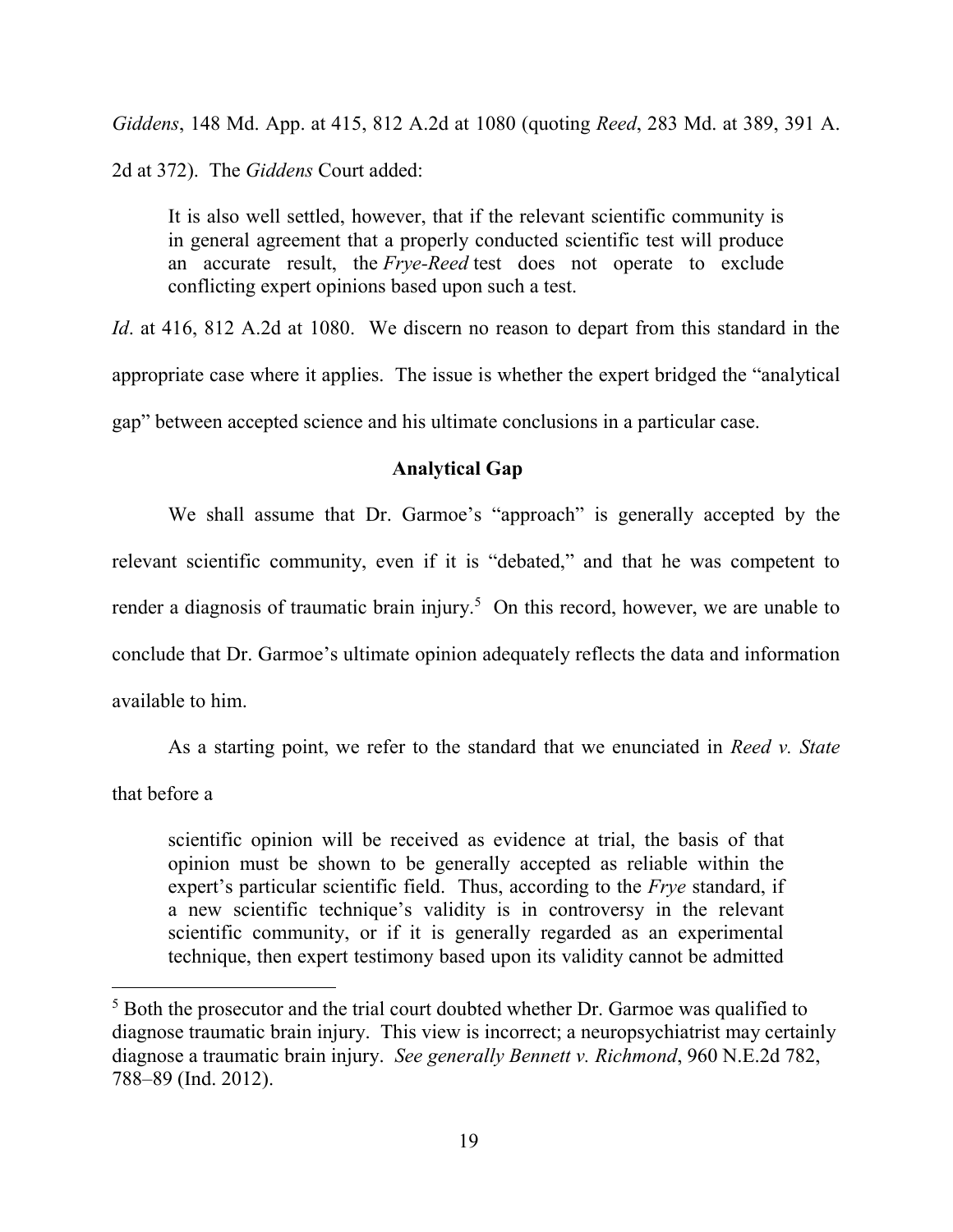into evidence.

 $\overline{a}$ 

*Reed*, 283 Md. at 381, 391 A.2d at 368. Since our opinion in *Reed*, however, our approach to assessing the threshold question of the admissibility of scientific and expert evidence has evolved.<sup>6</sup>

In *Blackwell v. Wyeth*, we "address[ed] the application of *Frye-Reed* to theories proffered as scientific and alleged to have been premised on scientifically accepted methodologies." *Blackwell v. Wyeth*, 408 Md. 575, 580, 971 A.2d 235, 238 (2009). That case had as its genesis an action against the pharmaceutical manufacturer Wyeth by parents of a child who had received a vaccine which "included thimerosal, an ethyl mercury derivative, as a preservative to prevent bacterial and fungal contamination in vaccines." *Id.* at 579 n. 7, 971 A.2d at 237 n. 7. The plaintiffs asserted that the presence of thimerosal in the drug caused neurological defects such as autism and mental retardation, and enlisted the opinions of experts who would opine as much.

The *Blackwell* plaintiffs' case never made it to trial. The Circuit Court in *Blackwell* entered summary judgment against the plaintiffs, concluding that the plaintiffs

 $6$  Most recently, in *Rochkind v. Stevenson*, Md., A.3d  $(2017)$ , where the trial court did not hold a *Frye-Reed* hearing, we held that the proffered expert testimony was inadmissible because it lacked a sufficient basis under Maryland Rule 5-702. We concluded that the witness' testimony failed to provide support for her conclusion that lead paint exposure caused Attention Deficit Hyperactivity Disorder resulting in an "analytical gap" between the evidence presented and the expert's conclusions. The focus of our analysis in *Rochkind* was whether the admission of the expert testimony was proper under Md. Rule 5-702. Because we determined that the court abused its discretion in admitting the expert testimony, we did not need to, and thus did not, reach the issue of whether the court erred in not holding a *Frye-Reed* hearing. In the case *sub judice*, the proffered expert testimony was *not* admitted; therefore, our discussion is necessarily confined to our *Frye-Reed* jurisprudence.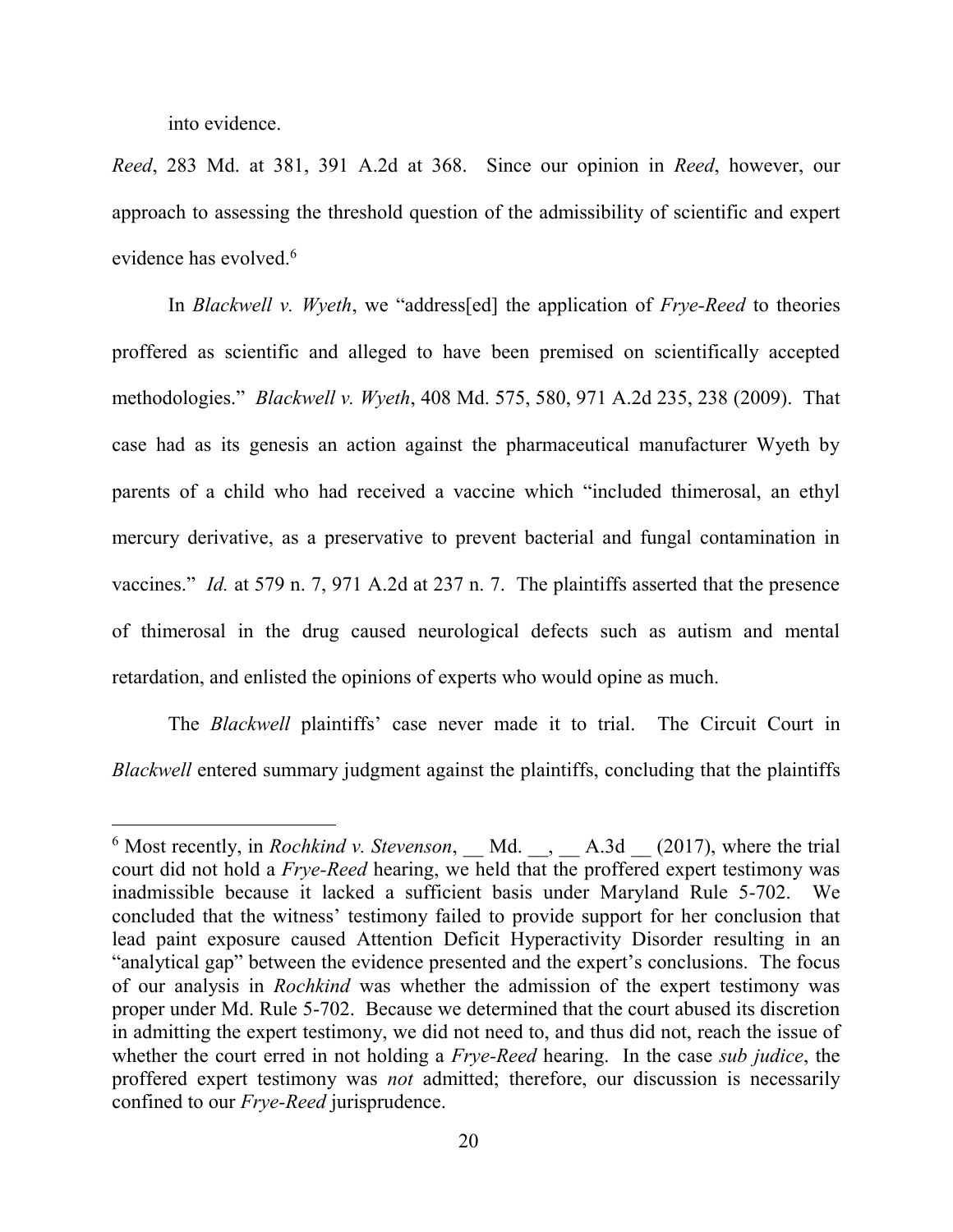"had failed to demonstrate that the bases of their proffered experts' opinions, including the theory of causation and analytical framework in support thereof, were generally accepted as reliable in the relevant scientific community." *Id*. at 579, 971 A.2d at 238. The Circuit Court further held that the experts failed to qualify under Maryland Rule 5- 702. *Id*. The *Blackwell* plaintiffs sought appellate review, and we granted *certiorari* prior to any proceedings in the Court of Special Appeals to address their claims.

 We initially set forth the standards and purposes of applying *Frye-Reed* to expert evidence:

If . . . a novel scientific process does achieve general acceptance in the scientific community, there will likely be as little dispute over its reliability as there is now concerning other areas of forensic science which have been deemed admissible under the *Frye* standard, such as blood tests, ballistics tests, etc.

*Id.* at 586–87, 971 A.2d at 242 (internal quotation marks and citations omitted).

We then began to chronicle the evolution of the *Frye-Reed* protocol in our jurisprudence. In *Blackwell*, we phrased the "essence [to be] the application of the *Frye-Reed* test to the analysis undertaken by an expert where the underlying data and methods for gathering this data are generally accepted in the scientific community but applied to support a novel theory." *Id*. at 596, 971 A.2d at 247–28. In upholding the circuit court's comprehensive analysis of the relevant science and rejection of the conclusions rendered by the plaintiffs' principal expert, we referred to the judicial scrutiny of novel scientific evidence by various federal courts, "where the underlying data may otherwise be generally accepted in the scientific community." *Id.* at 604, 971 A.2d at 253. We explained: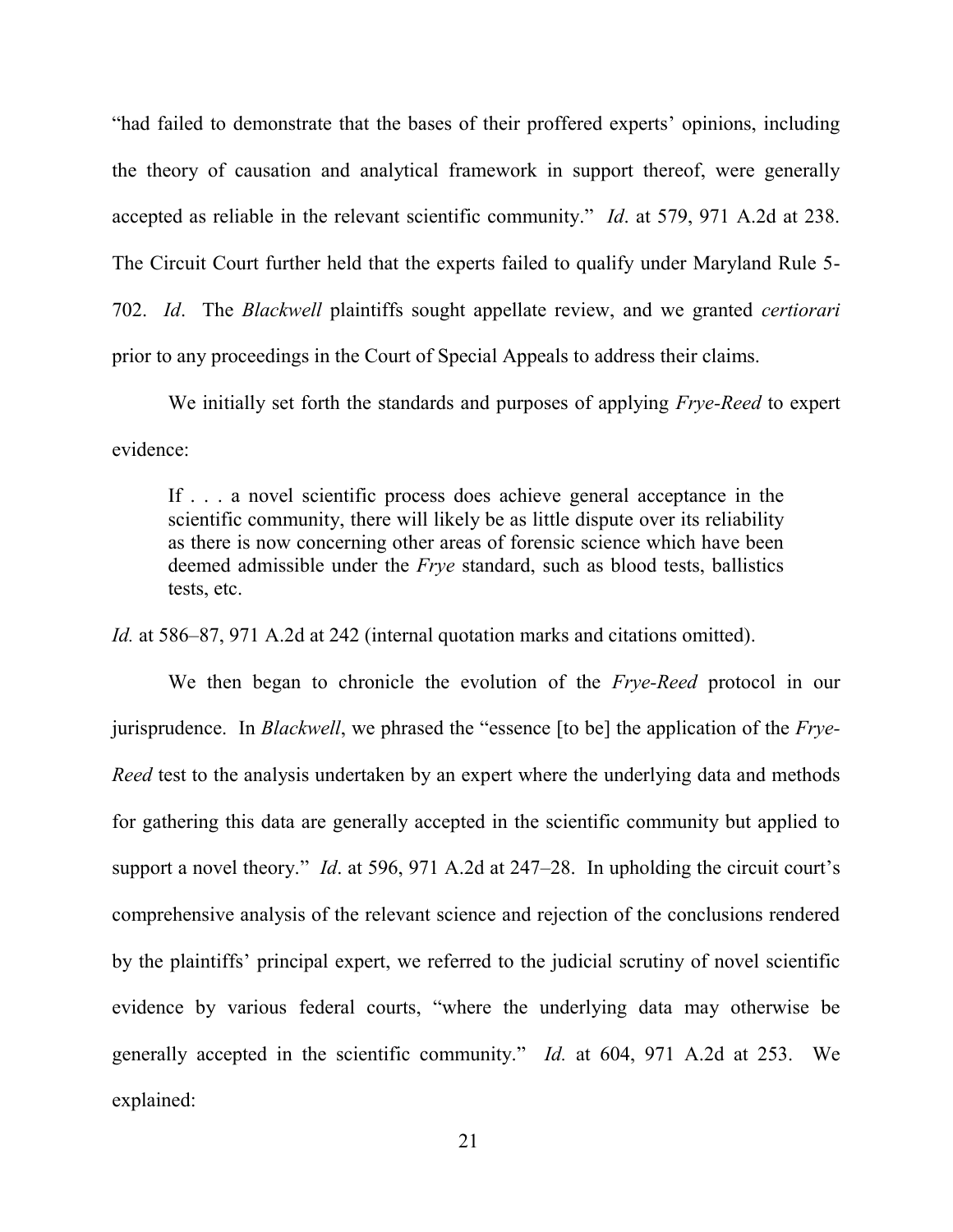Although we have not in the past had occasion to scrutinize the analytical phase of a scientific process underlying a novel scientific opinion, where the underlying data may otherwise be generally accepted in the scientific community, various federal courts have had occasion to scrutinize the *reliability* of the analytical framework utilized by an expert in formulating a novel theory of science, and to them we turn, recognizing that they utilized the *Daubert*[7] standard rather than *Frye*. We explore what they have opined, nevertheless, when they are speaking about reliability.

*Id.* at 604–05, 971 A.2d at 253 (footnote omitted).

 $\overline{a}$ 

The *Blackwell* court then cited to *General Electric Company v. Joiner*, 522 U.S. 136, 118 S. Ct. 512, 139 L. Ed. 2d 508 (1997), which, in recognizing that the analysis employed by an expert must be reliable, added to the language of inquiry the concept of the "analytical gap" between the evidence presented and the expert's conclusions. We observed that the *Joiner* Court, "[i]n calling attention to the 'analytical gap' between the existing data and the opinion proffered by an expert . . . admonished against reliance solely on an expert's word that his conclusion is appropriate to the underlying data and methods." *Blackwell*, 408 Md. at 606, 971 A.2d at 253. Following a discussion of the application of the "analytical gap" by various federal courts, we embraced the principle, and concluded that "[g]enerally accepted methodology, therefore, must be coupled with generally accepted analysis in order to avoid the pitfalls of an 'analytical gap.'" *Id.* at 608, 971 A.2d at 255. We discounted the conclusions of the Blackwells' principal expert because his research was not "based upon sound methodology." *Id*. at 609, 971 A.2d at 255.

In *Blackwell*, we noted the opinions of various federal and state courts that have

<sup>7</sup> *Daubert v. Merrell Dow Pharmaceuticals, Inc.*, 509 U.S. 579, 113 S. Ct. 2786, 125 L. Ed. 2d 469 (1993).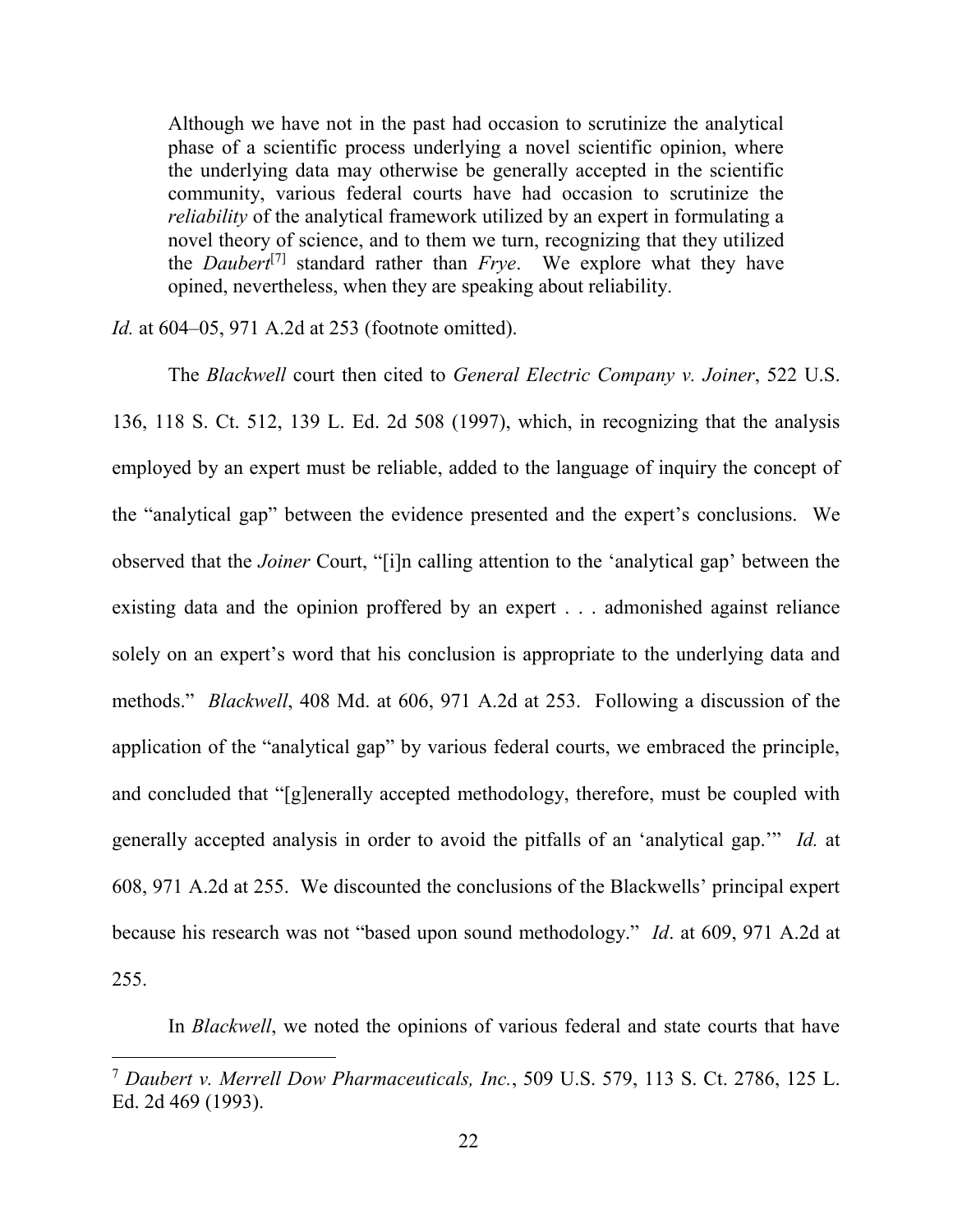addressed, and applied, the "analytic gap" analyses set forth in *Joiner*. *Blackwell*, 408 Md. at 607–08, 971 A.2d at 254–55. The hallmark of this analysis was the failure by the expert witness to bridge the gap between his or her opinion and the empirical foundation on which the opinion was derived.

Representative of these cases is the opinion by the United States Court of Appeals for the Seventh Circuit in *United States v. Mamah*, 332 F.3d 475 (7th Cir. 2003). The defendant in that case sought to introduce the testimony of two social scientists who would opine that the defendant had given a false confession and explain why. The Seventh Circuit affirmed the district court's exclusion of the disputed expert opinions:

Mamah argues that excluding the testimony of Dr. Pellow and Dr. Ofshe was tantamount to a statement that social science can never form the basis of expert testimony. We acknowledged that social scientists frequently testify as experts, and their opinions are "an integral part of many cases." But whether social science studies can ever be a proper foundation for an expert's opinion is not the issue here. The issue is whether *these* social science studies, the research of *these* experts, sufficiently supported the expert opinions Mamah wanted to present to the jury - and they did not.

\* \* \*

Whether or not Dr. Pellow and Dr. Ofshe grounded their work in sound social science principles and methods, the court still needed to satisfy itself that their work yielded facts and data sufficient to support their proposed testimony.

\* \* \*

It is critical under Rule 702 that there be a link between the facts or data the expert has worked with and the conclusion the expert's testimony is intended to support. . . . The court is not obligated to admit testimony just because it is given by an expert. . . . The problem with the proposed testimony in this case does not lie in the quality of Dr. Pellow's and Dr. Ofshe's research. Rather, the problem is the absence of an empirical link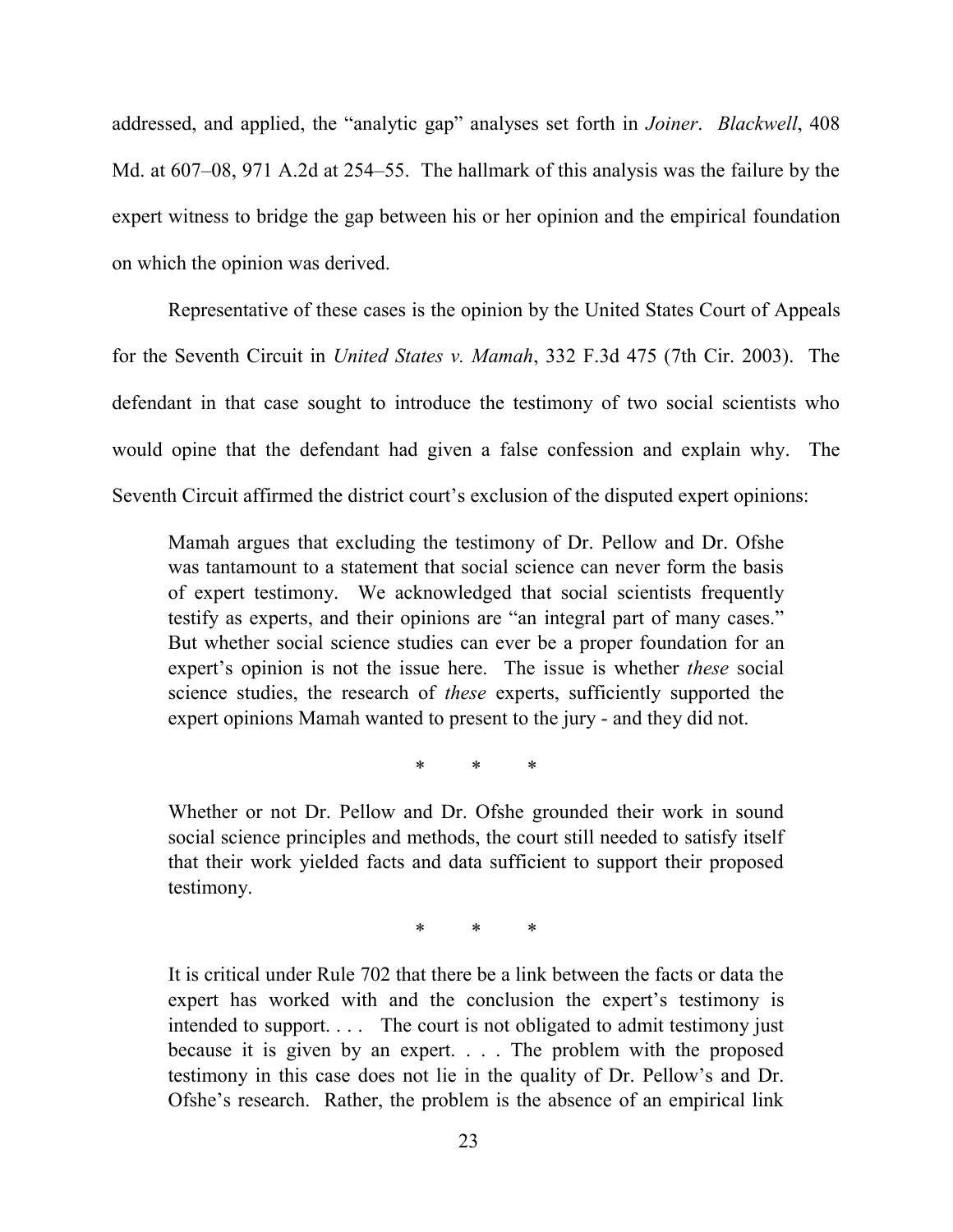between that research and the opinion that Mamah likely gave a false confession.

*United States v. Mamah*, 332 F.3d at 477–78 (citations omitted).

 In the case before us, we conclude that Dr. Garmoe's ultimate opinions, that "under such conditions of chaos and stress" Petitioner "would be more likely to perceive himself to be facing an imminent threat and have greater difficulty controlling his reactions[,]" and that "[Petitioner] views the world through an untrusting and suspicious perspective, and often is hyper-vigilant to possible threats[,]" are conclusory. Dr. Garmoe does not articulate a connection between the performance data from the testing or explain how Petitioner's representations during the interview lead to the evaluations of hyper-vigilance to "possible threats," and an overarching "untrusting and suspicious perspective," and how these affects emerge "under such conditions of chaos and stress."

Dr. Garmoe testified at the hearing that his results were based on Petitioner's "presentation and interview" along with testing, including Petitioner's "descriptions. . . about his own functioning," as well as testing, including the results of the Personality Assessment Inventory. Dr. Garmoe recorded Petitioner's version of the events of this case, as well as the statement of charges and contrasting stories by the complainants. He also reviewed medical records from 2003, when Petitioner suffered multiple gunshot wounds to the face.

The testing showed "difficulties with [Petitioner's] processing speed," "decreased flexibility" in thinking and "deficits in new learning and recent memory." In his report, Dr. Garmoe observed that "residual effects of [Petitioner's] traumatic brain injury" as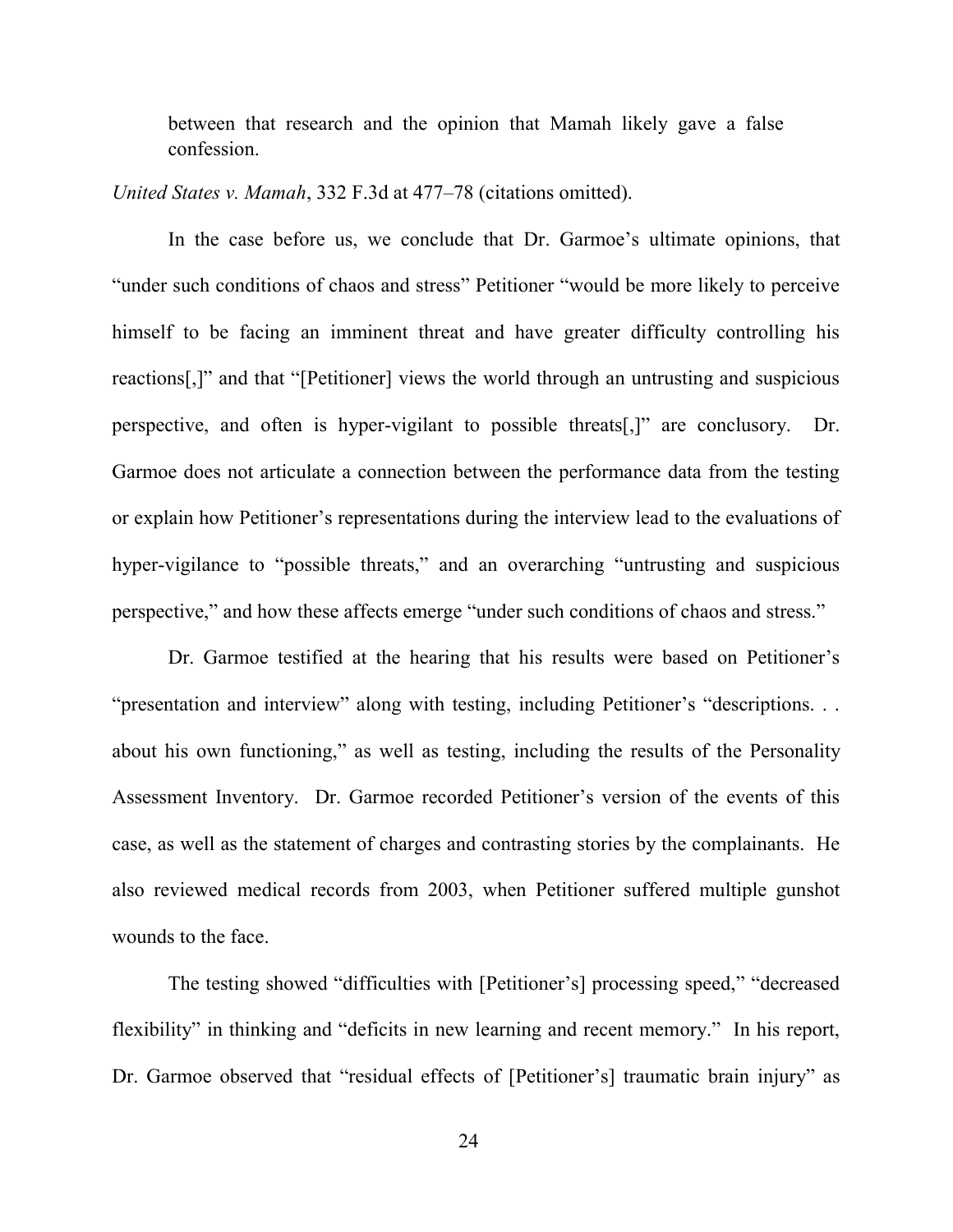manifest by the above deficits "fell primarily in the mild range." He reported that Petitioner "became depressed, embittered, and developed a more suspicious/untrusting view of the world[,]" and "continues to struggle with depression and anger." Petitioner told Dr. Garmoe that he has a "history of difficulties with anger management, and [that] his difficulties with emotional control did not start with the TBI, but [that] exacerbated the problems."

Petitioner admitted to a "twice weekly" marijuana habit to "take away" his anger. He also told the doctor about his struggles with depression and "increased irritability and anger." With respect to Petitioner's "Current Psychological Status," however, Dr. Garmoe related that Petitioner said that "his current mood is generally good and his 'anger meter' is low[,]" although Petitioner acknowledged a tendency to "fly off the handle easily" and had been enrolled in anger management classes while incarcerated.

Perhaps one of the most important parts of Dr. Garmoe's report is his review of Petitioner's results on the Personality Assessment Inventory ("PAI") test:

[Petitioner] completed the PAI. He showed a tendency to endorse items which present an unfavorable view, possibly reflecting a negative view he has of himself at this time. There were significant elevations across several clinical scales, suggesting that he is in considerable psychological distress. He shows a higher concern with physical symptoms and perceived impairment from them, though it should be noted that he has a history of genuine severe medical problems. He also is experiencing high levels of anxiety and tension, which may in part being [sic] expressed through physical symptoms. Mr. Savage views the world through an untrusting and suspicious perspective, and often is hyper-vigilant to possible threats. At times he may appear to others to be aloof and even hostile. He subjectively feels a sense of confusion and difficulties with maintaining clear thought processes. Examination of critical items shows that Mr. Savage endorsed being troubled by memories and reliving a horrible experience and that his temper sometimes explodes and he loses control.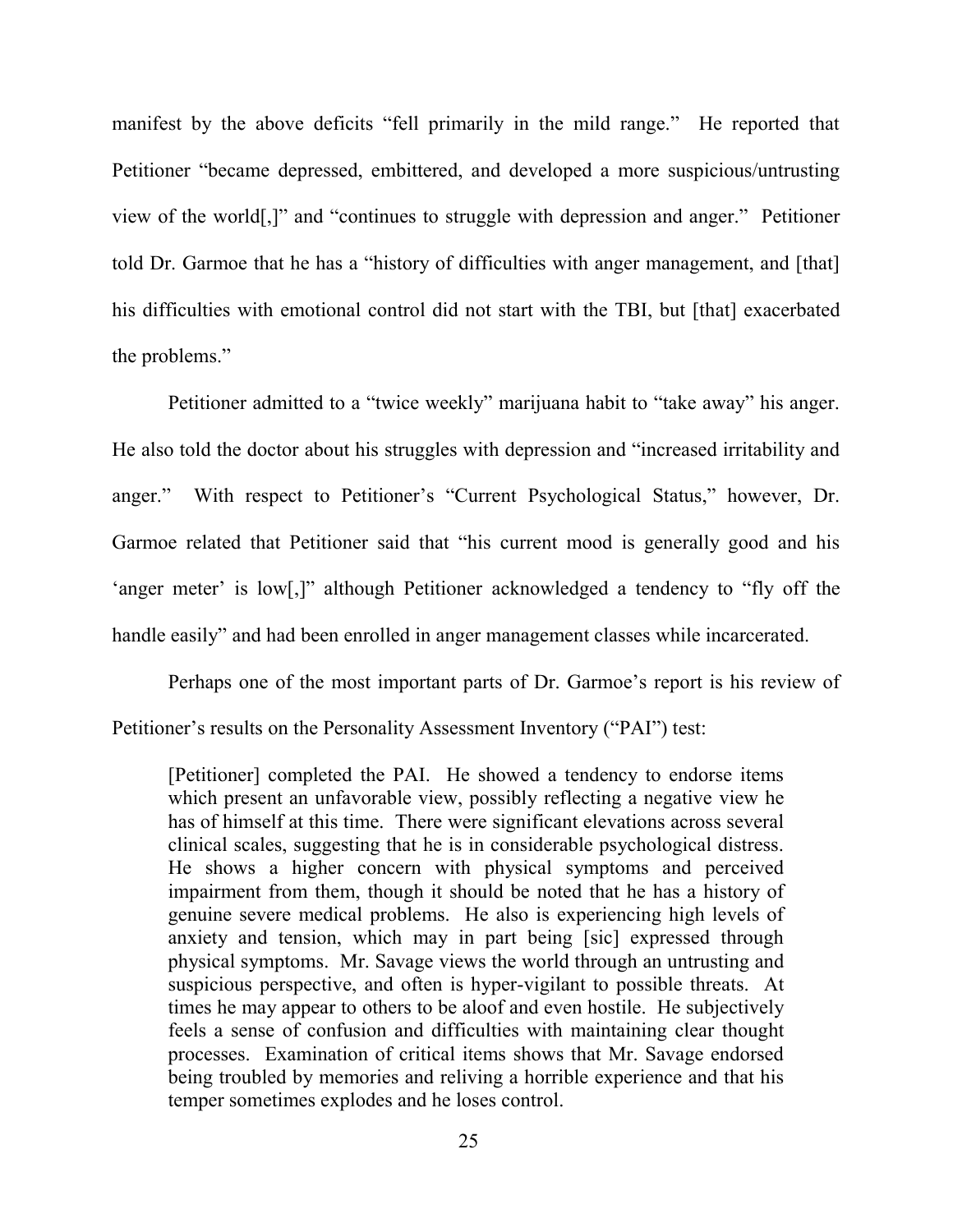Although his methods in this case appear to be comprehensive, Dr. Garmoe does not adequately reveal, as shown by the above, how his ultimate conclusions are derived from the evidence he sets forth at the hearing and in his report. No adequate details, for example, are presented with respect to the PAI testing, and it is difficult to separate Petitioner's self-reporting from Dr. Garmoe's analysis of the presentation and interview, in our view.

The PAI appears to be a major component of Dr. Garmoe's analysis. "[T]he Personality Assessment Inventory (PAI; Morey, 2007), [is] an objective and commonly used personality inventory." Emily M. Lund & Katie B. Thomas, *Relationship satisfaction and the PAI: examining stress, psychological distress, aggression, and alcohol use*, 16 NORTH AMERICAN JOURNAL OF PSYCHOLOGY, 201, 201–10 (2014).

 Commentators on the use and design of the PAI have described the protocol and its employment in detail:

The PAI has shown to be a useful and reliable tool in a variety of clinical settings (e.g., Aikman & Souheaver, 2008; Deisinger, 1995; Morey, 1991, 2007b; Sinclair et al., 2015), including forensic and correctional settings (e.g., Archer, Buffington-Vollum, Stredny, & Handel, 2006; Douglas, Hart, & Kropp, 2001; Edens, Cruise, & Buffington-Vollum, 2001; Morey & Quigley, 2002; Wang et al., 1997; White, 1996). The PAI can yield information that assists in determining diagnosis, symptom severity, level of risk, and treatment planning, and due to its utility to assess factors salient to psycholegal decision making, the PAI has gained popularity in forensic settings. For example, the PAI can be used to assess for potential risk of aggression towards self and others, to classify offenders, and even to predict the likelihood of disciplinary action being taken against an inmate during incarceration or recidivism once an inmate is released from custody (Edens et al., 2001; Gardner, Boccaccini, Bitting, & Edens, 2015; Morey & Quigley, 2002; Reidy, Sorensen, & Davidson, 2015; Sinclair et al., 2009;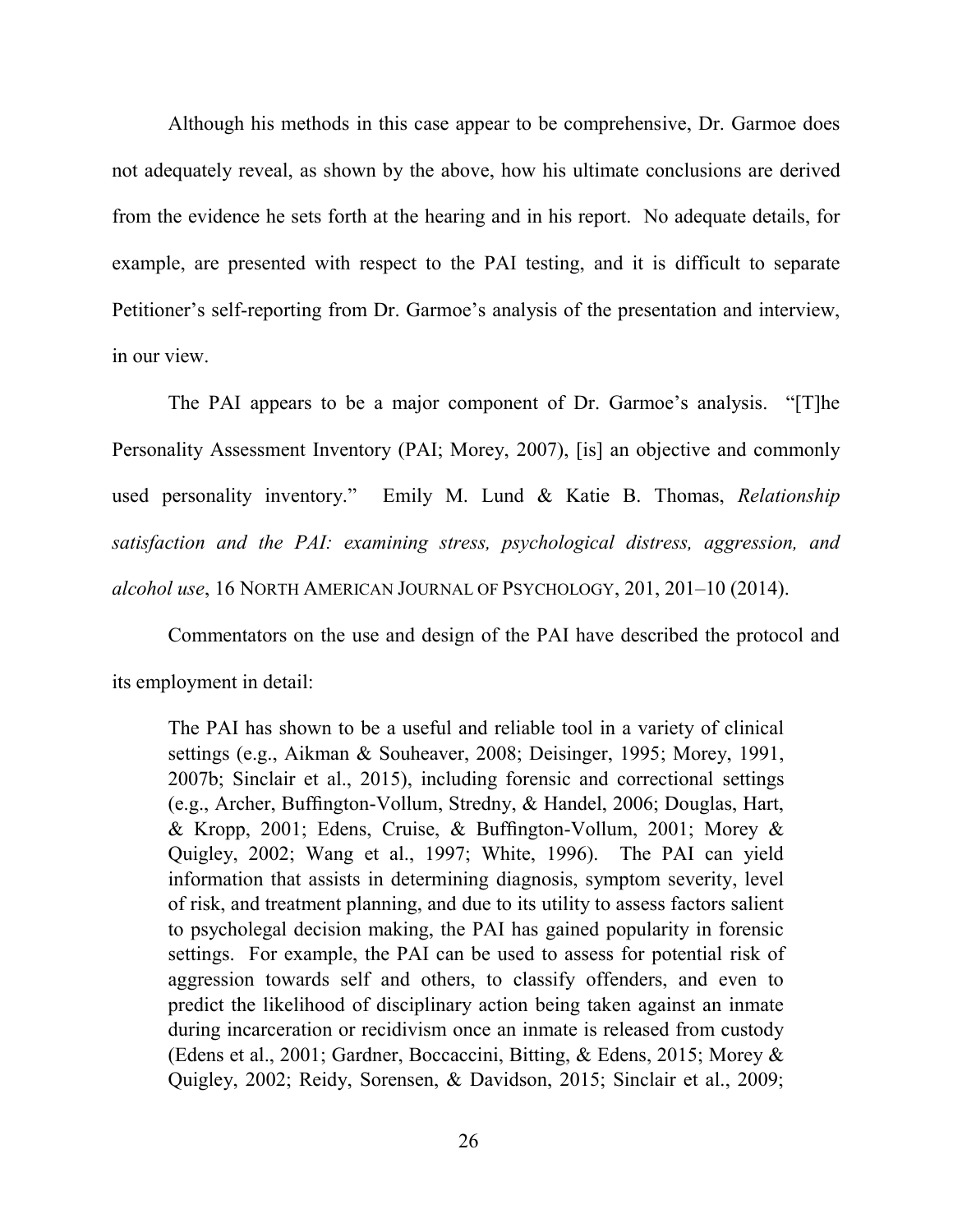Walters & Duncan, 2005;Walters, Duncan, & Geyer, 2003;Wang et al., 1997). Furthermore, the assessment typically only takes about an hour to complete, most items are written at about a 4th grade reading level.

\* \* \*

In forensic evaluations, it is important to consider cognitive ability, discrete from psychiatric illness, as many times impaired cognitive ability co-occurs with a mental health diagnosis (e.g., Roesch, Zapf, Golding, & Skeem, 1999; Ryba & Zapf, 2011).

\* \* \*

The PAI consists of 22 non-overlapping validity, clinical, and supplemental scales. The clinical scales include Somatic Complaints (SOM), Anxiety (ANX), Anxiety-Related Disorders (ARD), Depression (DEP), Mania (MAN), Paranoia (PAR), Schizophrenia (SCZ), Borderline Features (BOR), Antisocial Features (ANT), Alcohol Problems (ALC), and Drug Problems (DRG) (Morey, 1991, 2007b). Ten of the full scales contain subscales to assist in further interpretation of complex clinical constructs, such as Antisocial Features (broken down into antisocial behavior, egocentricity, and stimulus-seeking) and Anxiety and Depression (each containing physiological, cognitive, and affective subscales). Though for the present study, only the validity scales (Infrequency [INF], Inconsistency [INC], Positive Impression [PIM], Negative Impression [NIM]) were examined. The reliability and validity of this measure are well established, including in correctional and forensic populations (e.g., Douglas et al., 2001; Edens et al., 2001; Morey, 1991, 2007b; Morey & Quigley, 2002).

Tatiana M. Matlasz et al., *Cognitive status and profile validity on the Personality* 

*Assessment Inventory (PAI) in offenders with serious mental illness*, 50 INT'L J.L. &

PSYCHIATRY 38, 38–41 (2017) (some citations omitted). *See also*, *e.g.*, Thomas W.

Frazier et al., *Psychometric Adequacy and Comparability of the Short and Full Forms of* 

*the Personality Assessment Inventory*, 18 PSYCHOLOGICAL ASSESSMENT, 324, 324–333

(2006); George J. Demakis et al., *The Personality Assessment Inventory in individuals* 

*with Traumatic Brain Injury*, 22 ARCHIVES OF CLINICAL NEUROPSYCHOLOGY 123, 123–

24 (2007) ("Practically speaking, the PAI is now widely administered for general clinical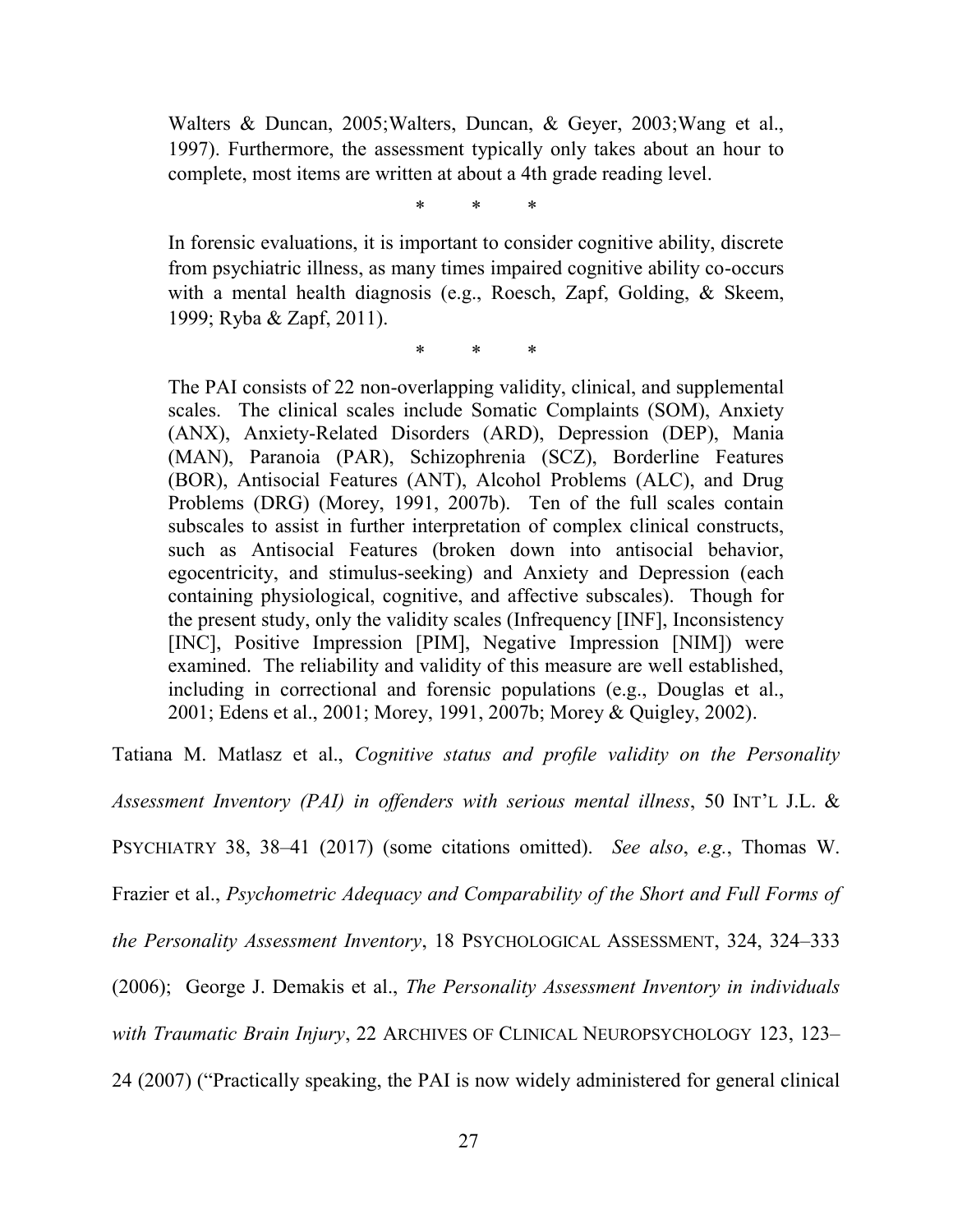purposes (Piotrowski, 2000) and a recent survey of forensic psychologists considered it 'acceptable' for use in a wide range of forensic issues such as malingering and competency to stand trial evaluations (Lally, 2003)."). Although Professor Demakis and others were comparing results of the PAI tests across different groups of patients, the following illustration of the testing protocol and analysis of PAI results is instructive:

Second, a profile or cluster was obtained from each participant and compared to those described by Morey (1991) from his clinical sample of participants (Table 3). More specifically, the configural profile was obtained by (a) obtaining a mean T-score elevation on all of the eleven clinical scales, (b) subtracting the T-score of each clinical scale from the overall mean to obtain deviation scores, and (c) adding up the deviation scores and computing how far the deviation scores are from clusters presented by Morey (1991). The participant's profile is then assigned to the profile with which it is most similar. Intercorrelations between all the clinical scales were next completed (Table 4). Finally, exploratory factoranalyses were completed on the eleven clinical scales of the PAI: Somatic Complaints, Anxiety, Anxiety Related Disorders, Depression, Mania, Paranoia, Schizophrenia, Borderline Features, Antisocial Features, Alcohol Problems, and Drug Problems (Table 5). Principal components extraction followed by varimax (orthogonal) rotation was performed; only factors with an eigen value of 1.00 or higher were retained for the final solution. This factor analytic approach is similar to Morey's (1991) approach as detailed in the PAI test manual.

George J. Demakis et al., *supra*, at 125.

We advert to these overviews of the PAI to demonstrate the rigorous analysis the results of this test requires. By presenting his opinion about Petitioner, Dr. Garmoe did not reveal any similar analytics in the requisite detail so as to build a connection between his methods and observations, especially in the PAI, and his ultimate conclusion. This is not to say that Dr. Garmoe was not able to do so, or that he neglected to engage in a more detailed presentation of the steps he took to get from Petitioner's test performance to the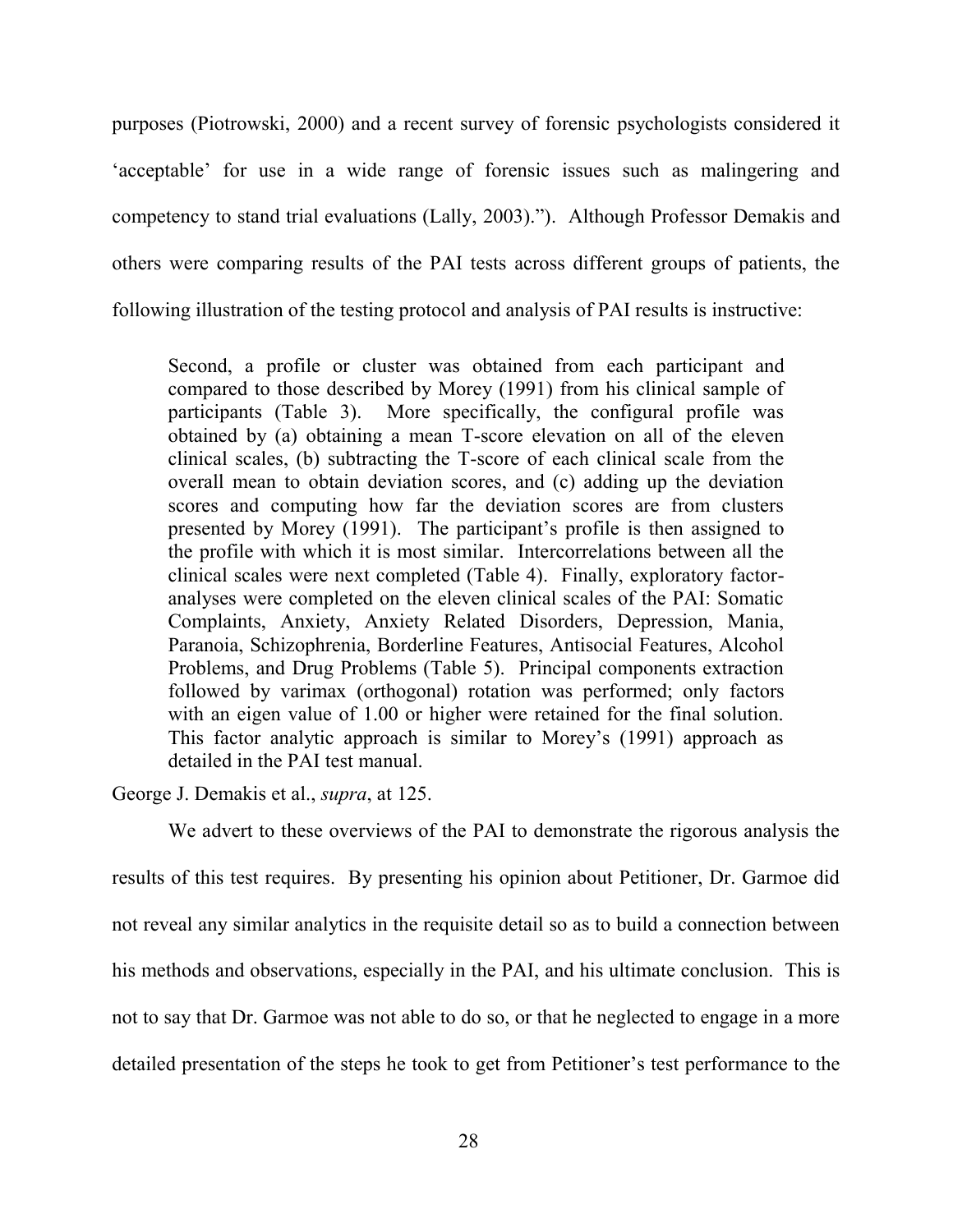doctor's opinions. These analytics, if they existed, were left at the courthouse door. Indeed, defense counsel promised that more detail would be forthcoming at trial, but this defeats the purpose of the crucial "gatekeeping" function of the court. When outlining what the defense expected from Dr. Garmoe, defense counsel said:

And I would expect honestly at the hearing at trial to get into the substance of why he came to that conclusion. I don't – as far as the description of the trauma that occurred before and why that psychologically affected him, which I think is not necessarily relevant to the *Frye-Reed* hearing because at today's hearing we're only addressing the scientific measures that he used to come to his conclusions and whether those are scientifically reliable. And I think his testimony has certainly established that. I haven't gotten into all of the details as to why he came to that conclusion certainly, but I do think that would probably be relevant for them to understand.

Contrary to defense counsel's representation, the "details" are exactly pertinent to the *Frye-Reed* gatekeeping function, and were due to be presented at the *Frye-Reed* hearing. An expert should not be expected to connect the dots before a jury. *Cf. Flanagan v. State*, 625 So. 2d 827, 828 (Fla. 1993) (instructing that "a courtroom is not a laboratory, and as such it is not the place to conduct scientific experiments. If the scientific community considers a procedure or process unreliable for its own purposes, then the procedure must be considered less reliable for courtroom use.") (citation, brackets and internal quotation marks omitted).

We are mindful, as Petitioner's appellate counsel has admirably demonstrated both in argument and the supplemental material, that Petitioner suffers from a traumatic brain injury, that the DSM-IV diagnosis of a "cognitive disorder – not otherwise specified"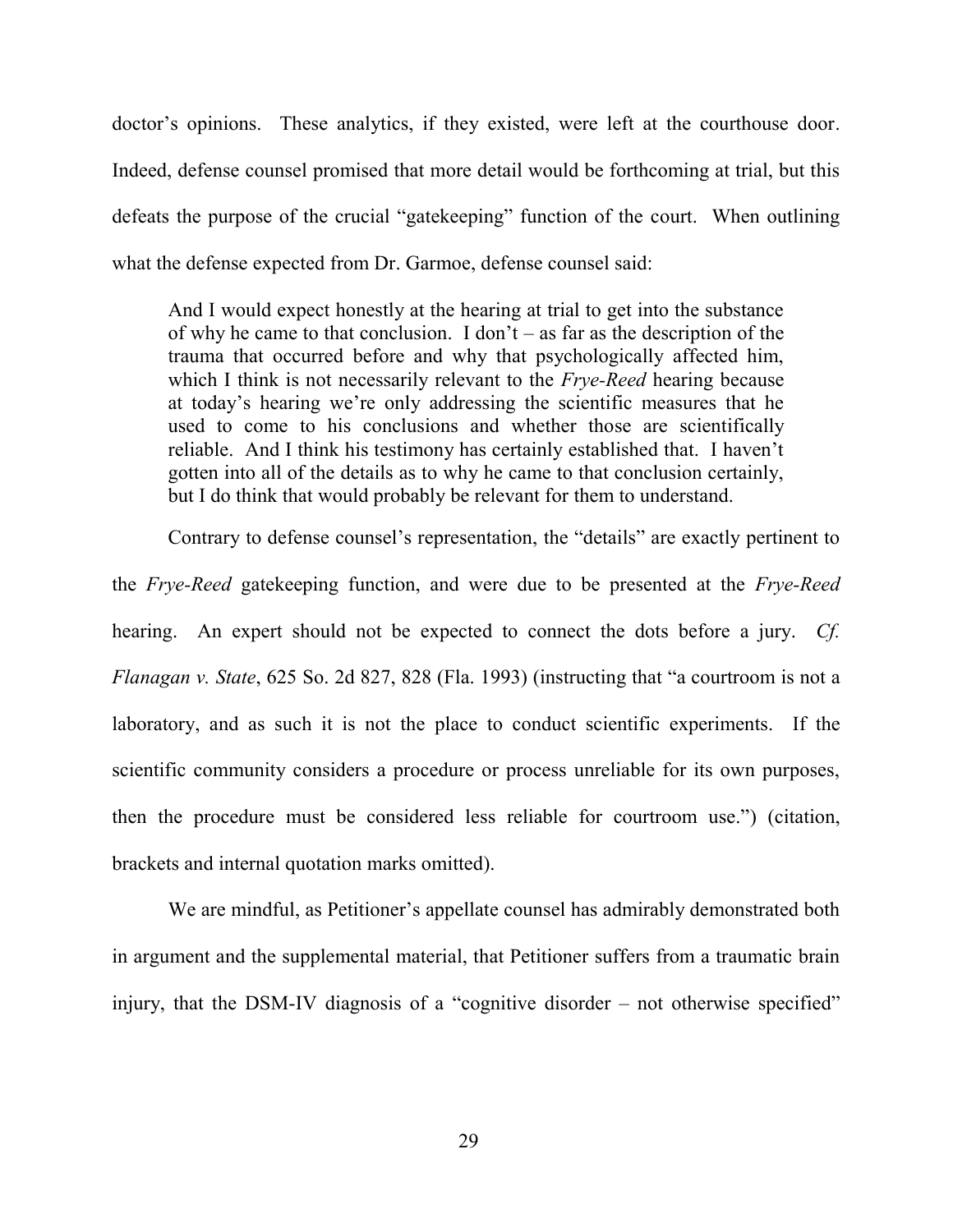embraces traumatic brain injury,<sup>8</sup> and that the literature shows that the sequelae of this condition can include vigilance, paranoia, and aggression. On the record before us, however, we are unable to conclude that Dr. Garmoe adequately "connected the dots" between the empirical foundation from his study of Petitioner and the doctor's ultimate opinions. We emphasize that, in passing on whether there exists an "analytical gap" between the data and the expert's conclusions, we may take as given the general acceptance of the expert's methods.

Petitioner's attempts to distinguish our decisions in *Blackwell* and *Chesson* are unavailing. He maintains that, unlike the present case, neither of those cases "involved psychological or psychiatric testimony based on a standard battery of tests with a DSM diagnosis[,]" and that the science in those cases was the subject of expert dispute. We do not share Petitioner's attempt to narrow the reach of these cases. In *State v. Baby*, 404 Md. 220, 270, 946 A.2d 463, 492–93 (2008), we pointed out that "[w]e have reaffirmed the importance of *Frye-Reed* analysis in determining the validity and reliability of a wide variety of scientific methodologies and conclusions, including various syndromes." Our conclusion, based in part as it is on our decision in *Blackwell*, militates against Petitioner's argument. The presence of an "analytical gap" between the information available to him and Dr. Garmoe's ultimate opinion undermines the validity of this

<sup>&</sup>lt;sup>8</sup> "Postconcussional disorder: following a head trauma" is an example of "Cognitive Disorder Not Otherwise Specified" in the DSM-IV. American Psychiatric Association, *Diagnostic and Statistical Manual of Mental Disorders* (DSM-IV), 294.9 at 163 (4th ed. 1994). *See also* "Major or Mild Neurocognitive Disorders Due to Traumatic Brian Injury[.]" American Psychiatric Association, *Diagnostic and Statistical Manual of Mental Disorders* (DSM-V) at 624–27 (5th ed. 2013).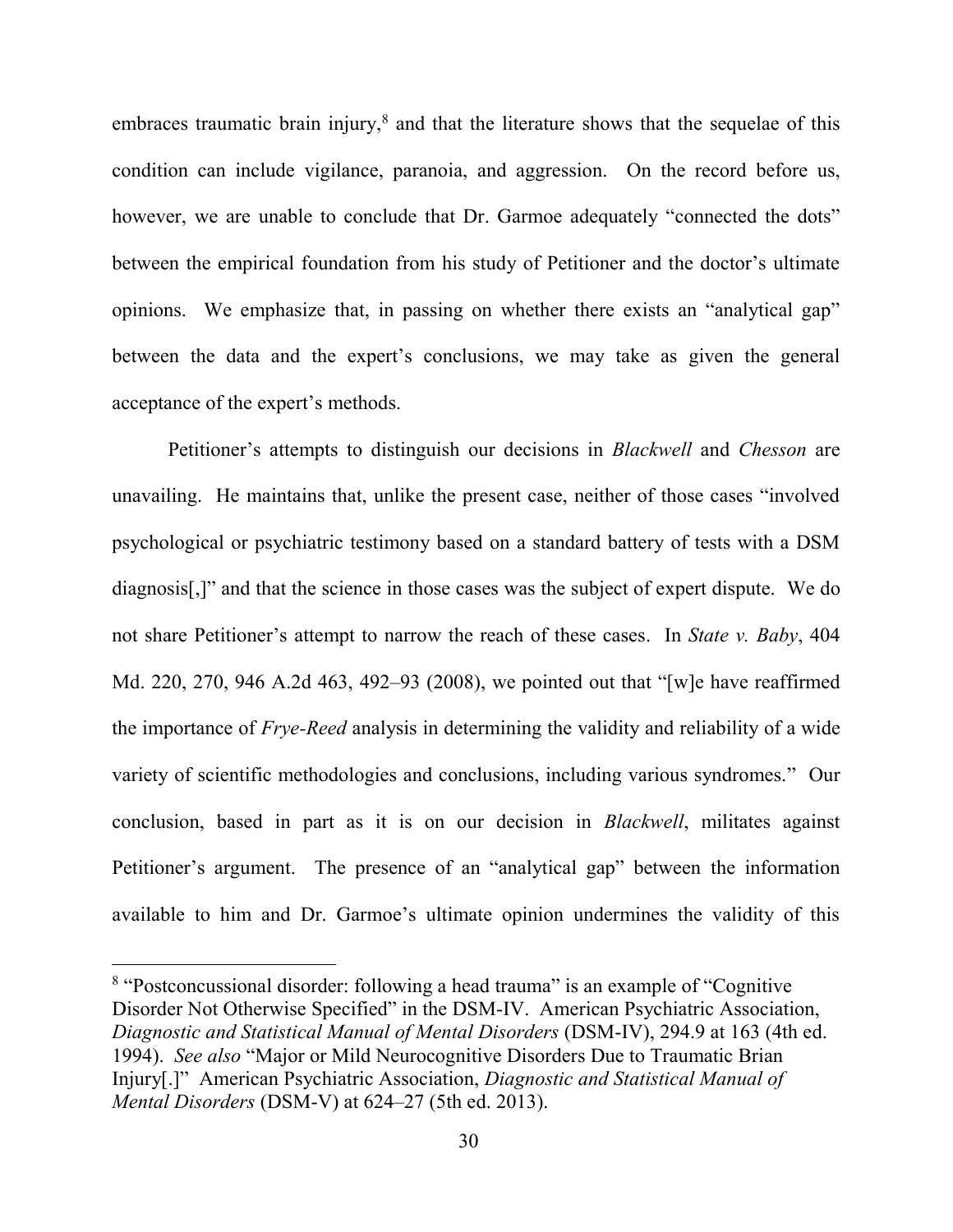evidence, regardless of whether the tests he administered and the DSM-IV diagnosis were the appropriate methodology.

We next turn to Petitioner's contention that because Dr. Garmoe was the sole witness at the *Frye-Reed* hearing, and thus not contradicted, the Court of Special Appeals erred by upholding the trial court's *Frye-Reed* ruling. We must disagree. The fact that an expert's opinion is not contradicted does not require its admission. To so hold would abrogate the gatekeeping obligation of the trial court, which must inquire into the admissibility under *Frye-Reed* of even uncontradicted evidence. We also remind Petitioner that in *Frye* itself, the sole evidence at issue was the "uncontradicted" systolic blood pressure deception test. The *Frye* court was not troubled by the fact that the United States failed to submit conflicting scientific evidence. Nor is this Court bound by Dr. Garmoe's opinion because the State failed to respond with science and argument that contradicts his conclusions. It is the proponent's burden of satisfying *Frye-Reed* by a preponderance of the evidence, and to do so at the initial pre-trial stage.

Our holding that the Circuit Court did not err by precluding the specific opinions in question at the pre-hearing stage applies with equal force to the trial judge's decision to limit Dr. Garmoe's trial testimony. The pre-trial Order limits Dr. Garmoe's opinions with respect to how someone would react in a situation of chaos and stress. Although the pre-trial Order does not mention "hyper-vigilance," mistrust or suspicion, we are satisfied that the Order embraces those aspects of Dr. Garmoe's opinions. We discern neither error nor an abuse of discretion on the part of the trial judge in this regard.

## **Closing Argument**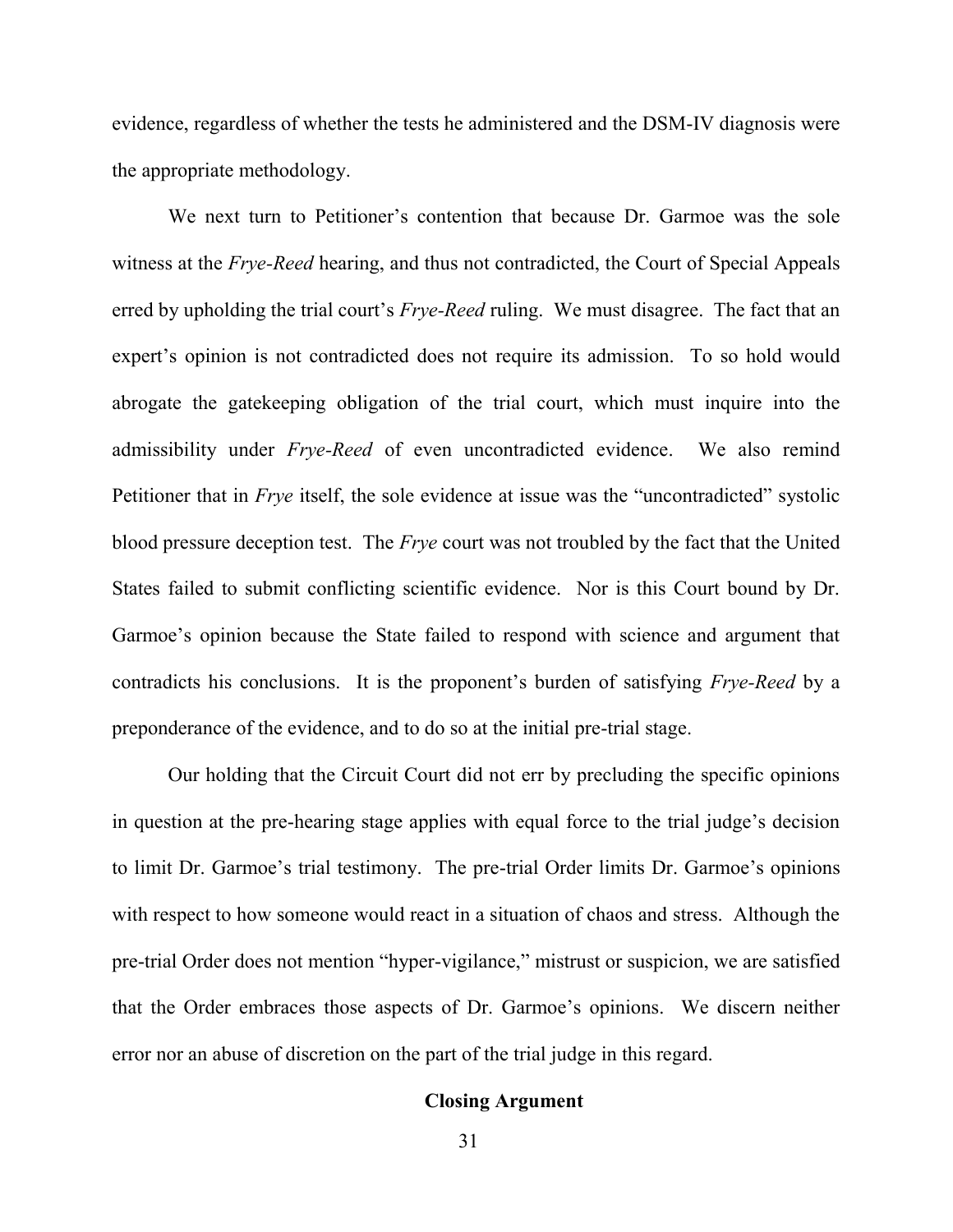Finally, we reach Petitioner's assertion that the Court of Special Appeals erred by upholding the trial court's denial of Petitioner's objection to improper closing argument by the prosecutor.

"The Fifth Amendment, as applied to the states by the Fourteenth Amendment, guarantees an accused the right to invoke his privilege against self-incrimination." *Coleman v. State*, 434 Md. 320, 333, 75 A.3d 916, 923 (2013). "[T]he procedural safeguards outlined in *Miranda v. Arizona*, 384 U.S. 436, 444–45, 86 S. Ct. 1602, 1612, 16 L. Ed. 2d 694, 706–07 (1966), commonly referred to as the *Miranda* warnings, provide practical reinforcement for the right against compulsory self-incrimination." *Id.* at 333, 75 A.3d at 924 (citations and internal quotation marks omitted).

The United States Supreme Court has emphasized the central importance of an accused's right to remain silent after being advised of his or her right to that silence. The Court pointed out in *Doyle v. Ohio*:

The warnings mandated by [*Miranda v. Arizona*, 384 U.S. 436, 86 S. Ct. 1602, 16 L. Ed. 2d 694 (1966)], as a prophylactic means of safeguarding Fifth Amendment rights, *see Michigan v. Tucker*, 417 U.S. 433, 443–44, 94 S. Ct. 2357, 2363–2364, 41 L. Ed. 2d 182 (1974), require that a person taken into custody be advised immediately that he has the right to remain silent, that anything he says may be used against him, and that he has a right to retained or appointed counsel before submitting to interrogation. Silence in the wake of these warnings may be nothing more than the arrestee's exercise of these Miranda rights.

*Doyle v. Ohio*, 426 U.S. 610, 617–18, 96 S. Ct. 2240, 2244, 49 L. Ed. 2d 91, 97 (1976).

In *Doyle*, the defendants testified at their respective trials that they had been "framed," although they did not tell this to police at the time of their arrests. This story tended to undermine their prosecution: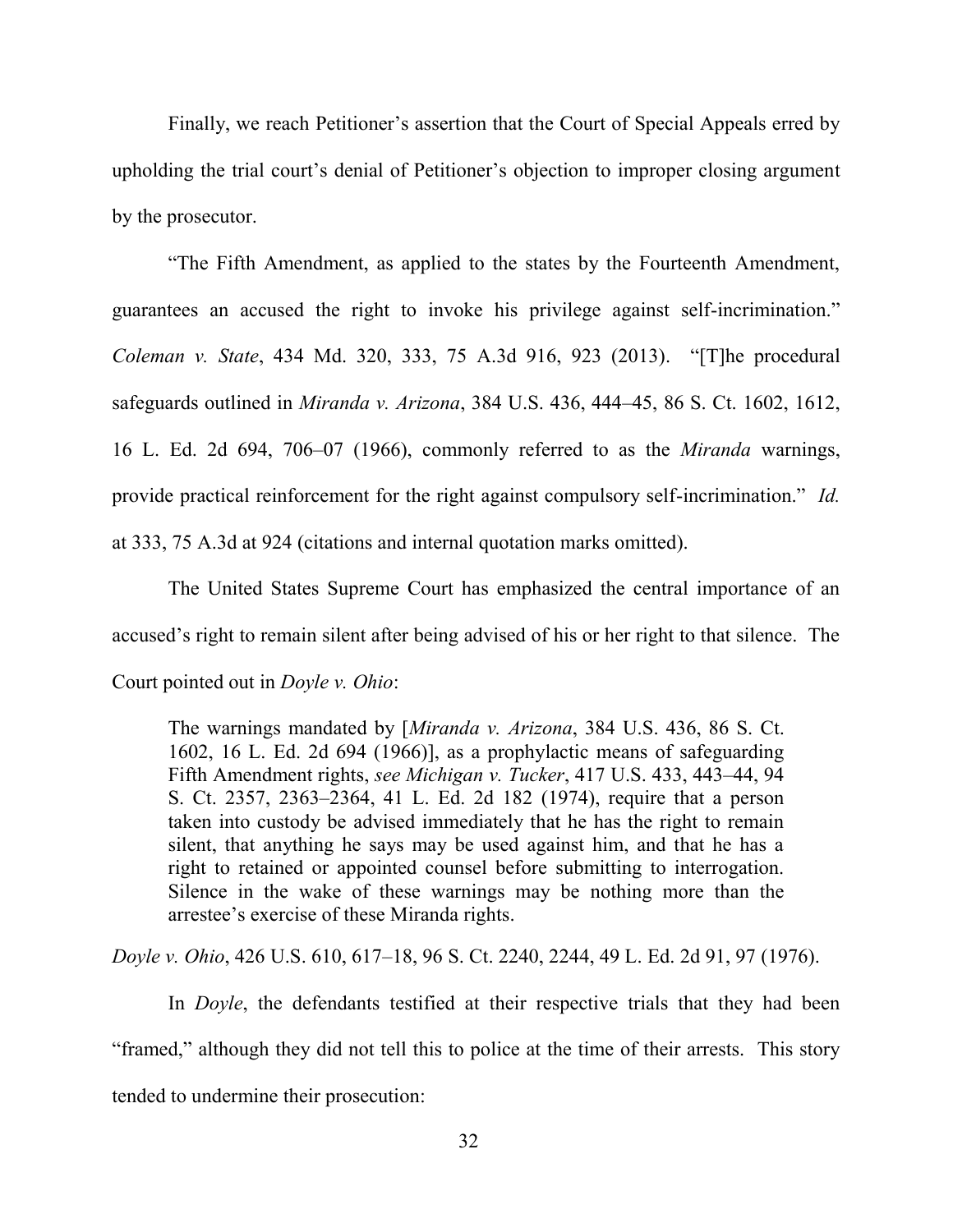Petitioners' explanation of the events presented some difficulty for the prosecution, as it was not entirely implausible and there was little if any direct evidence to contradict it. As part of a wide-ranging crossexamination for impeachment purposes, and in an effort to undercut the explanation, the prosecutor asked each petitioner at his respective trial why he had not told the frameup story to Agent Beamer when he arrested petitioners.

*Id.* at 613, 96 S. Ct. at 2242, 49 L. Ed. 2d at 95.

The Supreme Court reversed the convictions in both instances. The Court, quoting

from an earlier opinion, was emphatic:

[W]hile it is true that the *Miranda* warnings contain no express assurance that silence will carry no penalty, such assurance is implicit to any person who receives the warnings. In such circumstances, it would be fundamentally unfair and a deprivation of due process to allow the arrested person's silence to be used to impeach an explanation subsequently offered at trial. Mr. Justice White, concurring in the judgment in *United States v. Hale*, *supra*, at 182–183, [95 S. Ct. 2133, 45 L. Ed. 2d 99,] put it very well:

"When a person under arrest is informed, as *Miranda* requires, that he may remain silent, that anything he says may be used against him, and that he may have an attorney if he wishes, it seems to me that it does not comport with due process to permit the prosecution during the trial to call attention to his silence at the time of arrest and to insist that because he did not speak about the facts of the case at that time, as he was told he need not do, an unfavorable inference might be drawn as to the truth of his trial testimony. . . . Surely Hale was not informed here that his silence, as well as his words, could be used against him at trial. Indeed, anyone would reasonably conclude from *Miranda* warnings that this would not be the case."

We hold that the use for impeachment purposes of petitioners' silence, at the time of arrest and after receiving *Miranda* warnings, violated the Due Process Clause of the Fourteenth Amendment.

*Id.* at 618–19, 96 S. Ct. at 2245, 49 L. Ed. 2d at 98 (footnote omitted).

Turning to the case before us, however, we agree with the Court of Special

Appeals that the prosecutor's summation was effectively directed at the conflicting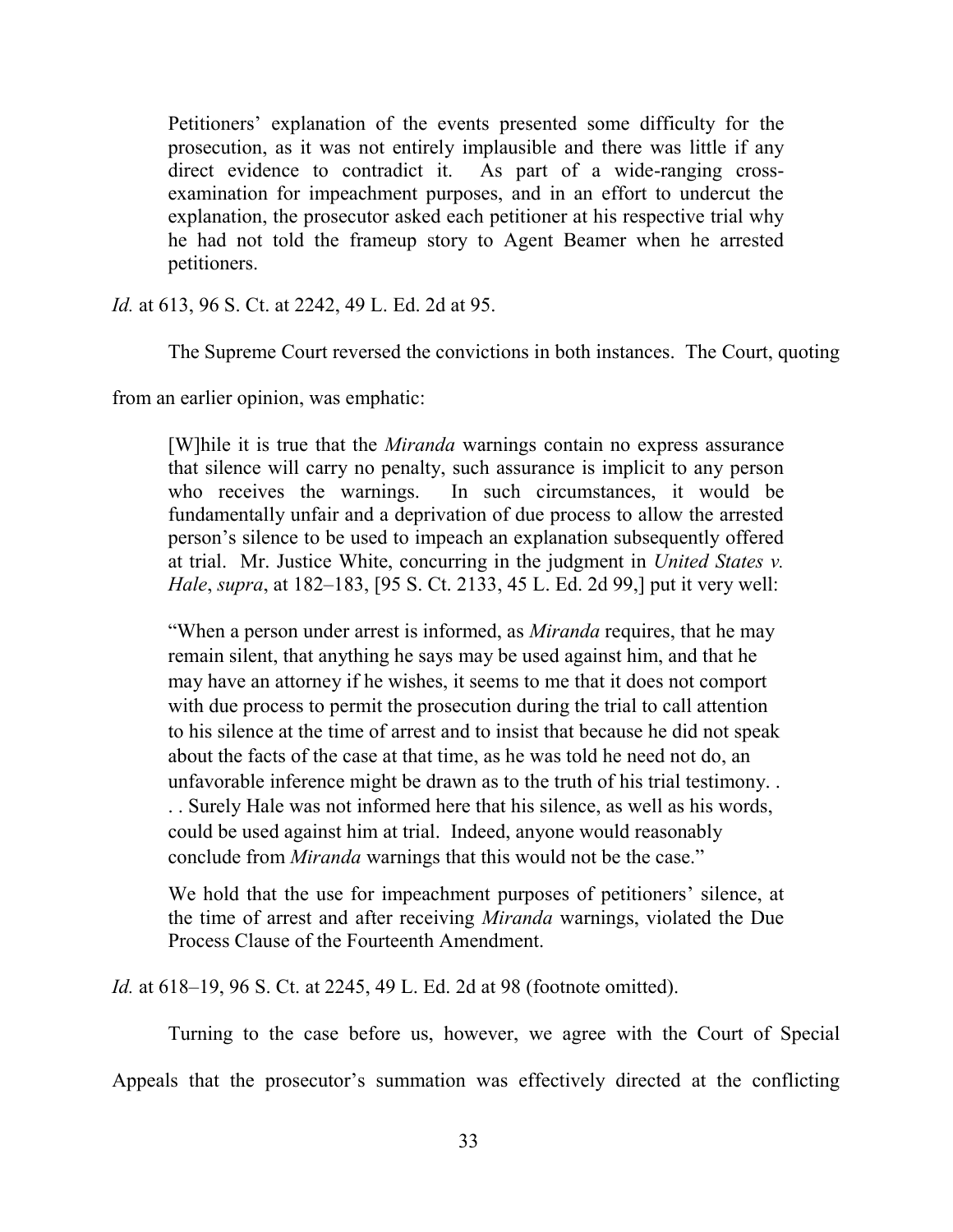stories told by Mr. Hill. We understand that the prosecutor referred to "them" when she told the jurors of this change in Mr. Hill's stories. Mindful that, despite the latitude granted counsel in closing argument in most instances, there is no discretion with regard to a summation that abridges a defendant's constitutional right to remain silent. Here the prosecutor's focus was primarily on Mr. Hill's testimony. The prosecutor suggested to the jury that Mr. Hill was not a credible witness. Secondarily, the prosecutor commented upon Mr. Savage's testimony to the extent that Mr. Savage's testimony mirrored that of Mr. Hill's and should not be believed under the circumstances. Accordingly, we see no *Doyle* error in the summation before us.

> **JUDGMENT OF THE COURT OF SPECIAL APPEALS AFFIRMED. PETITIONER TO PAY COSTS IN THIS COURT.**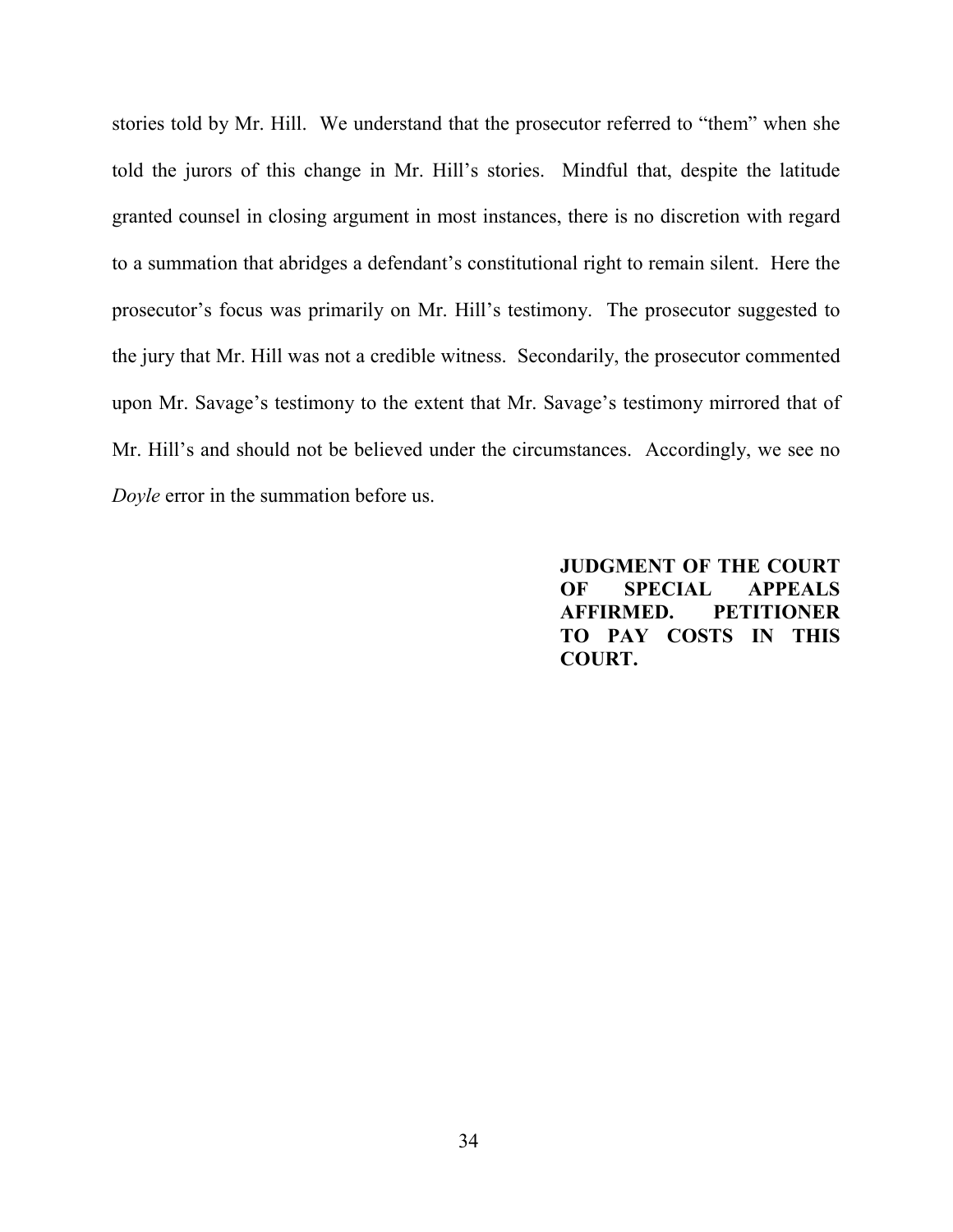Circuit Court for Wicomico County Case No.: 22-K-13-000535 Argued: April 4, 2017

## IN THE COURT OF APPEALS

# OF MARYLAND

No. 82

 $\overline{a}$ 

 $\overline{a}$ 

 $\overline{a}$ 

 $\overline{a}$ 

 $\overline{a}$ 

September Term, 2016

# EDDIE LEE SAVAGE, JR.

v.

STATE OF MARYLAND

Barbera, C.J. Greene Adkins McDonald **Watts** Hotten Getty,

JJ.

Concurring Opinion by Adkins, J., which Barbera, C.J., and McDonald, J., join.

Filed: August 4, 2017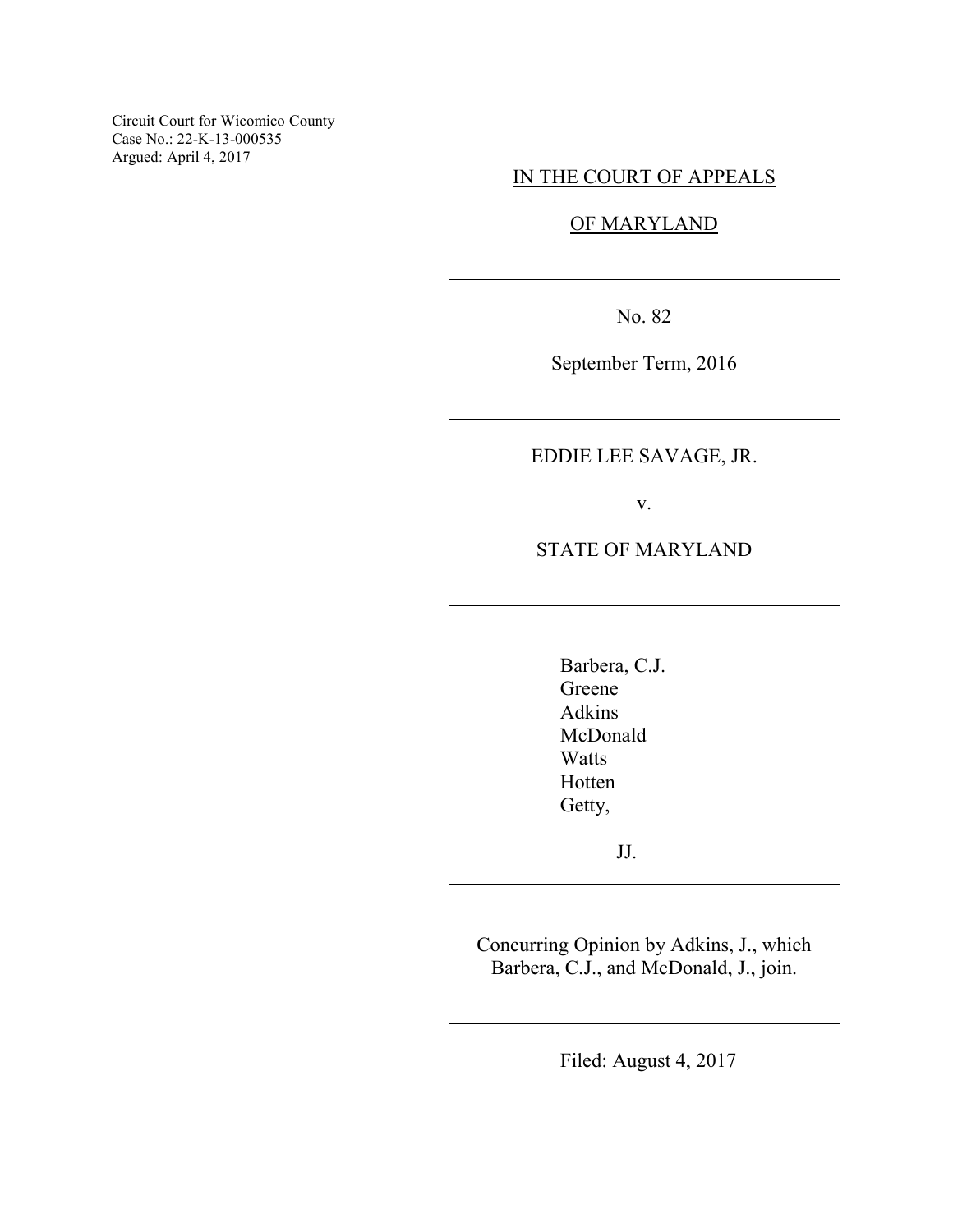Most respectfully, I concur with the Majority decision. I agree that Dr. Garmoe's testimony was properly excluded, however, I would explicitly adopt the *Daubert* approach to the admissibility of scientific expert testimony rather than applying *Frye*-*Reed*.

The lack of evidence presented during the *Frye*-*Reed* hearing connecting Dr. Garmoe's methodology to his ultimate conclusion stems from the confusion our jurisprudence has created regarding the *Frye*-*Reed* standard. The issues presented in this case provide an opportunity for us to revisit our approach to scientific testimony and evaluate how our *Frye-Reed* analysis interacts with Maryland Rule 5-702.<sup>1</sup> With this goal in mind, I begin with a brief overview of the evolution of *Frye-Reed*, both in Maryland and the federal courts.

### **The Federal Evolution of** *Frye*

As the Majority explains, this Court adopted the *Frye v. United States*, 293 F. 1013 (D.C. Cir. 1923), general acceptance test for evaluating scientific expert testimony in *Reed v. State*, 283 Md. 374 (1978). We explained that "before a scientific opinion will be received as evidence at trial, the basis of that opinion must be shown to be generally

<sup>1</sup> Although neither party asks us to adopt *Daubert v. Merrell Dow Pharmaceuticals, Inc.*, 509 U.S. 579 (1993), we should exercise our discretion under Maryland Rule 8-131(a) to do so. Acknowledging our implicit adoption of *Daubert* would not only be "desirable to guide the trial court" in this case but would also provide clarity to Maryland courts. *See* Md. Rule 8-131(a). Furthermore, unlike *Rochkind v. Stevenson,* No. 76, 2017 WL 2952984 (Md. July 11, 2017), our most recent case addressing the admissibility of scientific expert testimony, we can only dispose of the case at hand by applying *Frye*-*Reed*. In *Rochkind*, we declined to address the parties' arguments regarding *Frye*-*Reed* and instead held that the expert testimony was inadmissible under Rule 5-702 because the petitioner had appealed the trial court's determination as to both standards. *Id.* at \*8. Here, Savage only challenges the exclusion of Dr. Garmoe's testimony under *Frye*-*Reed*.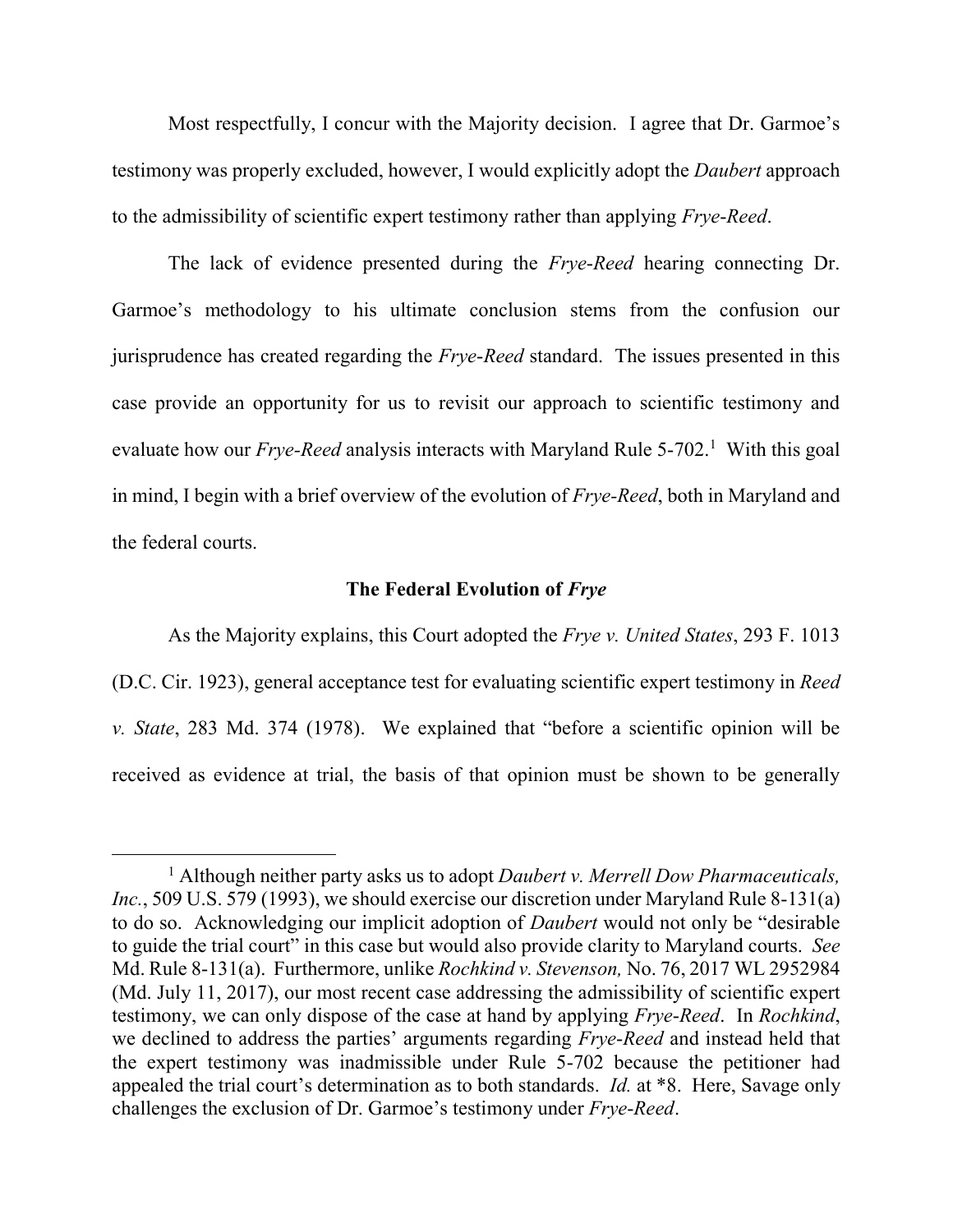accepted as reliable within the expert's particular scientific field." *Id.* at 381. We continued, "[I]f a new scientific technique's validity is in controversy in the relevant scientific community, or if it is generally regarded as an experimental technique, then expert testimony based on its validity cannot be admitted into evidence." *Id.* We made clear that the *Frye-Reed* analysis should be conducted as a threshold question before the trial court evaluates expert testimony under the criteria now codified in Rule 5-702. *Id.* at 389.

Twenty-five years later, the U.S. Supreme Court addressed *Frye*'s general acceptance standard in light of the Federal Rules of Evidence ("the FRE"), which were enacted after *Frye* was decided. *Daubert v. Merrell Dow Pharmaceuticals, Inc.*, 509 U.S. 579 (1993), involved the admissibility of expert testimony that a prescription antinausea drug caused the plaintiffs' birth defects. *Id.* at 582–83. The Court acknowledged that Rule 702 of the FRE ("FRE 702"), which governs expert testimony in federal courts, does not "establish[ ] 'general acceptance' as an absolute prerequisite to admissibility." *Id.* at 588. At the time, FRE 702 provided:<sup>2</sup>

> If scientific, technical, or other specialized knowledge will assist the trier of fact to understand the evidence or to

 $2$  In 2000, the Federal Rules of Evidence ("the FRE") were amended to reflect the U.S. Supreme Court's jurisprudence in the wake of *Daubert v. Merrell Dow Pharmaceuticals, Inc.*, 509 U.S. 579 (1993). Fed. R. Evid. 702 advisory committee's note. They were restyled in 2011 without substantive change. FRE 702 now provides:

A witness who is qualified as an expert by knowledge, skill, experience, training, or education may testify in the form of an opinion or otherwise if: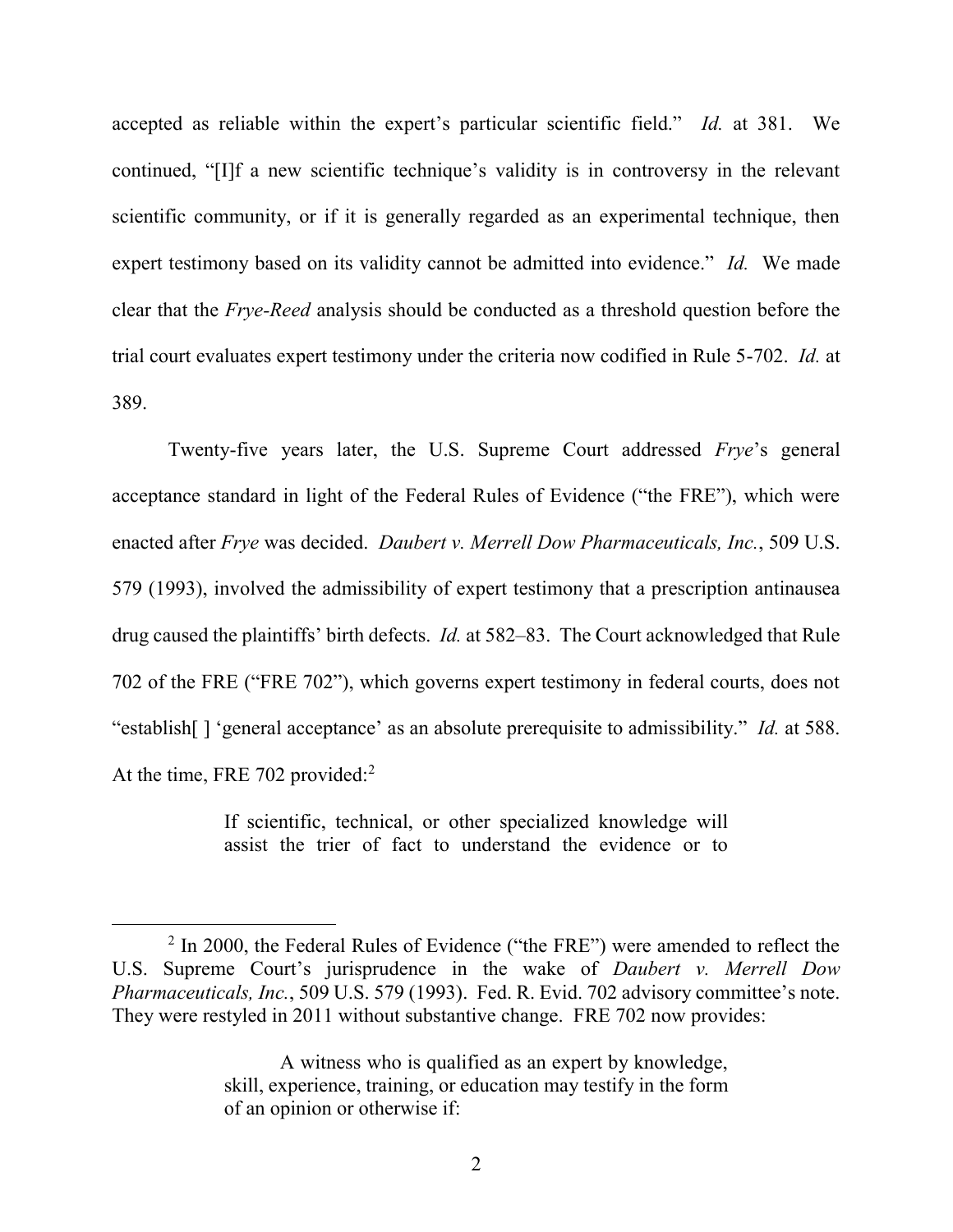determine a fact in issue, a witness qualified as an expert by knowledge, skill, experience, training, or education, may testify thereto in the form of an opinion or otherwise.

*Id.* Holding that FRE 702 superseded *Frye*'s general acceptance test, the *Daubert* Court explained that the proper standard for the admissibility of scientific evidence comes from the language of the Rule. *Id.* at 588–89. It reasoned that "the requirement that an expert's testimony pertain to 'scientific knowledge' establishes a standard of evidentiary reliability." *Id.* at 590. Before admitting scientific expert testimony, the Court explained, trial courts must determine "whether the reasoning or methodology underlying the testimony is scientifically valid." *Id.* at 592–93.

 Providing "general observations" about how the trial court should assess the validity and reliability of scientific expert testimony, the Court set forth four factors that a judge may consider: (1) whether the theory or technique "can be (and has been) tested"; (2) "whether the theory or technique has been subjected to peer review and publication"; (3) "the known or potential rate of error"; and (4) "general acceptance." *Id*. at 593–94. The Court clarified that this reliability assessment "does not require, although it does permit, explicit identification of a relevant scientific community and an express determination of a particular degree of acceptance within that community." *Id.* at 594 (citation omitted).

(b) the testimony is based on sufficient facts or data;

- (c) the testimony is the product of reliable principles and methods; and
- (d) the expert has reliably applied the principles and methods to the facts of the case.

<sup>(</sup>a) the expert's scientific, technical, or other specialized knowledge will help the trier of fact to understand the evidence or to determine a fact in issue;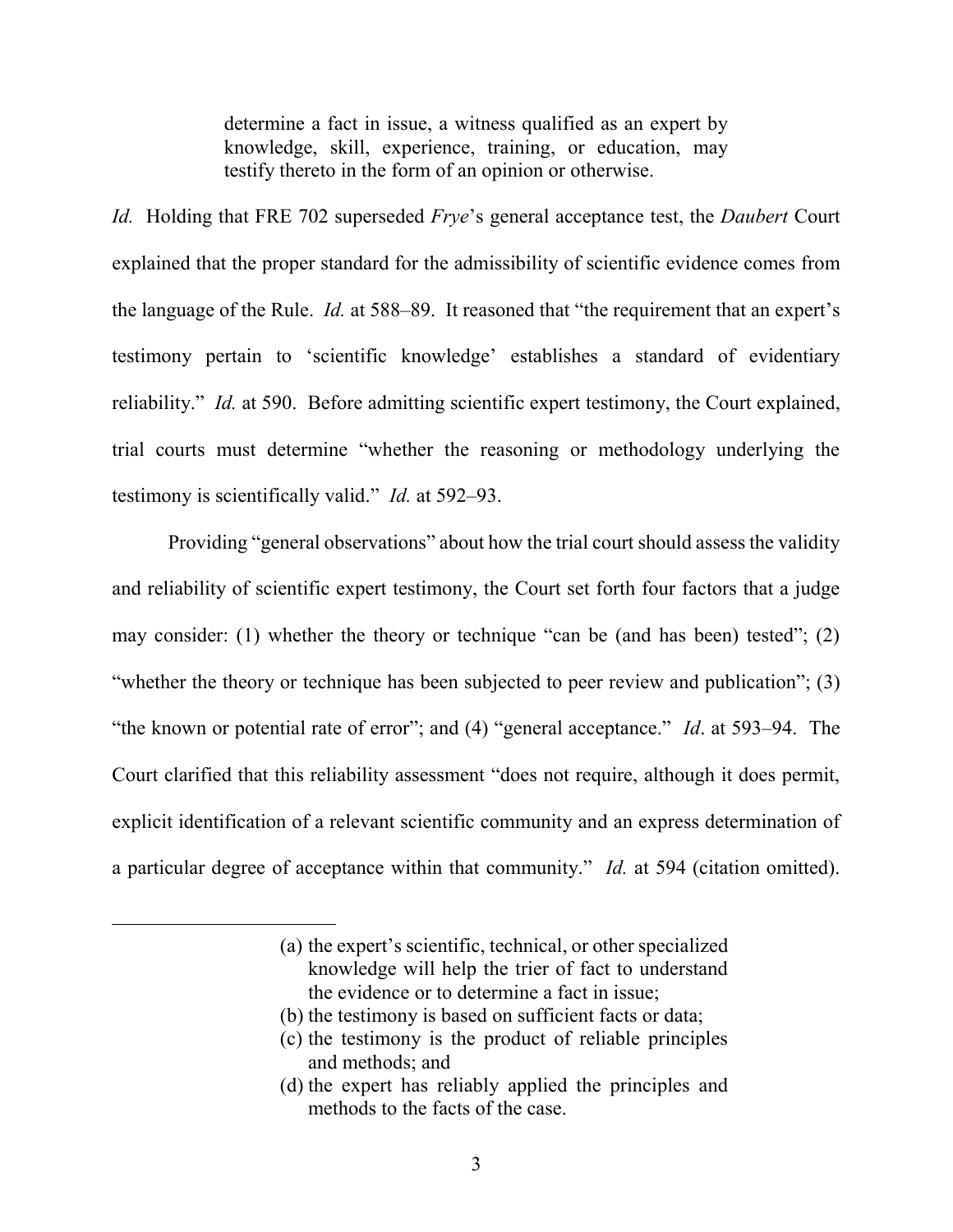The Court explained that the *Daubert* approach to FRE 702 is "a flexible one," but emphasized that the focus "must be solely on principles and methodology, not on the conclusions that they generate." *Id.* at 594–95.

In *General Electric Co. v. Joiner*, 522 U.S. 136 (1997)—which we drew from in *Blackwell v. Wyeth*, 408 Md. 575 (2009), as part of our *Frye*-*Reed* analysis—the Supreme Court elaborated on *Daubert*. It held that a trial court properly excluded expert testimony opining that the plaintiff's exposure to polychlorinated biphenyls caused his lung cancer. *Id.* at 146–47. The Court rejected the argument that *Daubert* only permits a trial court to evaluate the methodology of the studies and not the experts' conclusions. Clarifying *Daubert*, the Court explained, "Trained experts commonly extrapolate from existing data. But nothing in [ ] *Daubert* . . . requires a district court to admit opinion evidence that is connected to existing data only by the *ipse dixit* of the expert." *Id.* at 146. Rather, the Court reasoned that a "court may conclude that there is simply too great an analytical gap between the data and the opinion proffered." *Id.*

In *Kumho Tire Co. v. Carmichael*, 526 U.S. 137 (1999), the Supreme Court again clarified the reach of *Daubert*. In considering whether an engineer's testimony about the cause of a tire blowout was subject to *Daubert*'s reliability analysis, the Court held that *Daubert*'s "gatekeeping" standard applied to all testimony governed by FRE 702— "scientific," "technical," and "other specialized" testimony. *Id.* at 147–49. The Court did not find "a convincing need" to distinguish between scientific and other types of specialized testimony. *Id.* at 148. It explained that no matter the precise type of specialized testimony, the trial court's effort to assure that it is "reliable and relevant" will help the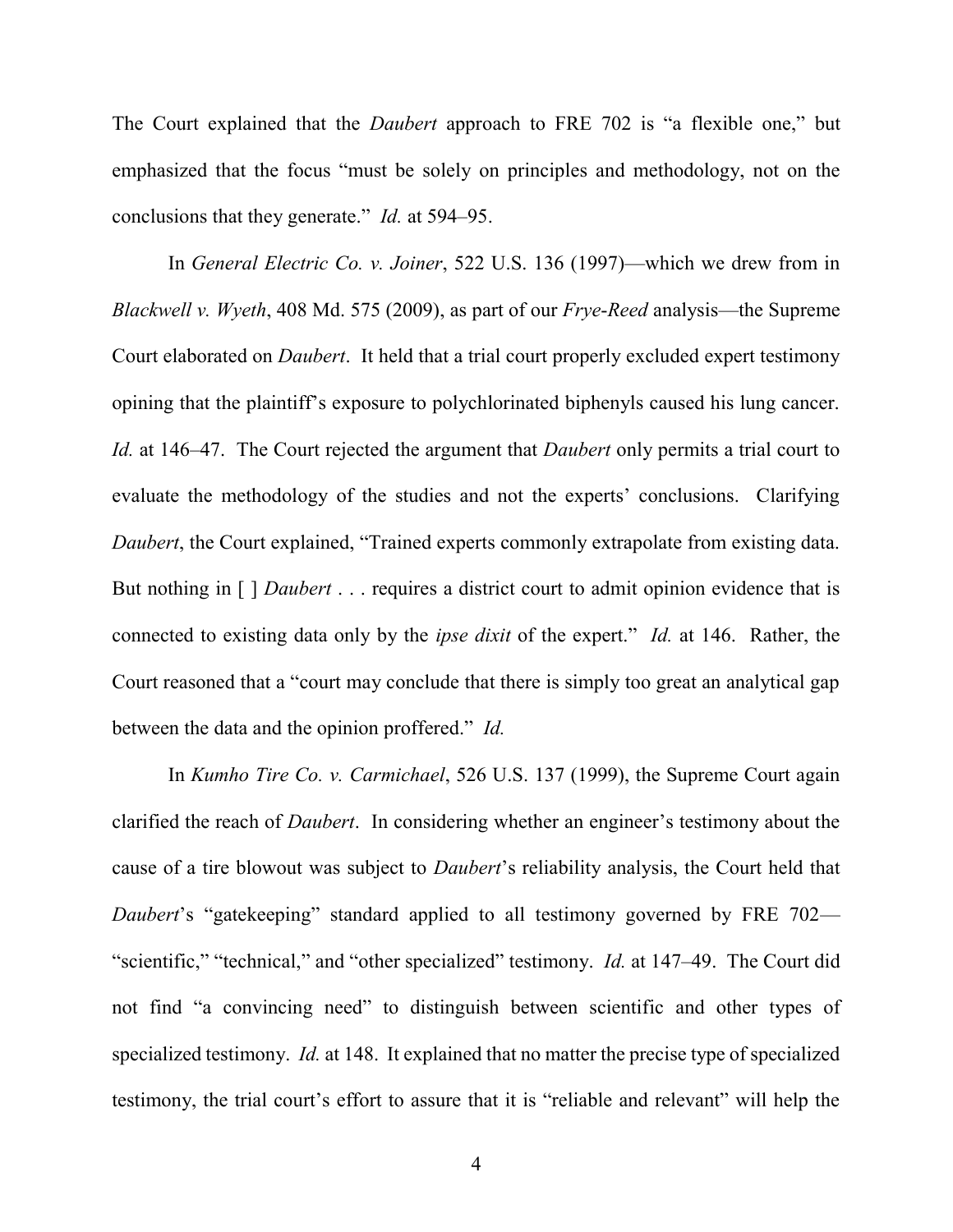jury evaluate its value. *Id.* at 149. The Court also emphasized that "the trial judge must have considerable leeway in deciding in a particular case how to go about determining whether particular expert testimony is reliable." *Id.* at 152. Accordingly, it held that a trial court is not required to consider any or all of the *Daubert* factors in making its reliability determination—they were "meant to be helpful, not determinative." *Id.* at 151.

Since *Daubert* was decided, the majority of states have departed from the *Frye* standard in favor of the Supreme Court's more flexible approach.<sup>3</sup> See generally Alice B.

<sup>3</sup> Thirty-eight states have either explicitly adopted *Daubert* or held that its factors are persuasive in evaluating expert witness testimony. Ga. Code Ann. § 24-7-702(f) (West 2013); *Colbert Cty. Nw. Alabama Health Care Auth. v. RegionalCare Hosp. Partners, Inc*., 195 So. 3d 948, 960 (Ala. Civ. App. 2015); *State v. Coon*, 974 P.2d 386, 394–95 (Alaska 1999); *State v. Bernstein*, 349 P.3d 200, 203 (Ariz. 2015); *Farm Bureau Mut. Ins. Co. of Ark., Inc. v. Foote*, 14 S.W.3d 512, 519 (Ark. 2000); *People v. Shreck*, 22 P.3d 68, 77 (Colo. 2001); *State v. Porter*, 698 A.2d 739, 746 (Conn. 1997); *M.G. Bancorporation, Inc. v. Le Beau*, 737 A.2d 513, 521–22 (Del. 1999); *State v. Vliet*, 19 P.3d 42, 53 (Haw. 2001); *Weeks v. Eastern Idaho Health Servs.*, 153 P.3d 1180, 1184 (Idaho 2007); *Malinski v. State*, 794 N.E.2d 1071, 1084 (Ind. 2003); *Leaf v. Goodyear Tire & Rubber Co*., 590 N.W.2d 525, 533 (Iowa 1999); *State v. Sasser*, 391 P.3d 698, 708 (Kan. 2017); *Toyota Motor Corp. v. Gregory*, 136 S.W.3d 35, 39 (Ky. 2004), *as amended* (June 14, 2004); *Cheairs v. State Dep't of Trans. & Dev.*, 861 So. 2d 536, 540–43 (La. 2003); *Commonwealth v. Lanigan*, 641 N.E.2d 1342, 1349 (Mass. 1994); *Gilbert v. DaimlerChrysler Corp.*, 685 N.W.2d 391, 408 (Mich. 2004); *Watts v. Radiator Specialty Co.*, 990 So. 2d 143, 147 (Miss. 2008); *State Bd. of Registration for Healing Arts v. McDonagh*, 123 S.W.3d 146, 155 (Mo. 2003) (en banc); *State v. Price*, 171 P.3d 293, 298 (Mont. 2007) (applying *Daubert* only to "novel scientific evidence"); *Schafersman v. Agland Coop*, 631 N.W.2d 862, 876 (Neb. 2001); *Higgs v. State*, 222 P.3d 648, 659 (Nev. 2010); *Baxter v. Temple*, 949 A.2d 167, 173 (N.H. 2008); *State v. Alberico*, 861 P.2d 192, 203 (N.M. 1993); *State v. McGrady*, 787 S.E.2d 1, 5 (N.C. 2016); *Miller v. Bike Athletic Co.*, 687 N.E.2d 735, 740–42 (Ohio 1998); *Christian v. Gray*, 65 P.3d 591, 600 (Okla. 3003), as corrected (Feb. 24, 2003); *State v. O'Key*, 899 P.2d 663, 680 (Or. 1995); *DiPetrillo v. Dow Chem. Co.*, 729 A.2d 677, 686 (R.I. 1999); *Kostel v. Schwartz*, 756 N.W.2d 363, 387 (S.D. 2008); *McDaniel v. CSX Transp., Inc.*, 955 S.W.2d 257, 265 (Tenn. 1997); *E. I. du Pont de Nemours & Co. v. Robinson*, 923 S.W.2d 549, 556 (Tex. 1995); *Gunn Hill Dairy Properties, LLC v. Los Angeles Dep't of Water & Power*, 269 P.3d 980, 990 (Utah App. 2012); *State v. Brooks*, 643 A.2d 226, 229 (Vt. 1993); *Hasson v. Commonwealth*, No. 0403-05-4, 2006 WL 1387974, at \*10 (Va. Ct. App. May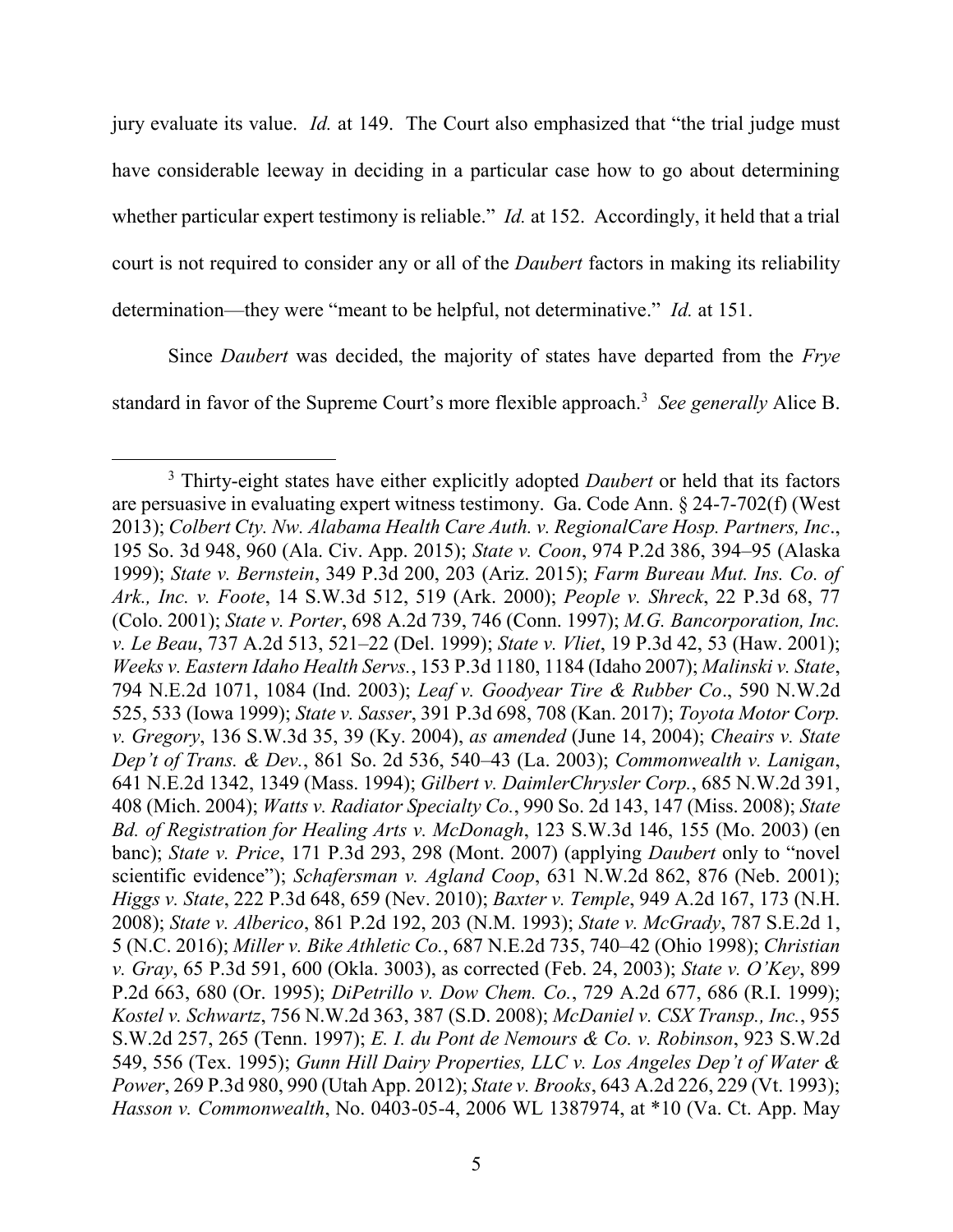Lustre, *Post-Daubert Standards for Admissibility of Scientific and Other Expert Evidence in State Courts*, 90 A.L.R.5th 453 annots. (2001) (collecting cases). A small minority of states either adhere to the traditional *Frye* standard or implement a modified *Frye* test. 4

### **Maryland's Recent** *Frye-Reed* **Jurisprudence**

Despite other jurisdictions' adoption of *Daubert*, we have continued to use the *Frye-Reed* standard to evaluate expert testimony based on a scientific method or technique. The Committee Note to Maryland Rule 5-702, which was adopted one year after the Supreme Court decided *Daubert*, explains that the Rule "is not intended to overrule" *Frye-Reed*. It further states, "The required scientific foundation for the admission of novel scientific techniques or principles is left to development through case law." A review of our recent case law demonstrates that we have modified our application of *Frye-Reed* such that our

<sup>23, 2006);</sup> *Wilt v. Buracker*, 443 S.E.2d 196, 203 (W.Va. 1993); *Bayer ex rel. Petrucelli v. Dobbins*, 885 N.W.2d 173, 180 (Wis. App. 2016); *Bunting v. Jamieson*, 984 P.2d 467, 471 (Wyo. 1999); *see also* H.B. 153, 99th Gen. Assemb., 1st Reg. Sess. (Mo. 2017) (adopting expert witness rule identical to FRE 702). Maine and South Carolina apply factors similar to *Daubert*'s in interpreting their expert witness rules. *Searles v. Fleetwood Homes of Penn., Inc.*, 878 A.2d 509, 516 (Me. 2005); *State v. Council*, 515 S.E.2d 508, 518 (S.C. 1999).

<sup>4</sup> Eight states apply a traditional or modified *Frye* test. Ill. R. Evid. 702; *People v. Leahy*, 882 P.2d 321, 331 (Cal. 1994) (rejecting *Daubert* standard in favor of "more 'conservative' *Frye* approach"); *Marsh v. Valyou*, 977 So. 2d 543, 546–51 (Fla. 2007) (adhering to *Frye*); *Doe v. Archdiocese of St. Paul, Minneapolis*, 817 N.W.2d 150, 168 (Minn. 2012) (conducting both *Frye* and reliability analyses); *State v. Chun*, 943 A.2d 114, 136 (N.J. 2008) (applying *Frye* in criminal cases); *Cornell v. 360 W. 51st St. Realty, LLC*, 9 N.E.3d 884, 898–901 (N.Y. 2014) (applying *Frye* to both scientific methods and conclusions); *Commonwealth v. Puksar*, 951 A.2d 267, 274–77 (Pa. 2008) (analyzing expert testimony under *Frye*); *Anderson v. Akzo Nobel Coatings, Inc.*, 260 P.3d 857, 861– 62 (Wash. 2011) (adhering to *Frye*). North Dakota does not use *Frye* or *Daubert* to interpret its rule regarding expert witness testimony. *State v. Hernandez*, 707 N.W. 2d 449, 462 (N.D. 2005) (Crothers, J., concurring).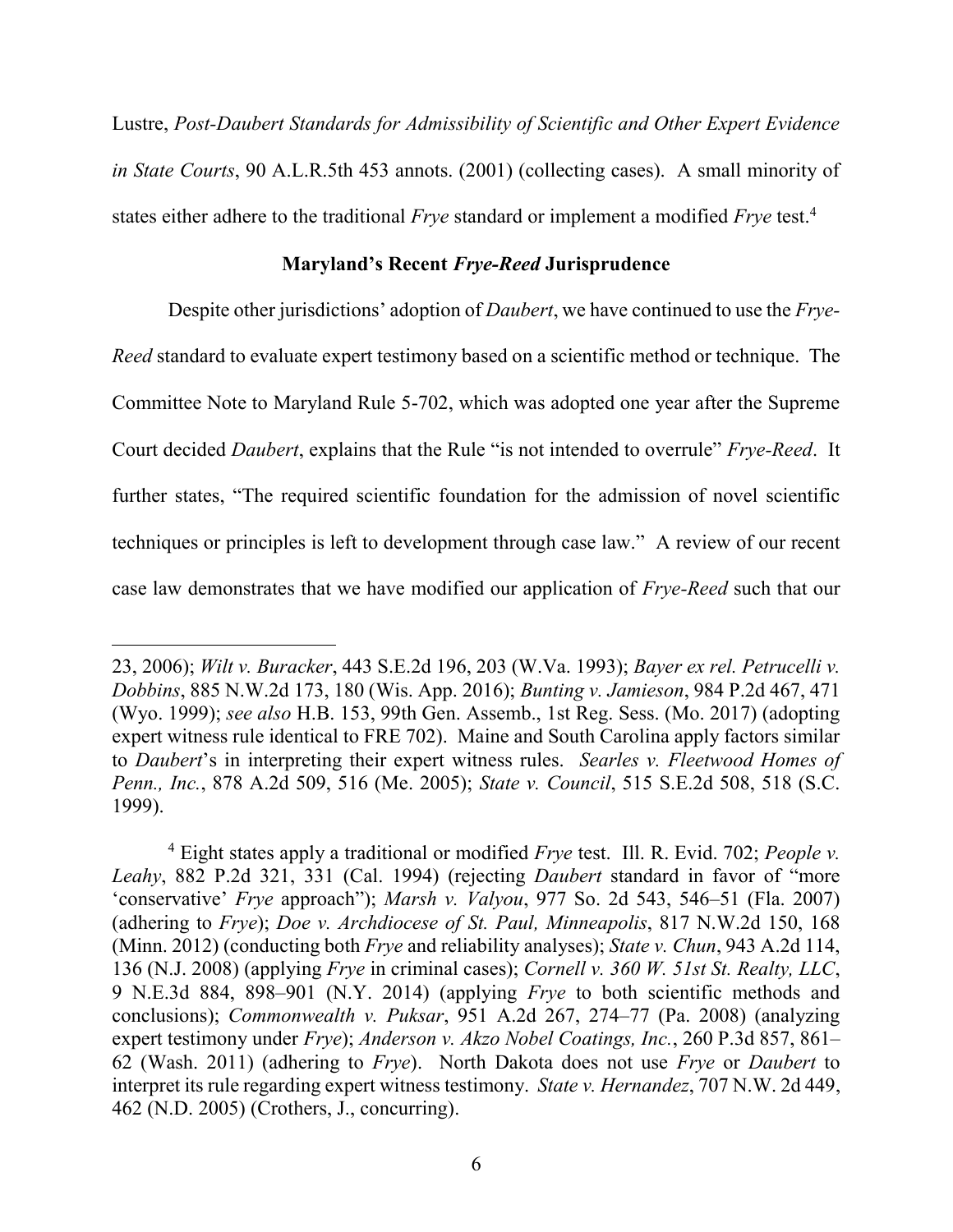analysis has gradually moved towards the federal *Daubert* approach. We have adjusted our application of *Frye-Reed* in two main ways.

First, we have liberally applied the *Frye-Reed* analysis to testimony based on any scientific principle—new or old. In *Clemons v. State*, 392 Md. 339 (2006), after setting forth the *Frye-Reed* standard as one "which makes evidence emanating from a **novel scientific process** inadmissible absent a finding that the process is generally accepted by the relevant scientific community," we applied it to comparative bullet lead analysis, which, as we explained, was first created over 40 years earlier. *Id.* at 343, 365 (emphasis added). In *State v. Baby*, 404 Md. 220 (2008), we held that testimony regarding rape trauma syndrome was subject to *Frye-Reed* after noting that the syndrome was first recognized in 1974. *Id.* at 271, 267. Thus, like *Daubert*, we have implicitly recognized that a trial judge's gatekeeping function should not be limited to new scientific theories old "junk science" should be kept out of our courts as well.

We have also suggested that **all** testimony based on scientific techniques is subject to *Frye-Reed* by encouraging trial courts to take judicial notice when a scientific method is well-established in the relevant community, rather than skipping *Frye-Reed* because the method is not novel. *See, e.g.*, *Montgomery Mutual Insurance Co. v. Chesson (Chesson I)*, 399 Md. 314, 327 (2007); *Wilson v. State*, 370 Md. 191, 201 (2002) ("Where the validity and reliability of a scientific technique is so broadly and generally accepted within the scientific community, as is the case of ballistic tests, blood tests, and the like, a trial court may take judicial notice of its reliability." (citation omitted)). In *Dixon v. Ford Motor Co.*, 433 Md. 137 (2013), for example, we stated that a *Frye*-*Reed* analysis is required "only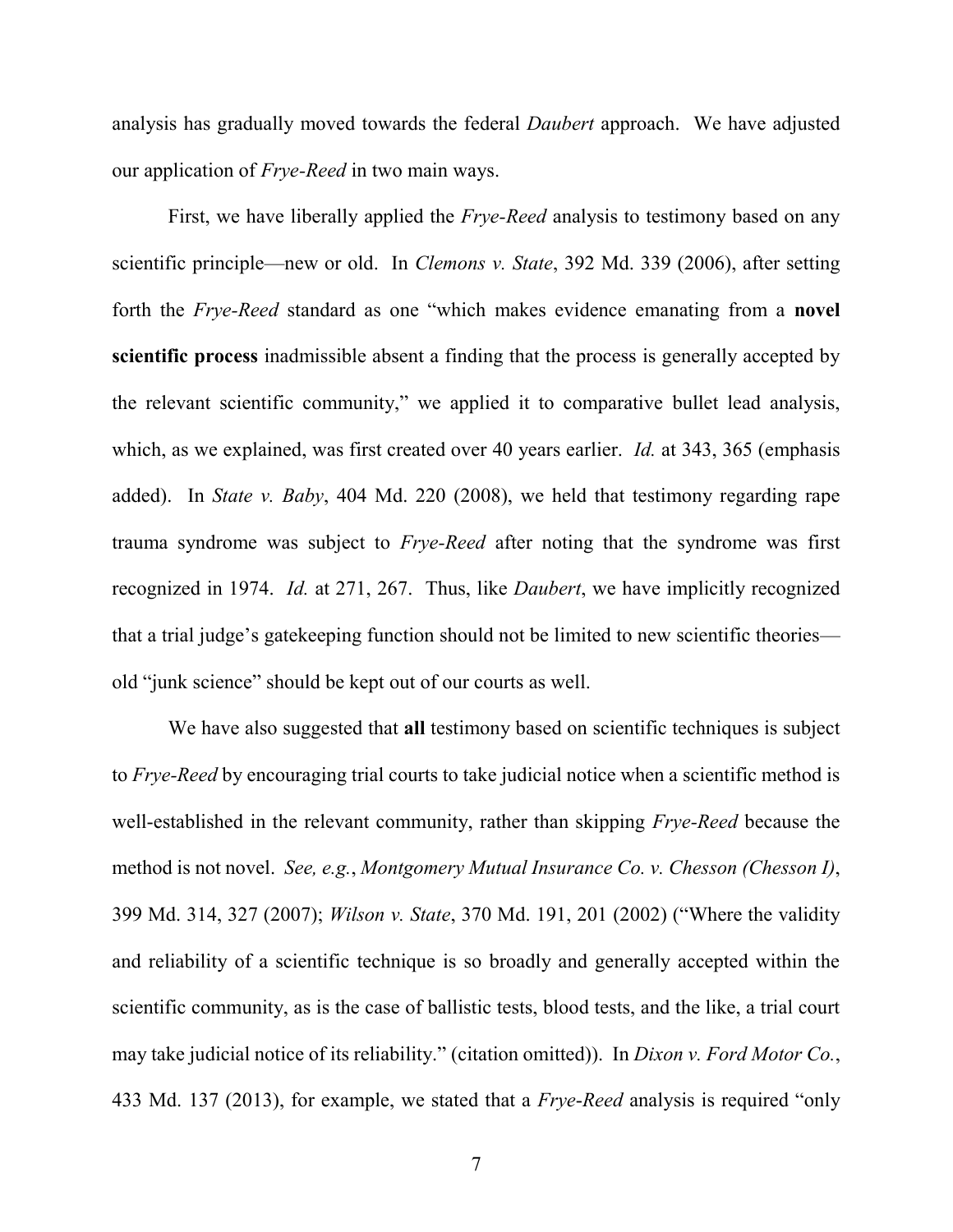when the proposed expert testimony involves a 'novel scientific method.'"<sup>5</sup> *Id.* at 149–50. Subsequently, however, we took judicial notice of the scientific principle's general acceptance:

> We may take judicial notice from our own decisions that the scientific community accepts the proposition that exposure to asbestos may cause mesothelioma. That is not a novel scientific principle. More than 20 years ago, in *Eagle–Picher v. Balbos*, 326 Md. 179, 194 n.7 (1992), based on evidence in the case, we flatly rejected the assertion that mesothelioma cannot be caused by exposure to chrysotile asbestos. Thus, [the expert's] opinion that exposure to chrysotile asbestos in Ford brakes may cause mesothelioma also is not a novel scientific principle.

*Id.* at 150 (footnote omitted).

 $\overline{a}$ 

Second, we have modified the reach of *Frye-Reed*—inching closer to the federal *Daubert* standard—by using it not only to evaluate scientific methods, but also to assess scientific conclusions. In *Wilson v. State*, we applied the *Frye-Reed* analysis to expert testimony opining that there was a one-in-four-million chance that both the defendant's children had died from Sudden Infant Death Syndrome ("SIDS"). 370 Md. at 200. Although the expert witness had used the product rule—a well-established method for

<sup>5</sup> Despite our repeated assertions that *Frye-Reed* applies only to **new** scientific methods, we have never defined what constitutes a new or novel scientific method. *See Montgomery Mut. Ins. Co. v. Chesson*, 399 Md. 314, 327 (2007) (explaining that *Frye-Reed* requires a party to "establish first that any novel scientific method is reliable and accepted generally in the scientific community before the court will admit expert testimony based upon [it]" (citation omitted)); *Clemons v. State*, 392 Md. 339, 363 (2006) (explaining that *Reed* adopted a standard for the admission of "novel scientific techniques"); *Wilson v. State*, 370 Md. 191, 201 (2002) ("[P]rior to the admission of expert testimony based on the application of new scientific techniques, it must be first established that the particular scientific method is itself reliable." (citation omitted)). We have never held that a scientific method is not subject to *Frye-Reed* because it is not new.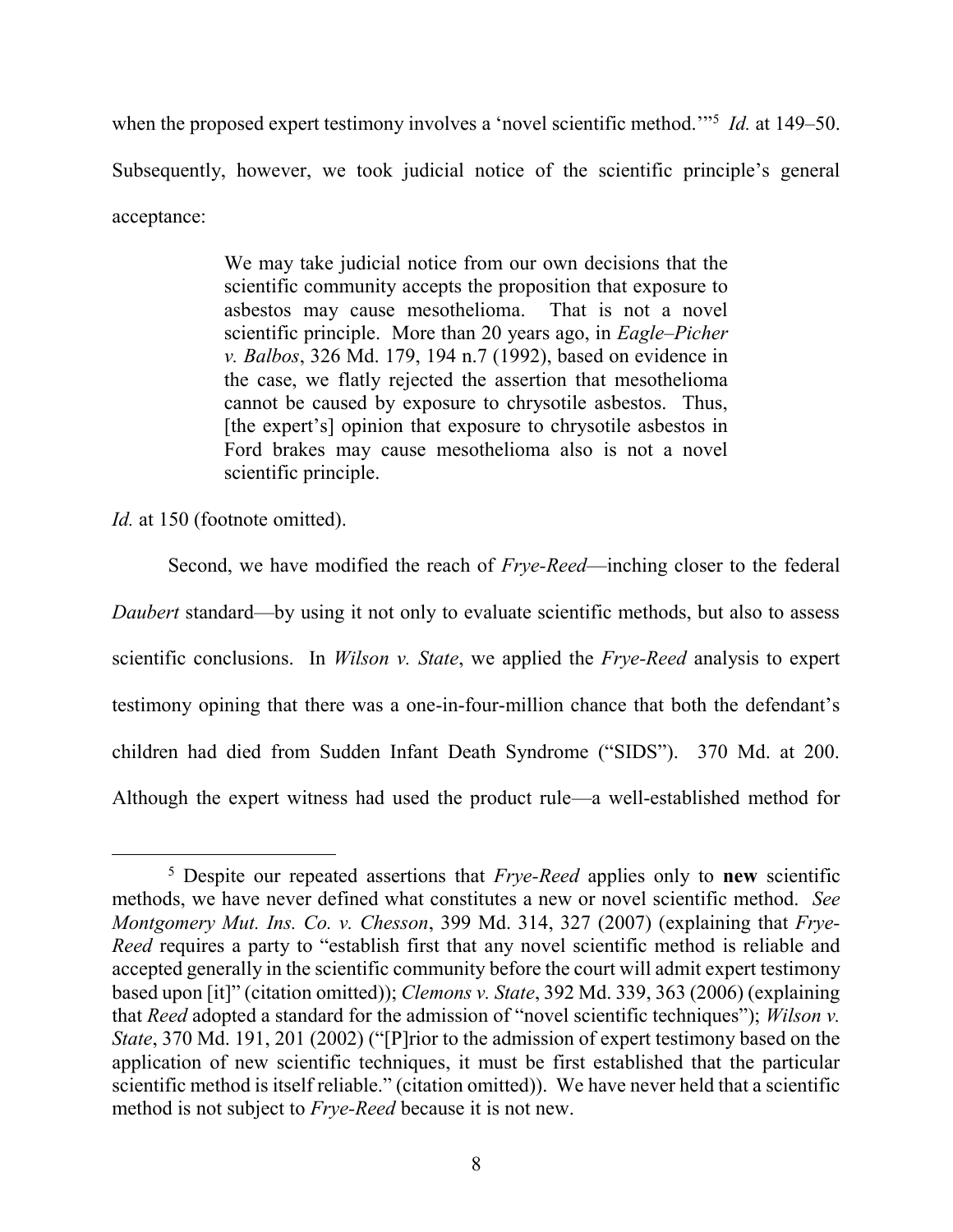calculating probability among independent events—we held that his testimony did not pass muster under *Frye-Reed* because "there is not general agreement in the medical community that multiple SIDS deaths in a single family" are independent. *Id*. at 209. In conducting our analysis, we sought to determine whether there was "general agreement in the scientific community as to the relationship between SIDS deaths within a single family." *Id.* In other words, we sought to determine whether the expert's intermediary conclusion—which then led him to use the product rule—was generally accepted.

In *Chesson I*, we held that *Frye-Reed* applied to medical opinion testimony describing a causal link between mold exposure and certain health effects. 399 Md. at 328. We disagreed with the Court of Special Appeals, which had concluded that a "doctor's opinion as to the etiology of his patient's arthritis is simply not the type of thing contemplated by the phrase 'new and novel scientific technique.'" *Id.* at 324 (citation omitted). Emphasizing the similarity between this case and *Wilson*, we explained that because "the expert witness offered a medical opinion that was based on an underlying scientific principle," his testimony was subject to *Frye-Reed*. *Id.* at 330–31. Accordingly, we held that the trial court erred in admitting the expert testimony without conducting a *Frye-Reed* analysis and remanded for the trial court to hold a *Frye-Reed* hearing. *Id.* at 333. To support our conclusion, we cited to a number of state and federal court cases applying the *Daubert* factors to evaluate expert testimony regarding mold exposure. *Id* at 330–31*.*

In *Blackwell*, we conducted a *Frye*-*Reed* analysis but drew extensively from case law stemming from *Daubert* in doing so. We explained that the strength of a scientific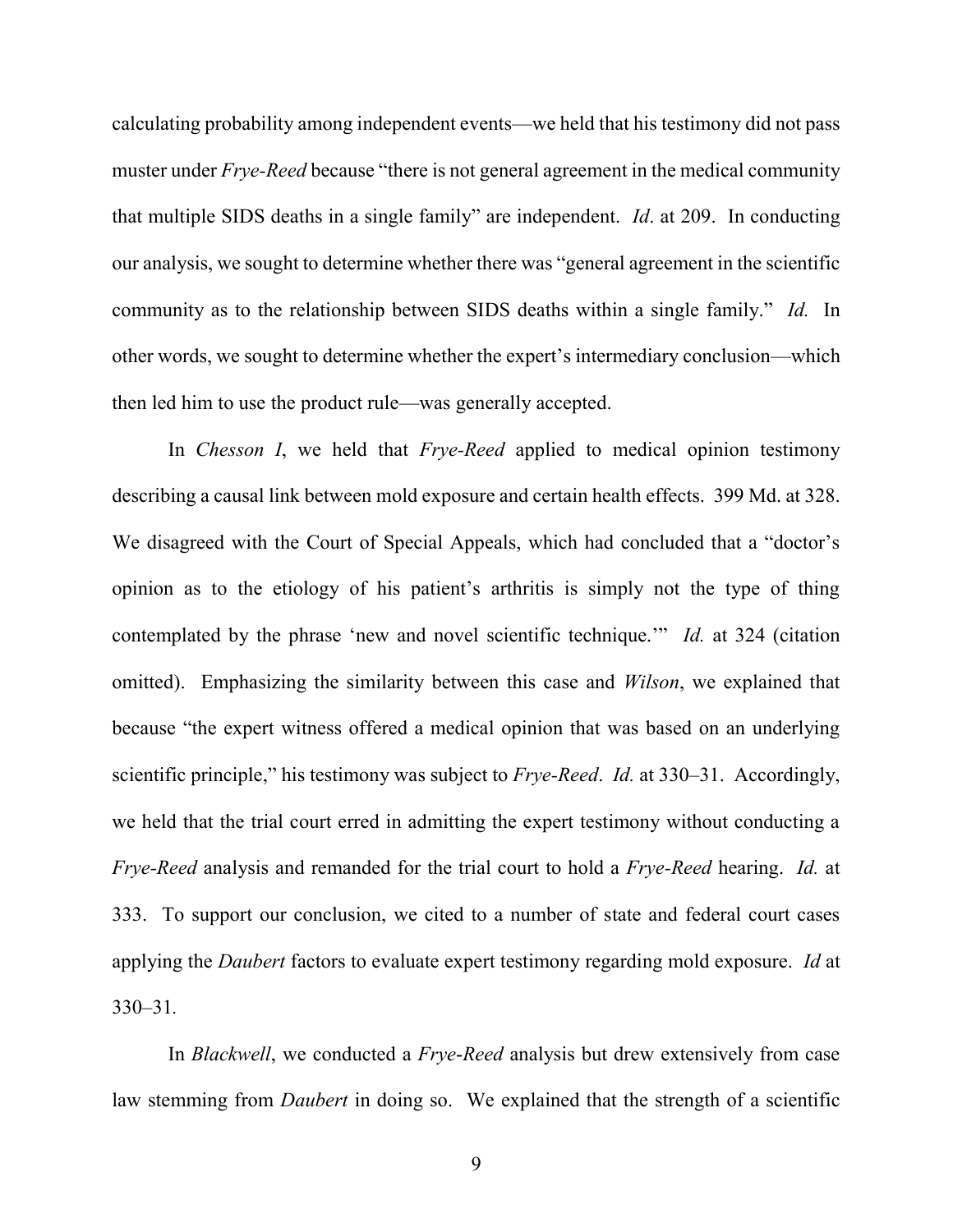theory depends on "the *reliability* of the analytical framework utilized by [the] expert." *Id.* at 605 (emphasis in original). Adopting language from *Joiner*, we described an "analytical gap" between the expert's data and his conclusions. *Id.* at 606–10. We reasoned that *Frye-Reed* requires the expert to have drawn **a conclusion** "appropriate to the underlying data and methods," and thus broadened the reach of the *Frye-Reed* standard beyond methodology. *Id*. at 606 (citation omitted). Quoting *Joiner*, we emphasized that even when an expert's data was collected through a generally accepted methodology, which would otherwise satisfy *Frye-Reed*, a trial court is not required to "*admit opinion evidence that is connected to existing data only by the ipse dixit of the expert.*" *Id.* (emphasis in original).

Our discussion of *Frye-Reed* in *Blackwell*—just like the Majority's analysis of Dr. Garmoe's opinion here—demonstrates the overlap between *Frye-Reed* and Maryland Rule 5-702, which governs the admissibility of all expert testimony. As we explained in *Reed*, our *Frye-Reed* test serves as only a threshold inquiry for certain types of scientific testimony. That testimony must also pass through Rule 5-702, which provides:

> Expert testimony may be admitted, in the form of an opinion or otherwise, if the court determines that the testimony will assist the trier of fact to understand the evidence or to determine a fact in issue. In making that determination, the court shall determine (1) whether the witness is qualified as an expert by knowledge, skill, experience, training, or education, (2) the appropriateness of the expert testimony on the particular subject, and **(3) whether a sufficient factual basis exists to support the expert testimony.**

(Emphasis added.) The third prong of this analysis—sufficient factual basis—has been interpreted to include two subfactors: an adequate supply of data and a reliable methodology. *Roy v. Dackman*, 445 Md. 23, 42–43 (2015) (citation omitted); *see also*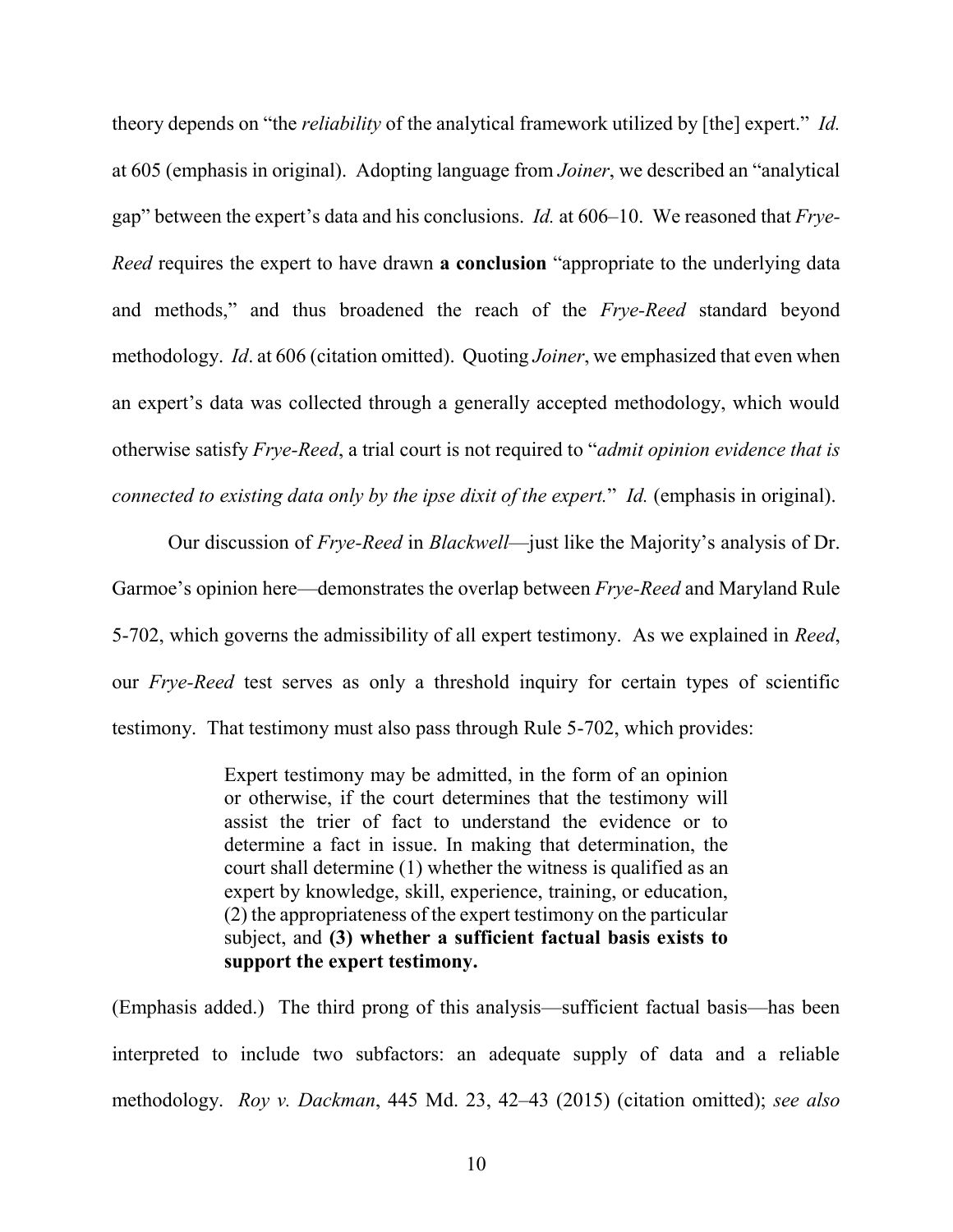*Exxon Mobil Corp. v. Ford*, 433 Md. 426, 478 (2013). To satisfy Rule 5-702(3), "an expert opinion must provide a sound reasoning process for inducing its conclusion from the factual data and must have an adequate theory or rational explanation of how the factual data led to the expert's conclusion." *Ford*, 433 Md. at 481 (citation and internal quotation marks omitted).

In *Blackwell*'s *Frye-Reed* discussion, we acknowledged that "reliability . . . affect[s] whether a scientific theory is accepted in the field in which it is offered." 408 Md. at 584. We turned to federal case law to define the contours of this term because of *Daubert*'s emphasis on reliable expert testimony. *Id.* at 604–07. We concluded that the expert's testimony was inadmissible under *Frye-Reed*, in part, because his research was not "based upon sound methodology." *Id.* at 609. Thus, our evaluation of whether a conclusion was generally accepted included inquiry as to whether the methodology used was reliable—one of the 5-702(3) subfactors. *See Roy*, 445 Md. at 42–43. Accordingly, to determine the admissibility of expert testimony under our direction in *Blackwell*, a trial court may have to analyze the reliability of an expert's methodology twice—once under *Frye*-*Reed* and again under Rule 5-702(3). Adopting the *Daubert* approach and confining our evaluation of scientific expert testimony to the requirements of Rule 5-702 would eliminate this repetition.

Legal scholars have widely debated the advantages and drawbacks of both the *Frye* and *Daubert* standards. *See, e.g.*, Edward K. Cheng & Albert H. Yoon, *Does* Frye *or*  Daubert *Matter? A Study of Scientific Admissibility Standards*, 91 Va. L. Rev. 471 (2005); Edward J. Imwinkelried, *The Epistemological Trend in the Evolution of the Law of Expert*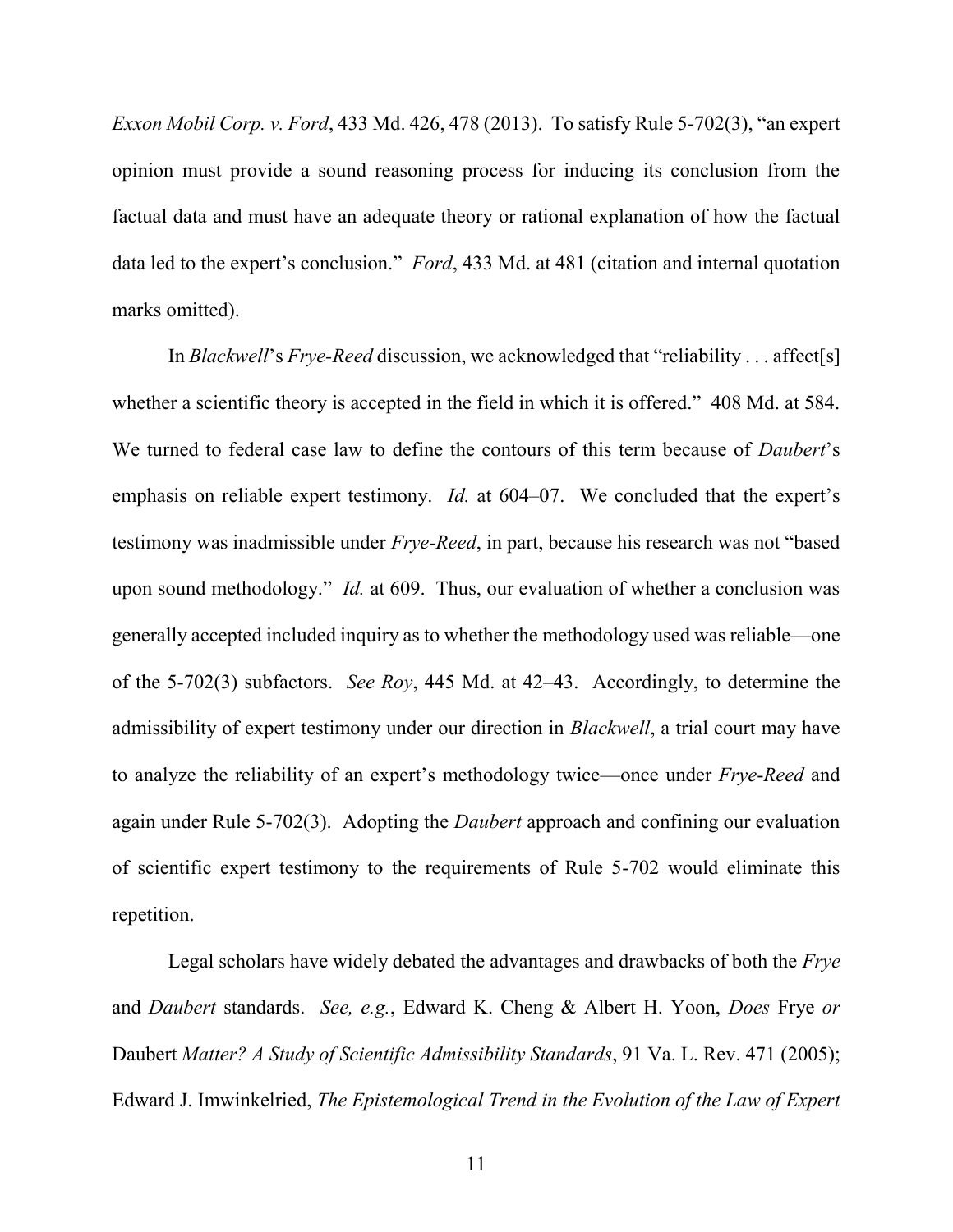*Testimony: A Scrutiny at Once Broader, Narrower, and Deeper*, 47 Ga. L. Rev. 863 (2013); Henry G. Miller, *The* Daubert *Debacle*, 77 N.Y. St. B.J., Mar.–Apr. 2005, at 24. Neither standard is perfect. But I am not convinced that Maryland judges will be any less diligent in excluding unreliable expert testimony from the courtroom under *Daubert*. Indeed, some commentators have concluded that trial judges applying *Daubert* have excluded more expert testimony by "scrutinizently" contributions of evidence more closely." Cheng & Yoon, *Does Frye or Daubert Matter?*, *supra*, at 472 (citing Lloyd Dixon & Brian Gill, Changes in the Standards for Admitting Expert Evidence in Federal Civil Cases Since the *Daubert* Decision, xv (2001); Carol Krafka et al., *Judge and Attorney Experiences, Practices, and Concerns Regarding Expert Testimony in Federal Civil Trials*, 8 Psychol., Pub. Pol'y & L. 309, 330–31 (2002)). I am confident that *Daubert*'s more flexible approach will aid trial courts in their gatekeeping function without tipping the scales in favor of either plaintiffs or defendants.

I am persuaded in part by the recent opinion of the D.C. Court of Appeals, which departed from its longstanding application of *Frye* in favor of the *Daubert* standard. *Motorola Inc. v. Murray*, 147 A.3d 751, 757 (D.C. 2016). In adopting the text of FRE 702, the court reasoned that the "ability to focus on the reliability of principles and methods, and their application, is a decided advantage that will lead to better decision-making by juries and trial judges alike."<sup>6</sup> *Id*. The D.C. Court of Appeals acknowledged that *Daubert*'s

<sup>&</sup>lt;sup>6</sup> In the absence of legislative action, the D.C. Court of Appeals "is the final authority for establishing the evidentiary rules for the Superior Court of the District of Columbia." *Motorola Inc. v. Murray*, 147 A.3d 751, 752 n.2 (D.C. 2016) (quoting *Laumer v. United States*, 409 A.2d 190, 195 n.7 (D.C. 1979) (en banc)).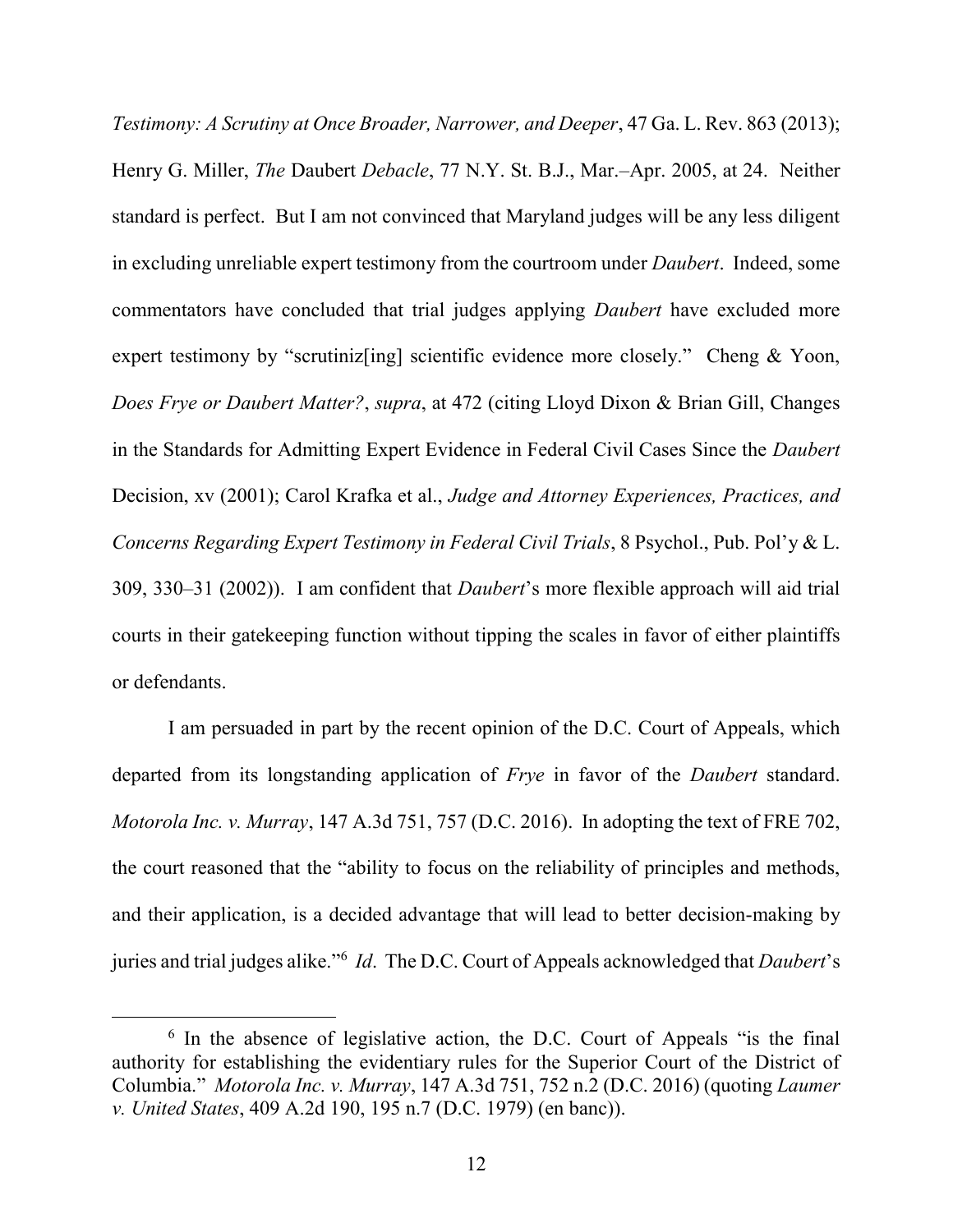flexible standard will inevitably produce "[s]ome inconsistency," but explained that it will more accurately distinguish "good science" from "bad science" than *Frye*'s general acceptance test. *Id.* at 756. As another court reasoned when it adopted the *Daubert* standard, focusing only on general acceptance is "both unduly restrictive and unduly permissive." *State v. Coon*, 974 P.2d 386, 394 (Alaska 1999). "[I]t excludes scientifically reliable evidence which is not yet generally accepted, and admits scientifically unreliable evidence which although generally accepted, cannot meet rigorous scientific scrutiny." *Id.* at 393–94. I agree. Additionally, I believe that conforming our approach to that taken by the majority of jurisdictions will allow Maryland courts to draw from and contribute to the broad base of case law grappling with scientific testimony. *See Motorola*, 147 A.3d at 757 (noting that adopting *Daubert* will allow D.C. courts to "learn from the decisions of other courts which apply [FRE] 702 or its state counterparts").

The evolution of our *Frye*-*Reed* doctrine to both maintain the general acceptance test and include a check for an "analytical gap" has muddied our approach to expert testimony. *See* Nancy E. Bonifant, Note, Blackwell v. Wyeth*: It's Our Courtroom and We'll* Frye *(Only) If We Want To—The Maryland Court of Appeals's Unstated Adoption of*  Daubert, 69 Md. L. Rev. 719 (2010). The Majority opinion continues this trend by first laying out our *Frye*-*Reed* standard but then applying the "analytical gap" analysis from the Supreme Court's *Daubert* jurisprudence. Maj. Slip. Op. at 20, 22–32. In my view, we should follow the majority of states and acknowledge our implicit adoption of *Daubert*. I would do away with *Frye*-*Reed* and hold that the *Daubert* factors used to interpret FRE